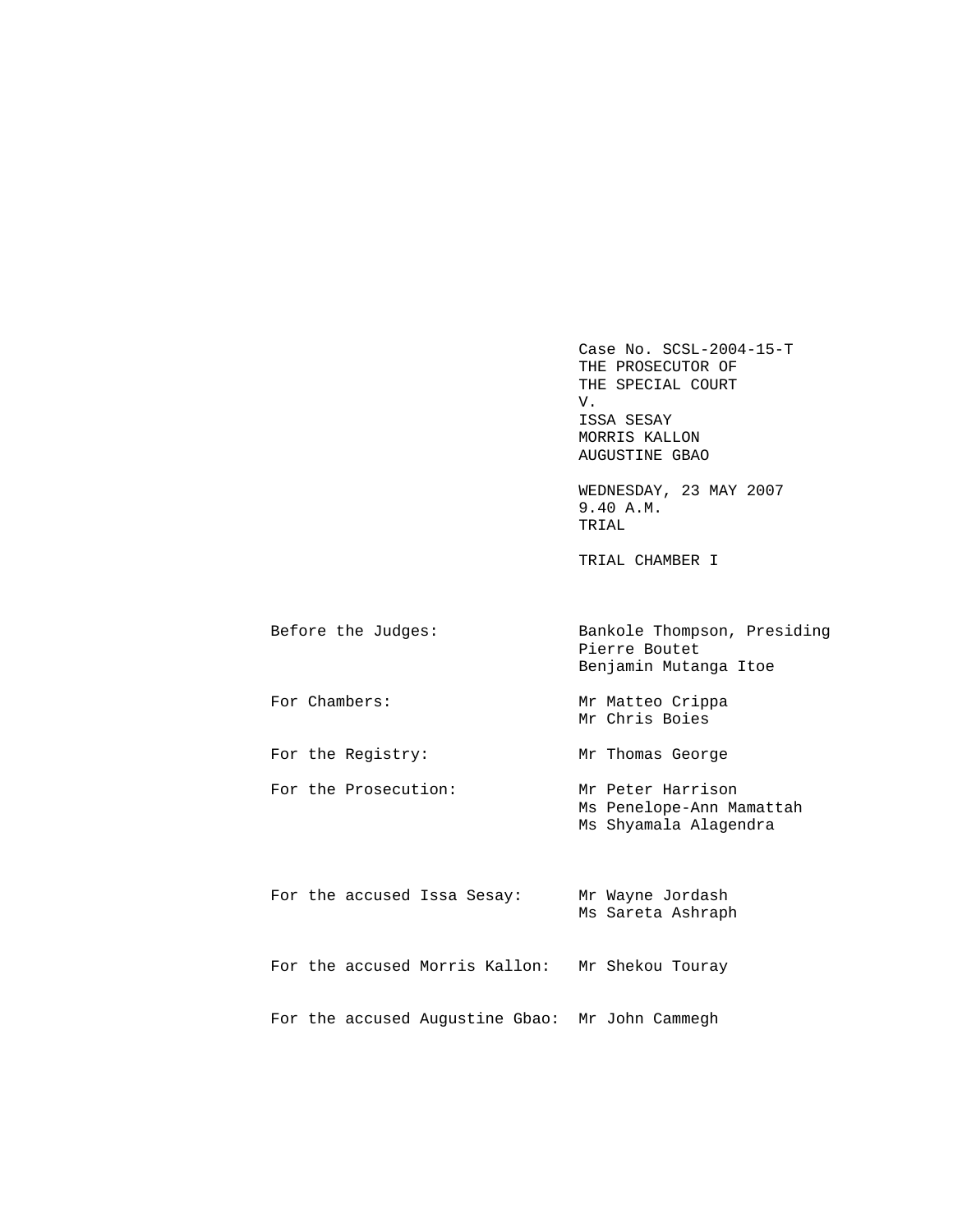| Page 2 | SESAY ET AL |              |
|--------|-------------|--------------|
|        | 23 MAY 2007 | OPEN SESSION |

|              | $\mathbf 1$ | $[RUF23MAY07A - MC]$                                         |
|--------------|-------------|--------------------------------------------------------------|
|              | 2           | Wednesday, 23 May 2007                                       |
|              | 3           | [Open session]                                               |
|              | 4           | [The accused present]                                        |
|              | 5           | [The witness entered court]                                  |
|              | 6           | [Upon commencing at 9.40 a.m.]                               |
|              | 7           | ISSA HASSAN SESAY [Continued]<br>WITNESS:                    |
| interpreter] | 8           | [The witness answered through an                             |
|              | 9           | PRESIDING JUDGE: The trial is resumed. Mr Jordash,           |
|              | 10          | continue with the presentation of your case.                 |
|              | 11          | MR JORDASH: Thank you, Your Honour.                          |
|              | 12          | EXAMINED BY: MR JORDASH [Continued]                          |
|              | 13          | Good morning, Mr Sesay.<br>$Q$ .                             |
|              | 14          | Yes. Good morning, Mr Jordash.<br>Α.                         |
| the          | 15          | We were looking yesterday, just before we spoke about<br>Q.  |
| please?      | 16          | exhibit, at 8748 -- could Mr Sesay be given Exhibit 33,      |
|              | 17          | PRESIDING JUDGE: Mr Courtroom Officer, please assist.        |
|              | 18          | MR HARRISON: Sorry to interrupt, but I --                    |
|              | 19          | PRESIDING JUDGE: Yes, go ahead.                              |
|              | 20          | -- understood there is a series of emails<br>MR HARRISON:    |
|              | 21          | that were exchanged last night involving the Chamber's legal |
| was          | 22          | officer with respect to a particular exhibit and whether it  |
|              | 23          | the intention to have the one-page version of, I think it is |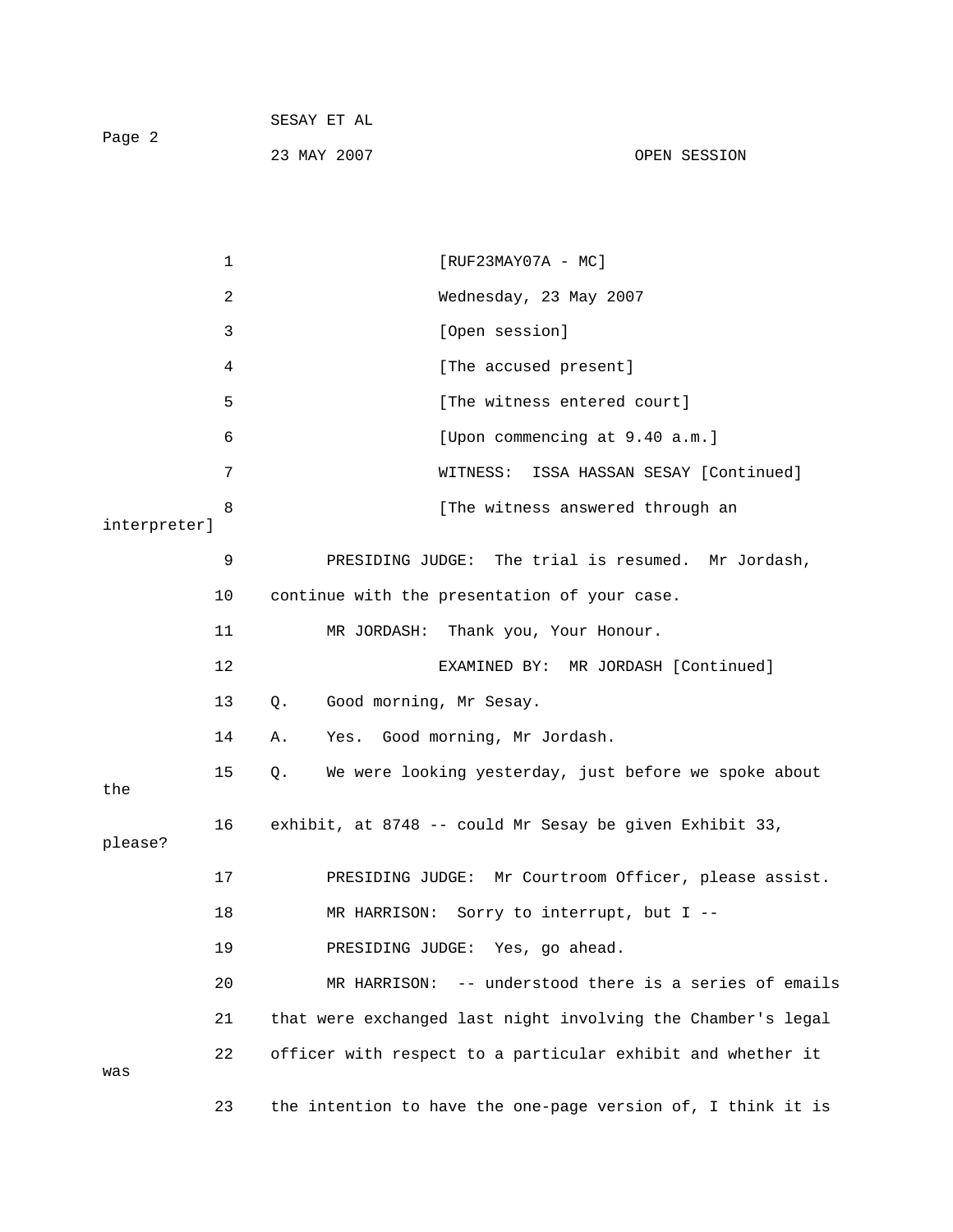|         | 24 | Exhibit 203, remain as exhibit or the eight-page version.      |
|---------|----|----------------------------------------------------------------|
|         | 25 | Because I think what has happened is Court Management has      |
| the     | 26 | accepted a one-page version and designated that as 203.<br>And |
| full    | 27 | Court may remember that the Prosecution went and found the     |
| Ashraph | 28 | version of that document, gave a copy to, I think, Miss        |
| that    | 29 | yesterday, and then there was subsequent questioning about     |

| Page 3 | SESAY ET AL |              |
|--------|-------------|--------------|
|        | 23 MAY 2007 | OPEN SESSION |

|     | $\mathbf{1}$ | document.                                             |
|-----|--------------|-------------------------------------------------------|
| We  | 2            | PRESIDING JUDGE: Could you enlighten us, Mr Jordash?  |
|     | 3            | are not privy to these emails at all.                 |
|     | 4            | MR JORDASH: I spoke to your learned legal officer.    |
|     | 5            | PRESIDING JUDGE: Right, yes.                          |
|     | 6            | MR JORDASH: And it's the eight-page document.         |
|     | 7            | PRESIDING JUDGE: And has there been -- it has been    |
|     | 8            | regularised now if there is any --                    |
| the | 9            | MR JORDASH: No, it hasn't. The main reason being that |
|     | 10           | computer in my office has been --                     |
|     | 11           | PRESIDING JUDGE: Yes.                                 |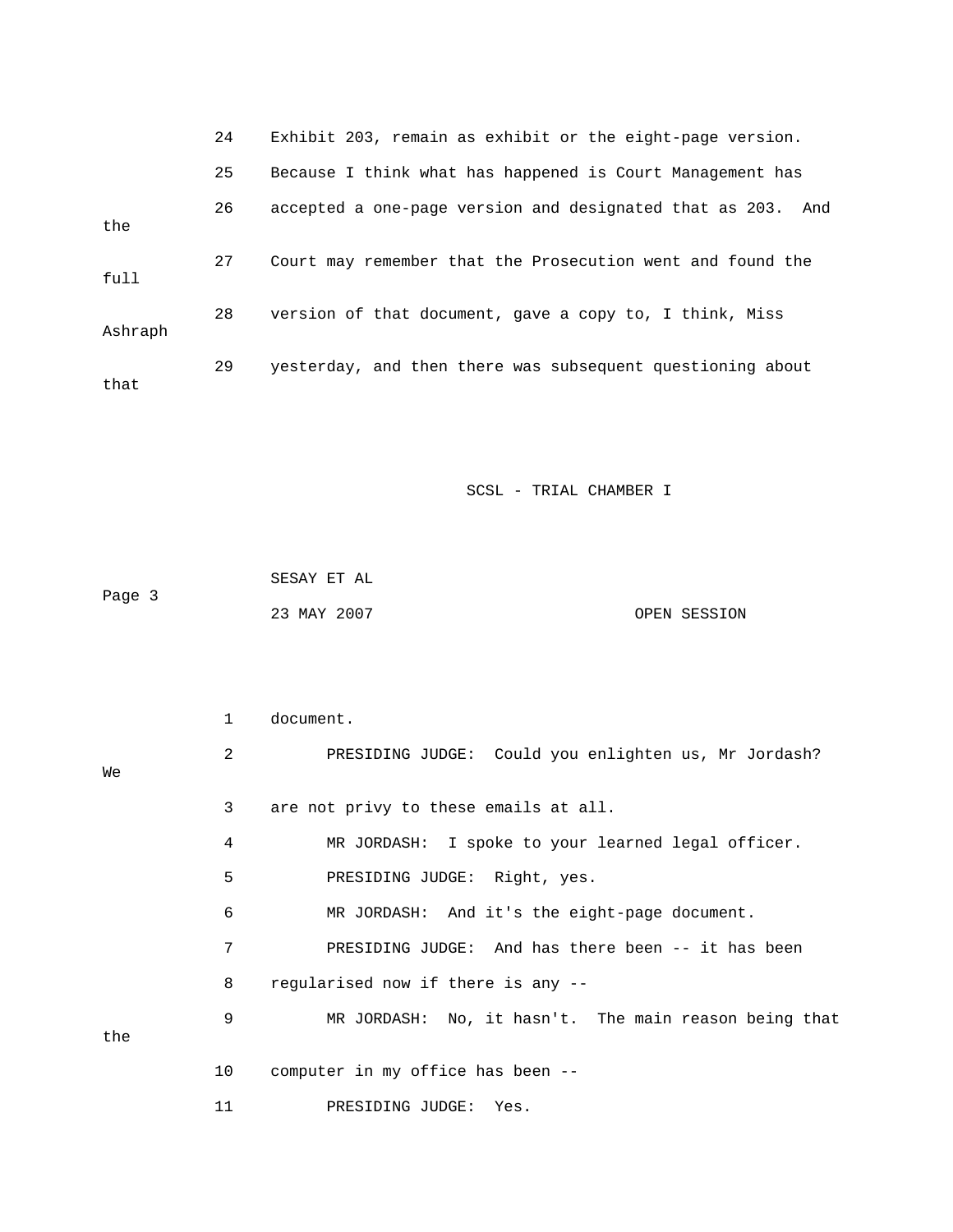|        | 12 | MR JORDASH: -- in full repair, so I haven't spotted the |
|--------|----|---------------------------------------------------------|
|        | 13 | emails.                                                 |
|        | 14 | PRESIDING JUDGE: So how do we proceed now?              |
| leave, | 15 | MR JORDASH: To file, if we can, with Your Honour's      |
|        |    |                                                         |
|        | 16 | the eight-page document.                                |
|        | 17 | PRESIDING JUDGE: Very well.                             |
| page   | 18 | MR JORDASH: As the exhibit in preference to the one-    |
|        | 19 | exhibit.                                                |
| I      | 20 | PRESIDING JUDGE: Right, okay. Then let's rectify that.  |
|        | 21 | take it there's no objection to the amended procedure?  |
|        | 22 | MR JORDASH:<br>No.                                      |
|        | 23 | MR TOURAY:<br>None, Your Honour.                        |
|        | 24 | MR CAMMEGH: No objection.                               |
|        | 25 | MR HARRISON:<br>No.                                     |
| оf     | 26 | PRESIDING JUDGE: Mr Courtroom Officer, you'll take care |
|        |    |                                                         |
|        | 27 | that?                                                   |
|        | 28 | MR GEORGE:<br>Sorry, Your Honour?                       |
| the    | 29 | PRESIDING JUDGE: You'll take care of that; you'll make  |

|        | SESAY ET AL |  |
|--------|-------------|--|
| Page 4 |             |  |
|        | 23 MAY 2007 |  |

OPEN SESSION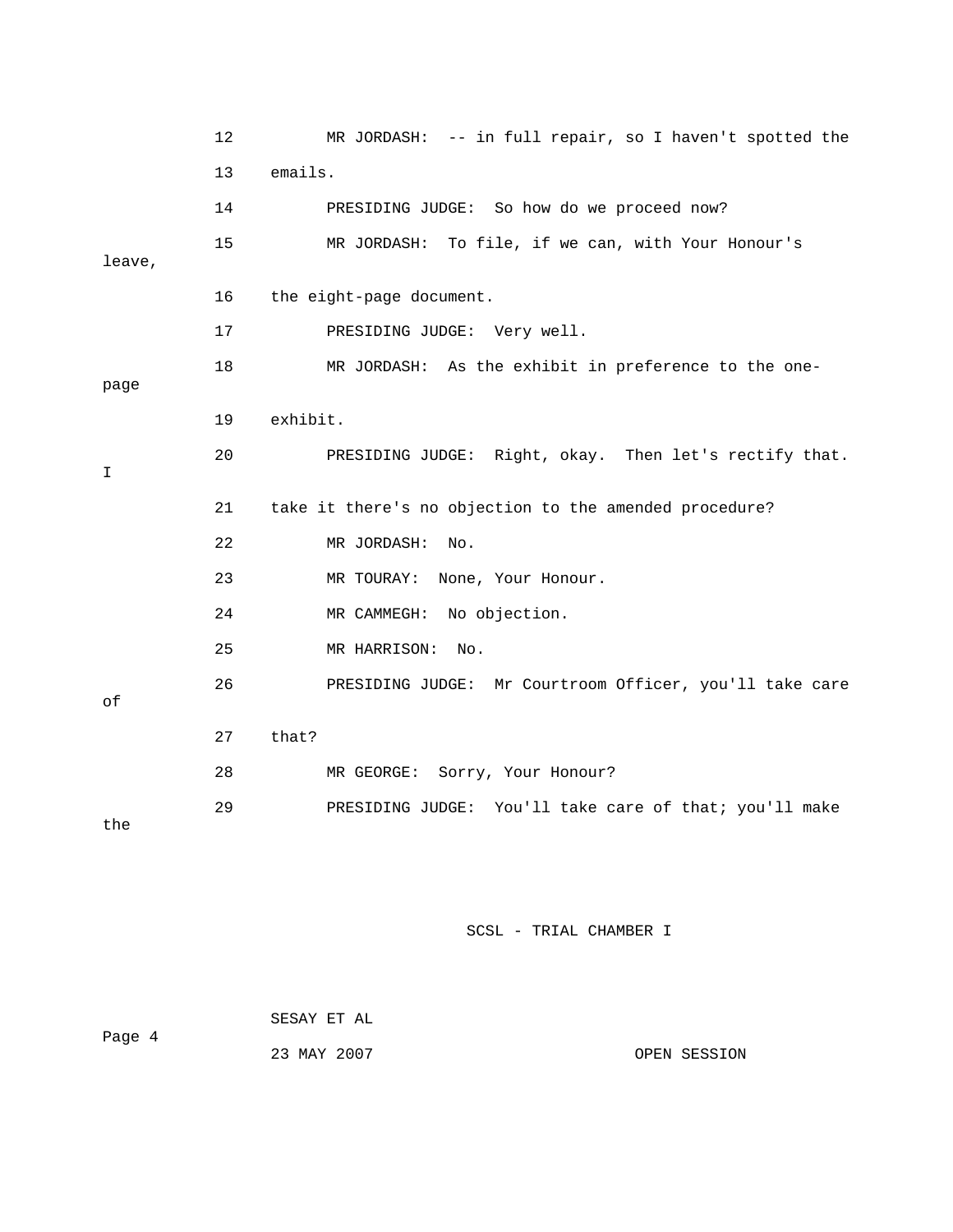1 necessary amendment. 2 MR GEORGE: Yes, Your Honour. 3 PRESIDING JUDGE: Continue, Mr Jordash. 4 MR JORDASH: Thank you, Your Honour. 5 Q. 8748, please. Second email, "To: Black Moses. 6 From: Survival," date, 12 November 1999. "Sir, report reached 7 me yesterday from the paramount chief." 8 JUDGE ITOE: Mr Jordash, you say it's 8748? 9 MR JORDASH: 8748. 10 JUDGE ITOE: 48? 11 MR JORDASH: 48. 12 JUDGE ITOE: Is that the one from Black Moses to -- from 13 Survival? 14 MR JORDASH: To Black Moses, yes. 15 JUDGE ITOE: To Black Moses. 16 MR JORDASH: 12 November 1999. 17 JUDGE ITOE: Yes. 18 MR JORDASH: 19 Q. "Sir, report reached me yesterday from the paramount chief 20 in the Makule Chiefdom, that there are serious harassment and 21 intimidation" -- 22 THE INTERPRETER: Your Honours, would learned attorney be 23 instructed to call the name, the last name; it's not clear. 24 MR JORDASH: 25 Q. "Makule," M-A-K-U-L-E, "Chiefdom, that there are serious 26 harassment and intimidation within the chiefdom. Sir, this has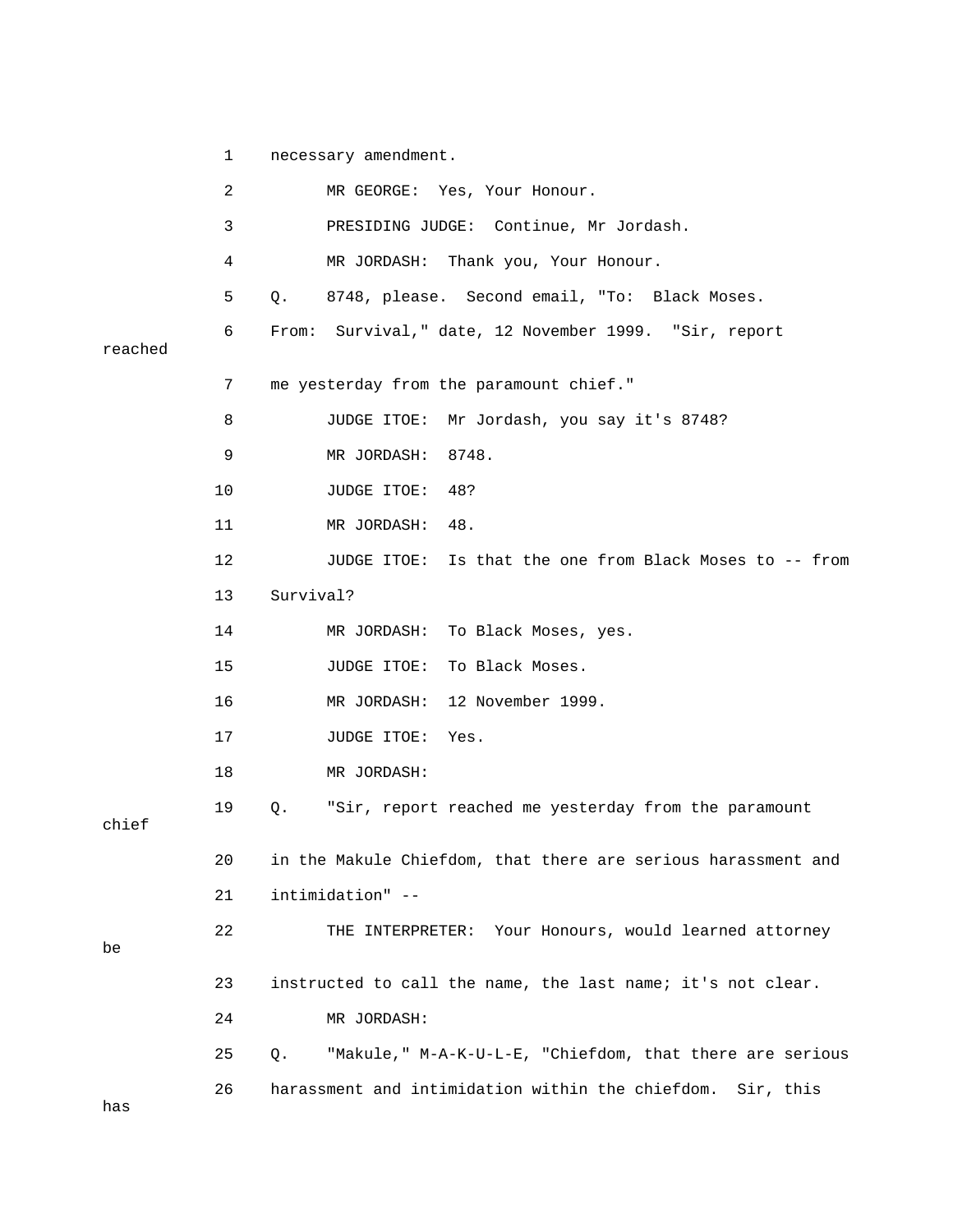27 caused one-quarter" --

| 28 | JUDGE ITOE: Mr Jordash, please. Who is Black Moses? |  |
|----|-----------------------------------------------------|--|
| 29 | MR JORDASH: I can ask the accused, Mr Sesay, for    |  |

SCSL - TRIAL CHAMBER I

 SESAY ET AL Page 5 23 MAY 2007 OPEN SESSION

 1 clarification. 2 JUDGE ITOE: Yes. 3 MR JORDASH: 4 Q. Who is Black Moses, Mr Sesay? 5 A. It was Foday Sankoh. 6 Q. Second paragraph, "Sir, this has caused one-quarter of 7 civil populace to flee in the bush, as explained by paramount 8 chief." 9 THE INTERPRETER: Your Honours, the interpreter cannot get 10 the learned attorney. Would he be asked to repeat, and slowly. 11 PRESIDING JUDGE: Yes. It's -- well, we'll just go slowly 12 as we can. I know there is greater degree of enthusiasm when we 13 start like that but, as the day wears on, it has a tendency to 14 slow down. But if we can just manage to accommodate the 15 interpreters.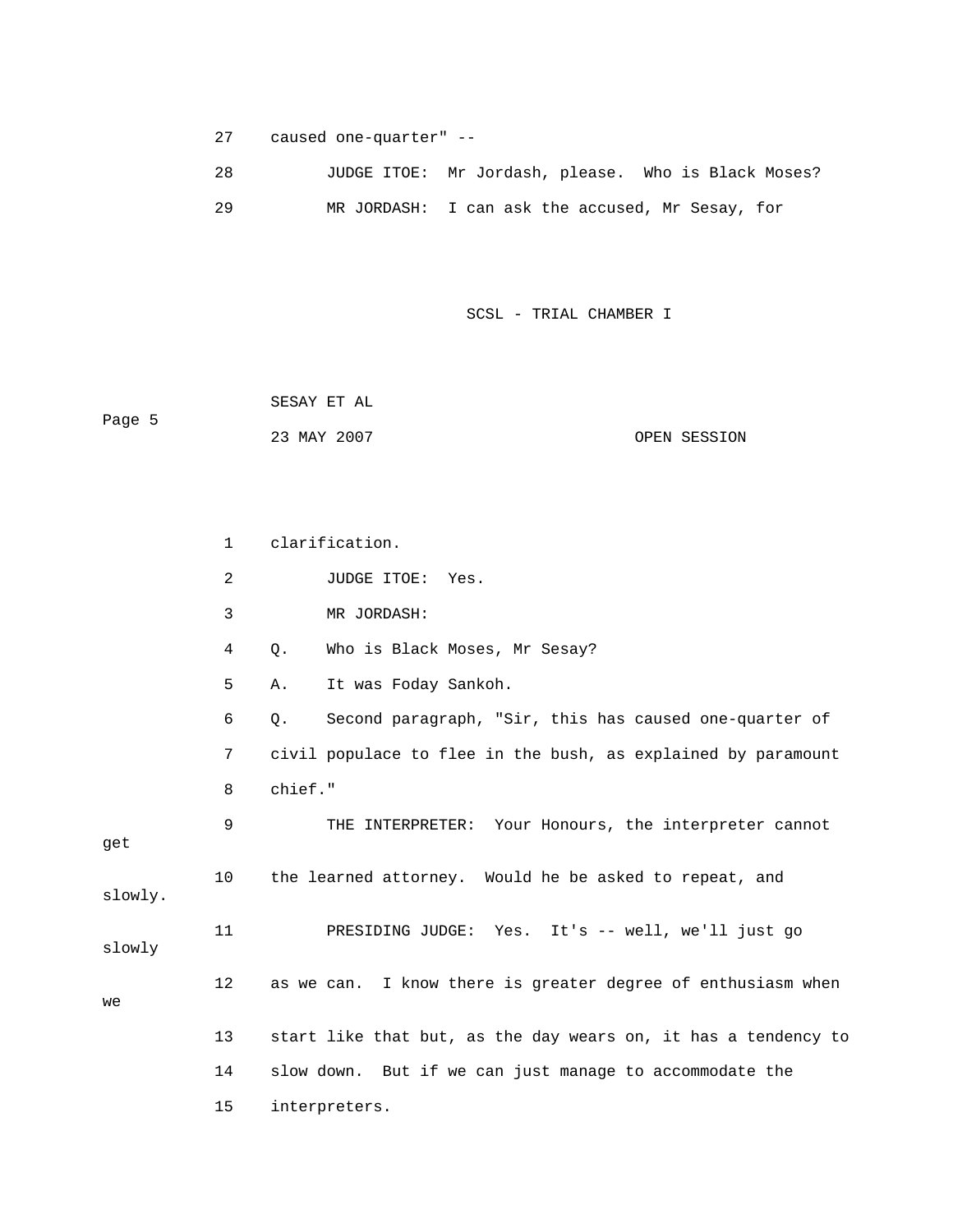|          | 16 |    | MR JORDASH: Certainly.                                  |
|----------|----|----|---------------------------------------------------------|
|          | 17 |    | PRESIDING JUDGE: It's not easy, really, this exercise.  |
|          | 18 |    | But let's do the best we can.                           |
|          | 19 |    | MR JORDASH: Certainly.                                  |
|          | 20 |    | PRESIDING JUDGE: Let's go over it again.                |
|          | 21 |    | MR JORDASH:                                             |
| оf       | 22 | Q. | The second paragraph: "Sir, this has caused one-quarter |
| the      | 23 |    | the civil populace to flee in the bush, as explained by |
| Superman | 24 |    | paramount chief. Sir, this area is controlled by        |
|          | 25 |    | with the command of a man called Oso. Sir, since you    |
|          | 26 |    | instructed Superman to change command in these areas,   |
|          | 27 |    | nothing has been done towards that. According to the    |
| mining   | 28 |    | paramount chief, all this is done because of illicit    |
| as       | 29 |    | they are doing within the chiefdom. Sir, kindly advise  |

| Page 6 | SESAY ET AL |              |
|--------|-------------|--------------|
|        | 23 MAY 2007 | OPEN SESSION |

1 to what I should do because each time a problem arises, 2 these people can rush up to me directly and explain 3 themselves to me, and it will not be good that I cannot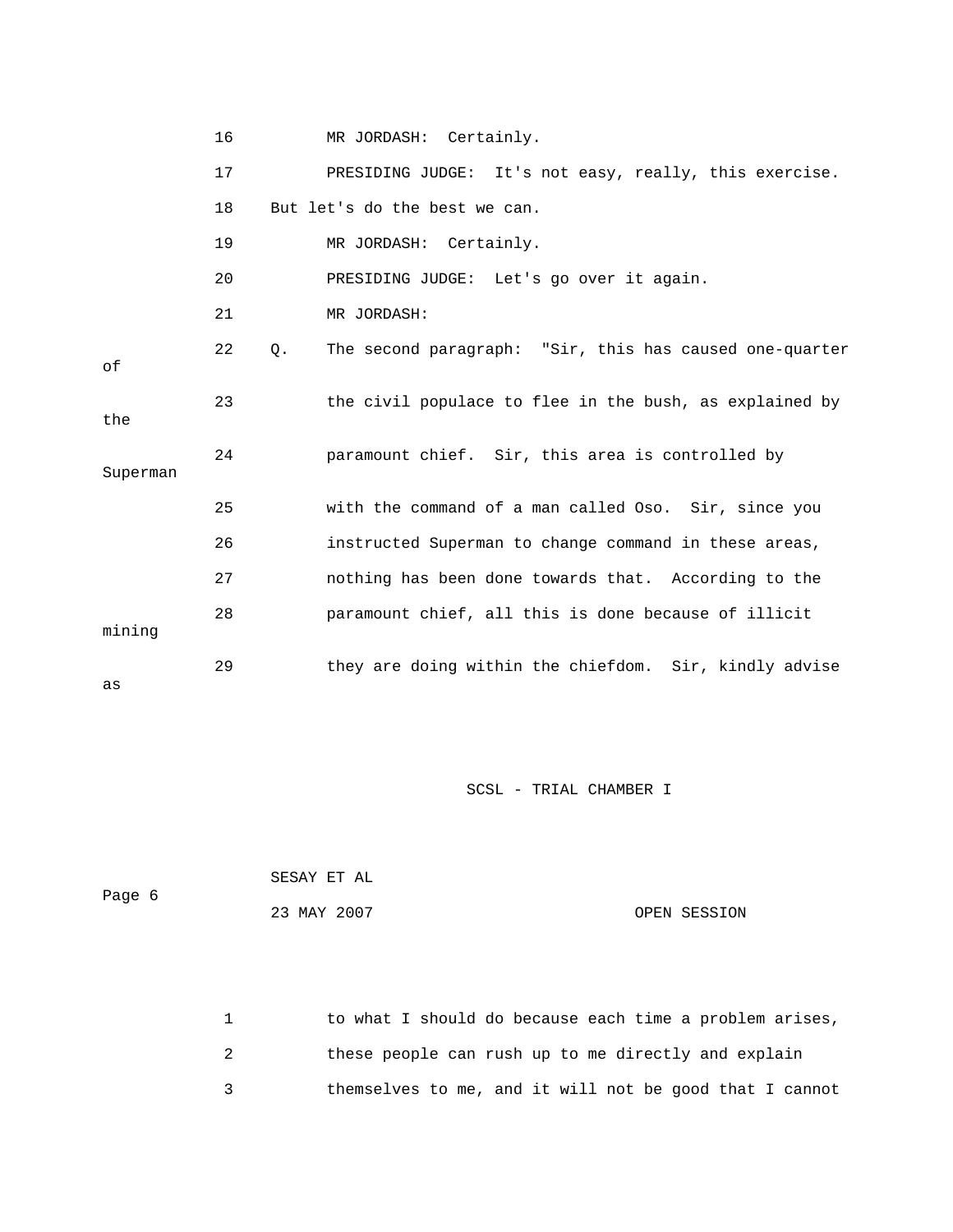|        | 4  | solve their problem."                                           |
|--------|----|-----------------------------------------------------------------|
|        | 5  | It goes over the page but I'll leave it there for now.          |
|        | 6  | Now, firstly, Mr Sesay, where is the Makule Chiefdom?           |
| This   | 7  | The chiefdom is called Makulo. M-A-K-U-L-O, Makulo.<br>Α.       |
|        | 8  | chiefdom is at Banti Kabaranka, between Makeni and Kamakwie.    |
|        | 9  | Is it around the Sanda area?<br>Q.                              |
|        | 10 | Yes. Yes, that's at Sanda.<br>Α.                                |
| this   | 11 | And do you recall making this message or communicating<br>Q.    |
|        | 12 | message?                                                        |
|        | 13 | I sent this message to Foday Sankoh, based on the<br>Α.<br>Yes. |
| Kandeh | 14 | report that I received from the paramount chief, who was        |
|        | 15 | Finor.                                                          |
|        | 16 | Can you spell that, or is it funeral, F-U-N-E-R-A-L?<br>Q.      |
|        | 17 | Ghande Funeral, as in --                                        |
|        | 18 | Kandeh Finor is a Temne word. It means a handsome<br>Α.<br>No.  |
|        | 19 | paramount chief. Kandeh Finor.                                  |
| to     | 20 | And when did this chief and how did this chief complain<br>Q.   |
|        | 21 | you?                                                            |
| and    | 22 | This chief came from his chiefdom. He came to Makeni<br>Α.      |
|        | 23 | when he came to Makeni, he went to -- he went to one Mr Andrew  |
|        | 24 | He went and explained the way Komba Gbundema's men<br>Kanu.     |
|        | 25 | harassed men, harassed people in his chiefdom.<br>So it was     |
|        | 26 | Mr Andrew Kanu who led the paramount chief to go and meet me.   |
| the    | 27 | And they explained all that transpired in the chiefdom, about   |
|        | 28 | men.                                                            |
|        | 29 | About?<br>Q.                                                    |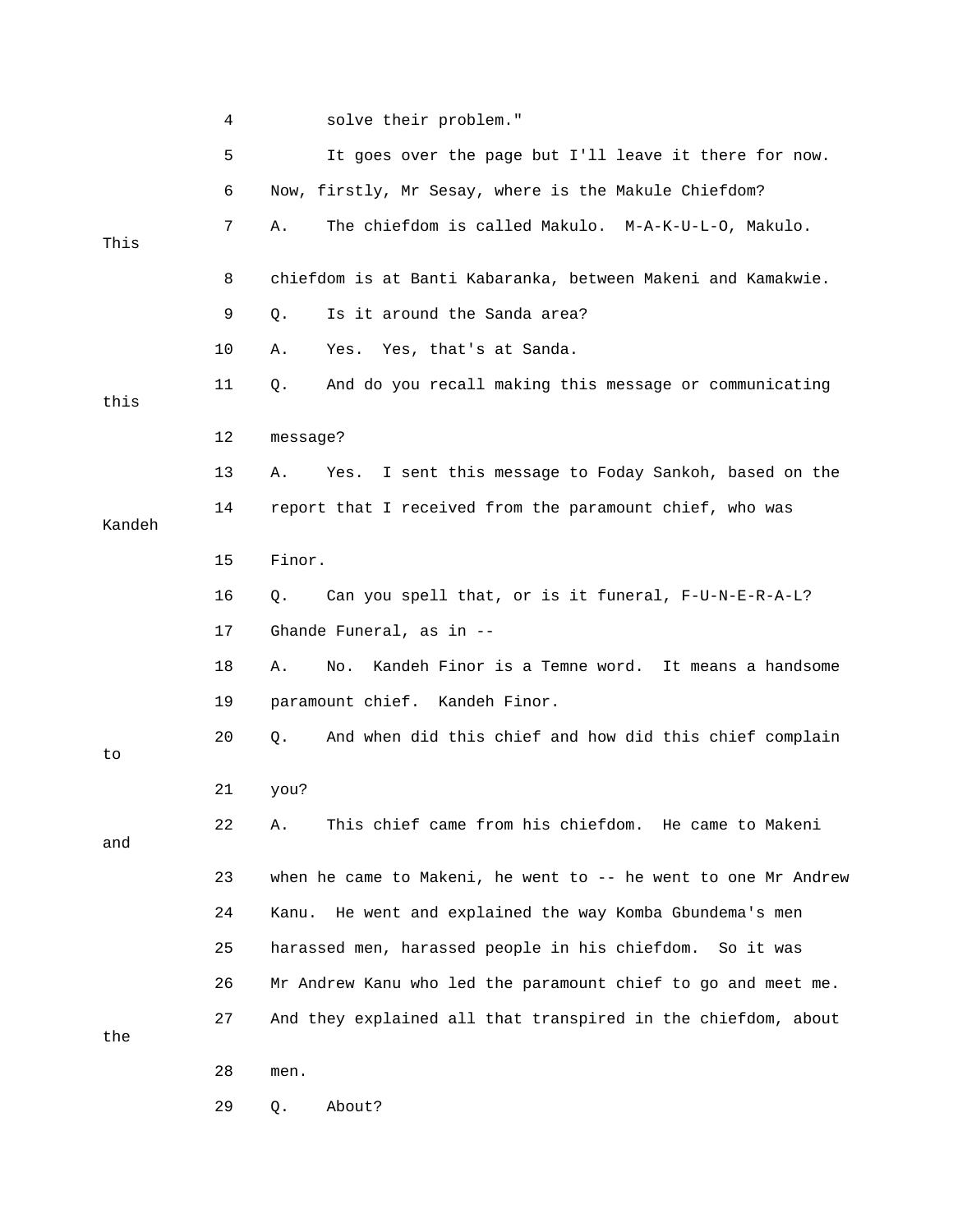|        | SESAY ET AL |              |
|--------|-------------|--------------|
| Page 7 |             |              |
|        | 23 MAY 2007 | OPEN SESSION |

|            | 1  | About the way the men who were under Komba Gbundema had<br>Α.  |
|------------|----|----------------------------------------------------------------|
| the        | 2  | been harassing the civilians. And Komba Gbundema was under     |
|            | 3  | command of Superman during this time. That was why I sent a    |
|            | 4  | radio message to Foday Sankoh, saying that this was the        |
|            | 5  | situation. And I had been receiving intelligence information   |
| civilians. | 6  | that the fighters in that area had been harassing the          |
| that       | 7  | That was why I had suggested to Foday Sankoh, initially, so    |
| do         | 8  | he could change Komba in that area, but Foday Sankoh did not   |
| him        | 9  | anything as regards to that. So that was why I, myself, told   |
| civilians  | 10 | in the radio message that it wouldn't be good for the          |
| <b>RUF</b> | 11 | to come to me, as commander, and complain about the way the    |
| do         | 12 | had been harassing them in this chiefdom and I was not able to |
|            | 13 | anything, and that would not be good.                          |
|            | 14 | There's mention here of illicit mining. What was the<br>Q.     |
| you        | 15 | connection between the harassment and the illicit mining; do   |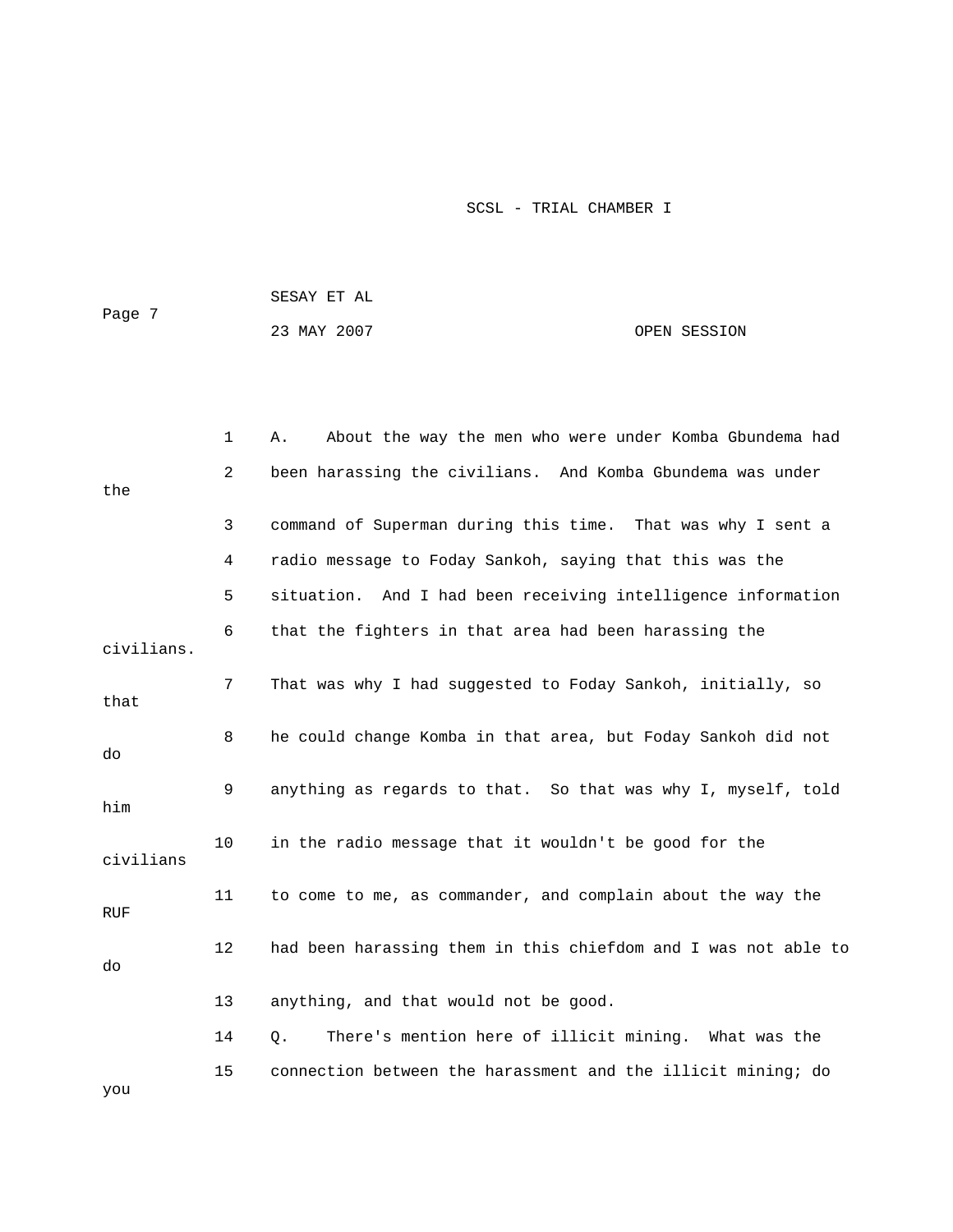16 know?

|        | 17 | Well, it was because of the mining that they had been<br>Α.     |
|--------|----|-----------------------------------------------------------------|
| was    | 18 | harassing the people, so that they could mine for them.<br>That |
| on.    | 19 | at Makulo Village. It was where this mining had been going      |
| mining | 20 | Well, what were the problems concerning the illicit<br>Q.       |
|        | 21 | which had led to harassment? What was the nature of the         |
|        | 22 | harassment concerning the illicit mining?                       |
| will   | 23 | The chief complained. He told me that -- he said, he<br>Α.      |
|        | 24 | show who was the commander in this place, who had been sent by  |
|        | 25 | Komba. He had been forcing the people, the civilians, to mine   |
| the    | 26 | for them. So that was why the people had been running from      |
|        | 27 | village and they went into the bush.                            |
|        | 28 | Well, it's suggested by the Prosecution that you were in<br>О.  |
|        | 29 | support of forced mining; is that not correct?                  |
|        |    |                                                                 |
|        |    | SCSL - TRIAL CHAMBER I                                          |

 SESAY ET AL Page 8 23 MAY 2007 OPEN SESSION

 1 A. No, that was not correct. If that were correct, I wouldn't 2 have sent such a message to Foday Sankoh. Because, the men, I 3 was not able to control them; that was why I reported. If there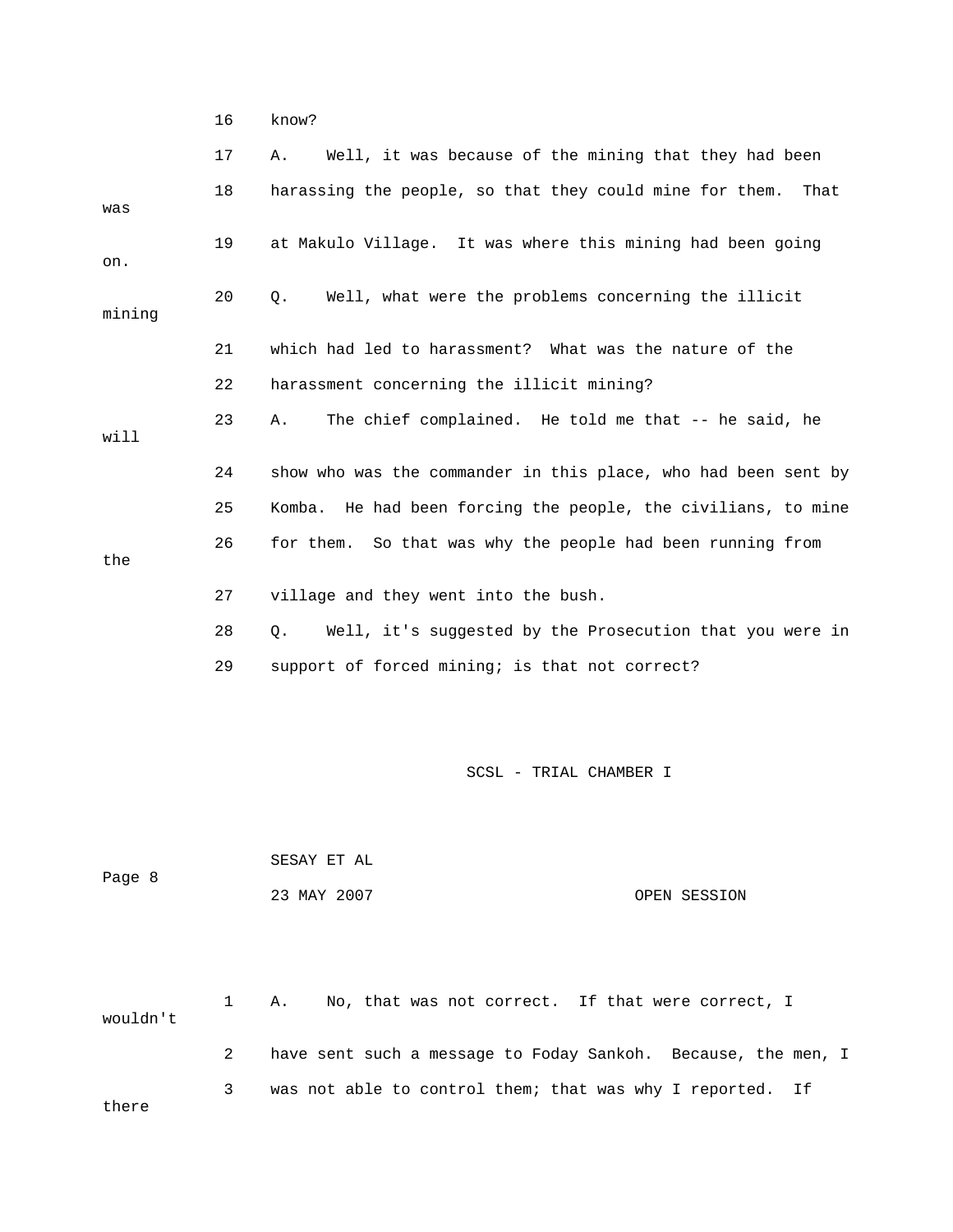4 were people that I was able to control, I wouldn't have reported,

 5 I should have taken action. 6 Q. If you turn to 8757, please. 7 JUDGE BOUTET: Are you finished with that 48? 8 MR JORDASH: Yes, I am. 9 JUDGE BOUTET: I'd just like to know what mining we're 10 talking about here, if the witness knows. 11 THE WITNESS: Yes, My Lord. Diamond mining. Diamond 12 mining, sir. 13 JUDGE BOUTET: And this diamond mining is alleged to have 14 taken place where, exactly? 15 THE WITNESS: My Lord, I said, it was the paramount chief 16 that said it was Makulo Village. Makulo Village. 17 JUDGE BOUTET: It was in the village? 18 THE WITNESS: Well, yes. Because it was part of the 19 village, sir. They had been mining in the swamp. 20 JUDGE BOUTET: Thank you. 21 MR JORDASH: 22 Q. Before we turn to 8757, who was this man called Old So? 23 A. Old So, was an RUF fighter who was under the command of 24 Komba Gbundema and Superman. 25 Q. How long had he been under their command? 26 THE INTERPRETER: Your Honours, Your Honours, we want to 27 get something clarified. The interpreters want to get something 28 clarified.

29 PRESIDING JUDGE: What is it?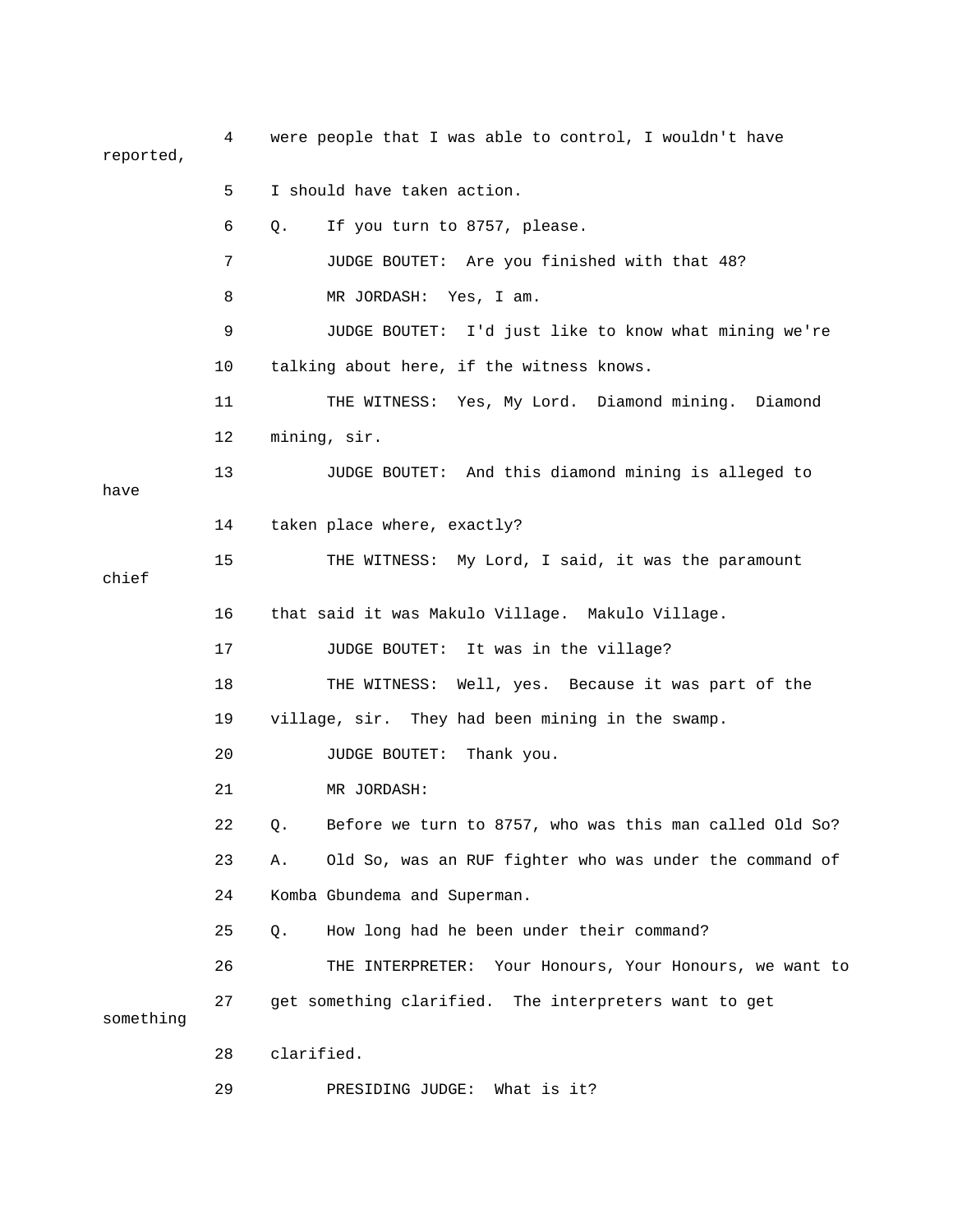| Page 9 | SESAY ET AL |              |
|--------|-------------|--------------|
|        | 23 MAY 2007 | OPEN SESSION |

|         | 1  | The learned attorney said Old So<br>THE INTERPRETER: Yes.      |
|---------|----|----------------------------------------------------------------|
|         | 2  | and the witness said Old So, so we'd like for him to be clear. |
|         | 3  | PRESIDING JUDGE: Well, I think it's just a variation in        |
|         | 4  | pronunciation of the same person. Well, let the witness        |
| clarify |    |                                                                |
|         | 5  | Who are you referring to, Mr Sesay? What's the name?<br>it.    |
| that    | 6  | THE WITNESS: Old So, My Lord. That was the commander           |
|         |    |                                                                |
| said,   | 7  | was at Makulo who had been carrying out this harassment. I     |
|         |    |                                                                |
|         | 8  | this Old So was under Superman's command in the Western Jungle |
|         | 9  | before we met with the AFRC. And, in '98 again, Superman was   |
| in      |    |                                                                |
| man     | 10 | Kono, through Koinadugu to Makeni. Then Superman sent this     |
|         |    |                                                                |
|         | 11 | under Konda Gbundema in Kamakwie, so '96, '97, '98, '99, so he |
|         | 12 | was with Superman's group. Old So.                             |
|         | 13 | JUDGE BOUTET: Maybe if you can assist, to spell it out,        |
|         | 14 | Mr Jordash, that might be helpful.                             |
|         | 15 | MR JORDASH: Certainly.                                         |
|         | 16 | Mr Sesay, can you help us with that?<br>Q.                     |
|         | 17 | Which one?<br>Α.                                               |
|         | 18 | Old So?<br>$Q$ .                                               |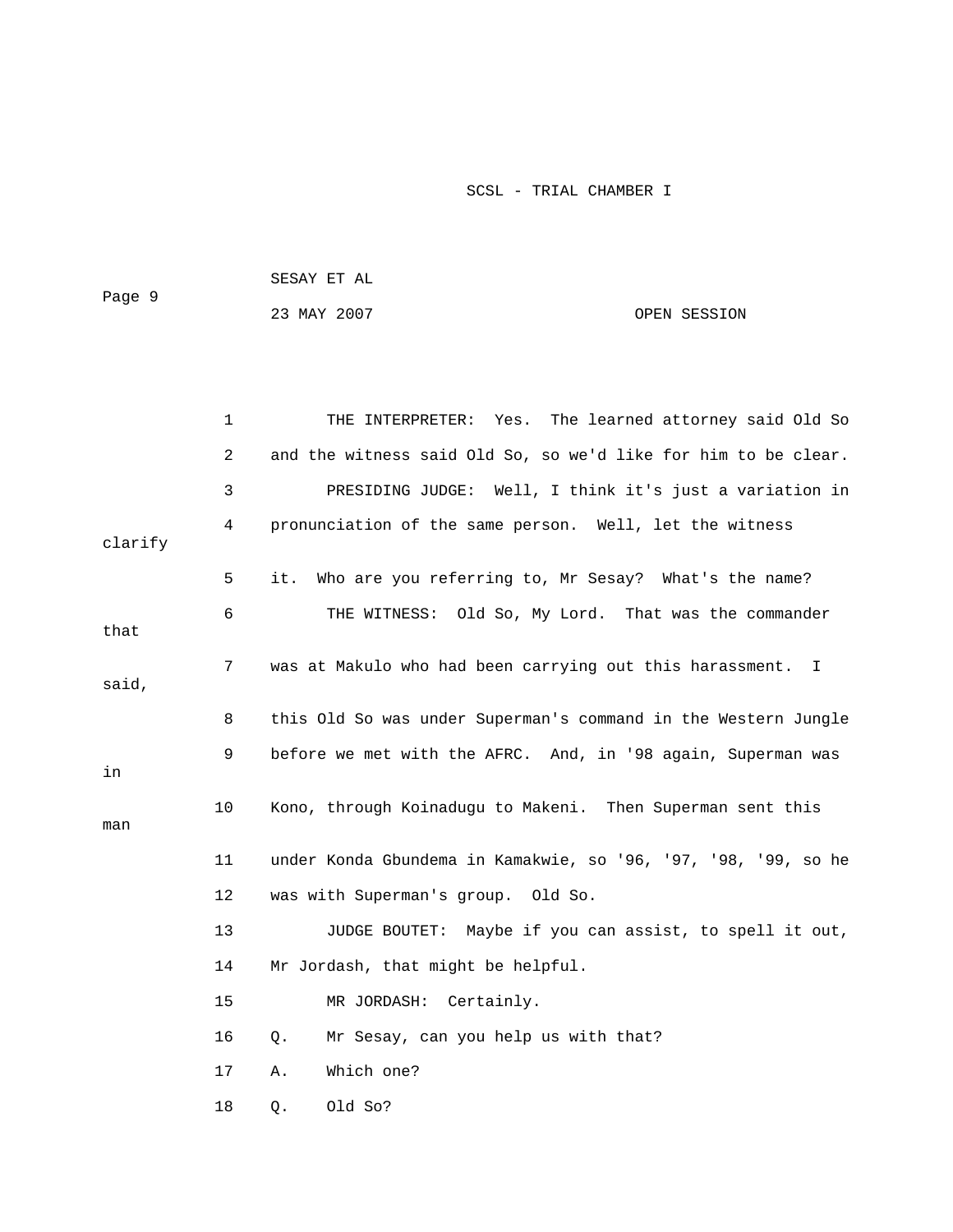| should | 19 | Well, in the message here, they wrote $0-S-0$ . But it<br>Α.    |
|--------|----|-----------------------------------------------------------------|
|        | 20 | be $O-L-D S-O$ , Old So.                                        |
|        | 21 | Old Soul, S-O-U-L?<br>0.                                        |
|        | 22 | Α.<br>Yes.                                                      |
|        | 23 | Is it Old Soul or Old So?<br>О.                                 |
| and    | 24 | No. Well, old soldier. They only have abbreviated it<br>Α.      |
|        |    |                                                                 |
|        | 25 | said Old So.                                                    |
|        | 26 | 8757, please. A message, 5th December 1999, "From:<br>$\circ$ . |
|        | 27 | Survivor. To: The leader. Sir, upon your instruction that I     |
|        | 28 | should deploy men at Sanda to relieve the civilians. Same was   |
|        | 29 | done. I deployed two squads armed men" --                       |
|        |    |                                                                 |
|        |    |                                                                 |

| Page 10 | SESAY ET AL |              |
|---------|-------------|--------------|
|         | 23 MAY 2007 | OPEN SESSION |

|   | THE INTERPRETER: Your Honours, the learned attorney is        |
|---|---------------------------------------------------------------|
| 2 | fast. Would he please slow down so that the interpreter can   |
| 3 | catch up with him?                                            |
| 4 | PRESIDING JUDGE: He'll take your advice.                      |
| 5 | MR JORDASH: Certainly.                                        |
| 6 | "Sir, upon your instruction that I should deploy men at<br>0. |
| 7 | Sanda to relieve the civilians, the same was done. I deployed |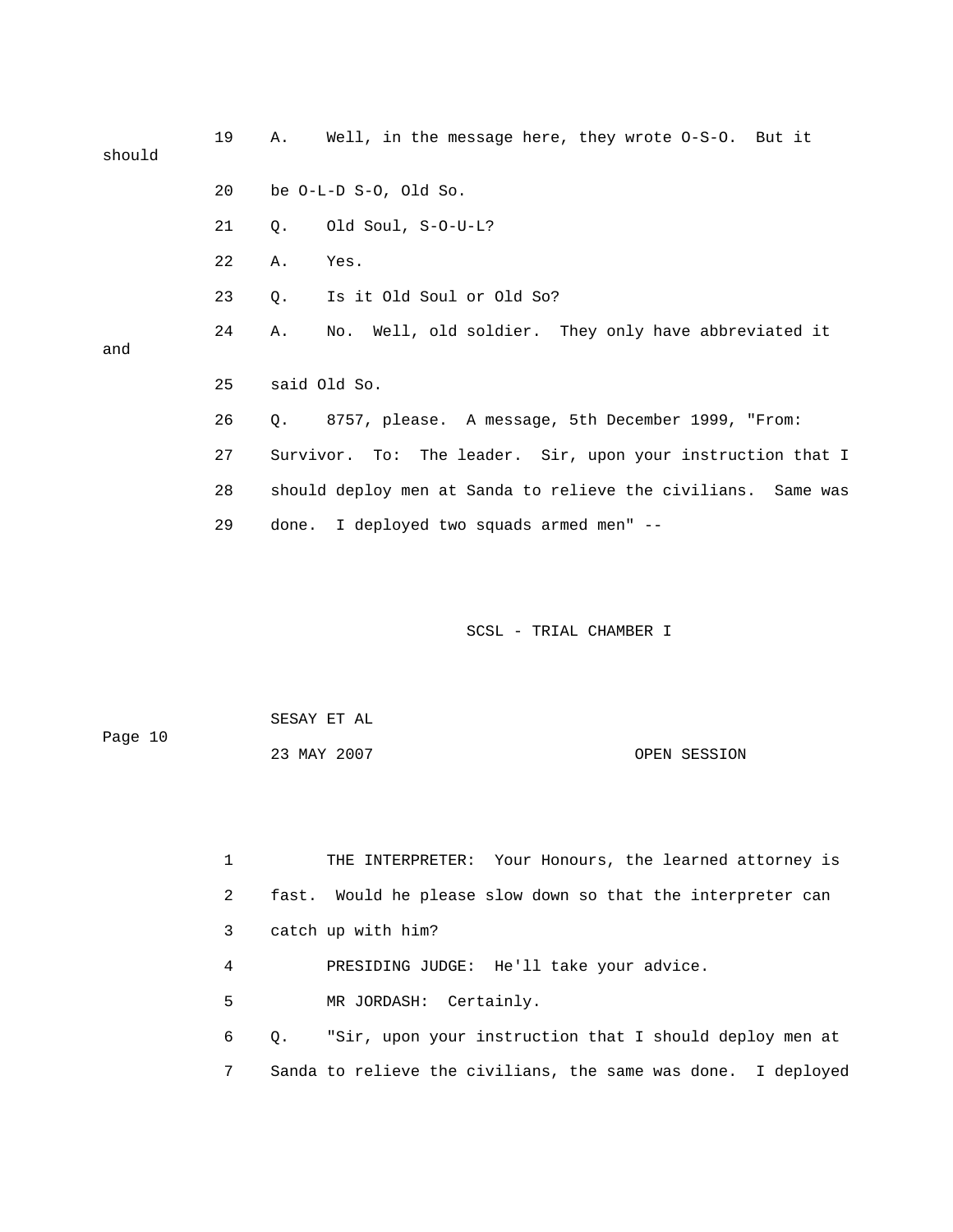| read     | 8  |    | two squads with armed men at Sanda," and if you would just     |
|----------|----|----|----------------------------------------------------------------|
|          | 9  |    | the rest of the message to yourself, Mr Sesay, please?         |
|          | 10 | Α. | Yes, I'm finished.                                             |
|          | 11 | Q. | Is this connected to the other message and the                 |
|          | 12 |    | circumstances which led to the other message?                  |
|          | 13 | Α. | Yes.                                                           |
| November | 14 | Q. | Do you know when between the first message, on 12              |
|          | 15 |    | 1999, and this message, on 5 December, Foday Sankoh had taken  |
|          | 16 |    | some action and given you the instruction?                     |
| Sankoh   | 17 | Α. | Well, when I sent the report to Foday Sankoh, Foday            |
| his      | 18 |    | just gave further instructions, saying that I should deploy    |
|          | 19 |    | own men at Teko Barracks to this Sanda area. So I, myself,     |
|          | 20 |    | despatched 30 armed men there with Lieutenant-Colonel --       |
|          | 21 |    | I did not get the last name.<br>THE INTERPRETER:               |
|          | 22 |    | MR JORDASH:                                                    |
|          | 23 | Q. | Repeat the last name of the colonel, please?                   |
|          | 24 | Α. | Lieutenant-Colonel Karanke.                                    |
|          | 25 | Q. | $K - A - R - A - N - K - E$ ?                                  |
|          | 26 | Α. | Yes.                                                           |
|          | 27 | Q. | Go on.                                                         |
| they     | 28 | Α. | So I sent the Karanke with these 30 armed men so that          |
|          | 29 |    | could go and deploy at the chiefdom headquarters at Karabanka. |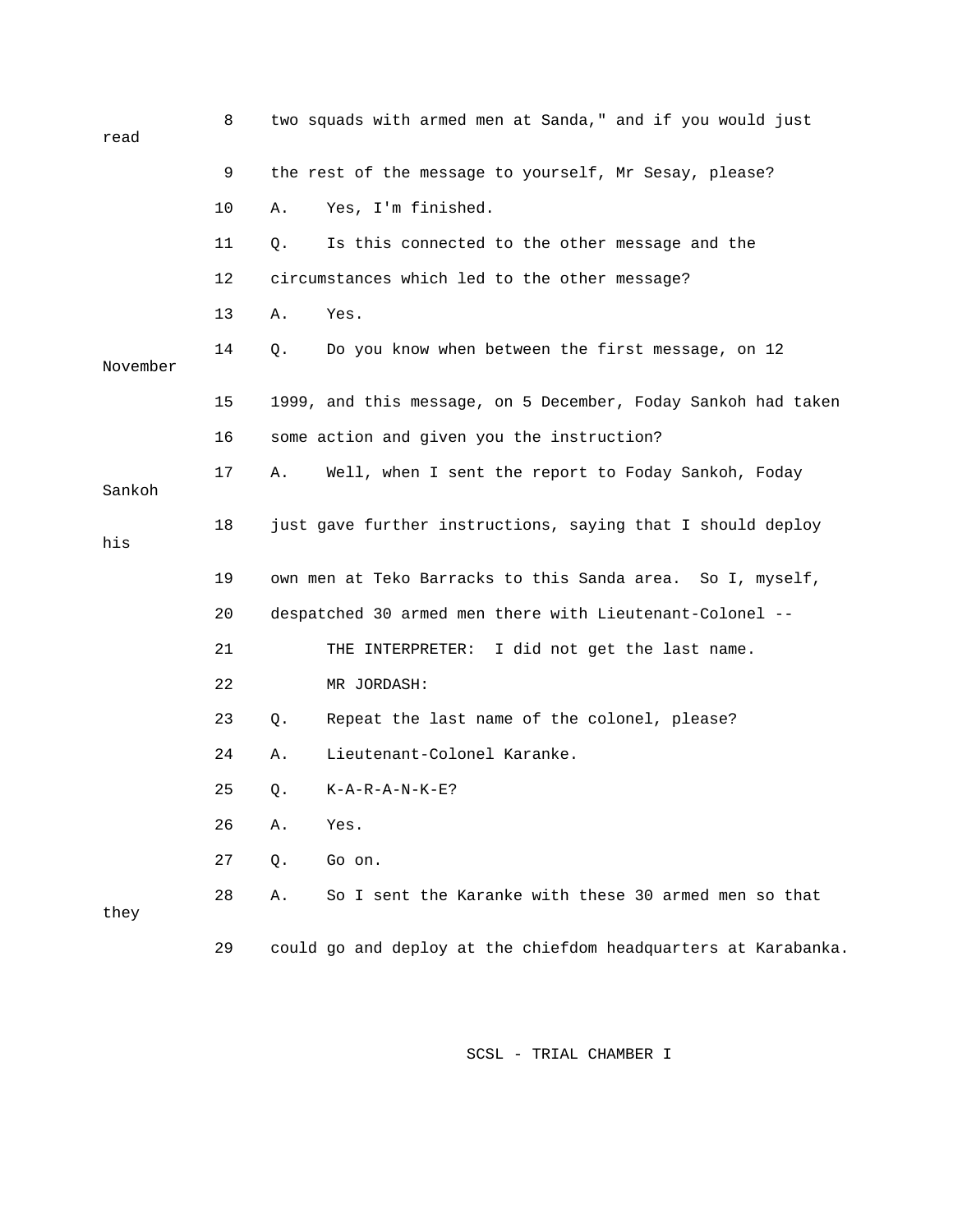| Page 11 | SESAY ET AL |              |
|---------|-------------|--------------|
|         | 23 MAY 2007 | OPEN SESSION |

|      | 1  | So they were there for about a week plus. Then Komba Gbundema  |
|------|----|----------------------------------------------------------------|
|      | 2  | came to this place with 80 armed men from Kamakwie and they    |
| came |    |                                                                |
| into | 3  | and disarmed these men that I sent and Karanke had to jump     |
|      | 4  | the bush until they came to Makeni. He had to run from them    |
| SO   |    |                                                                |
|      | 5  | they disarmed the two-squad armed men. Komba Gbundema took     |
| the  |    |                                                                |
|      | 6  | arms to Kamakwie so that was why I sent this other message to  |
|      | 7  | Foday Sankoh, to the leader.                                   |
|      | 8  | PRESIDING JUDGE: Mr Jordash, I've just been advised            |
| that |    |                                                                |
|      | 9  | we need to stand down; there is a technical problem.           |
|      | 10 | [Break taken at 10.02 a.m.]                                    |
|      | 11 | [Upon resuming at 10.20 a.m.]                                  |
|      | 12 | PRESIDING JUDGE: Mr Jordash, we will proceed with some         |
|      | 13 | sense of optimism.                                             |
|      | 14 | MR JORDASH:<br>I hope to share that optimism.                  |
|      | 15 |                                                                |
|      |    | Mr Sesay, Colonel Bai Bureh, which Bai Bureh was that --<br>Q. |
|      | 16 | Bai Bureh, sorry.                                              |
|      | 17 | This was tall Bai Bureh.<br>Α.                                 |
|      | 18 | And where was he in 1998?<br>Q.                                |
|      | 19 | He was in Kono with Superman, and he trained Superman in<br>Α. |
|      | 20 | the Koinadugu District '98.                                    |
|      | 21 | Where was he before 1998?<br>$Q$ .                             |
|      | 22 | Well, he was -- he was in Kenema in '97.<br>Α.                 |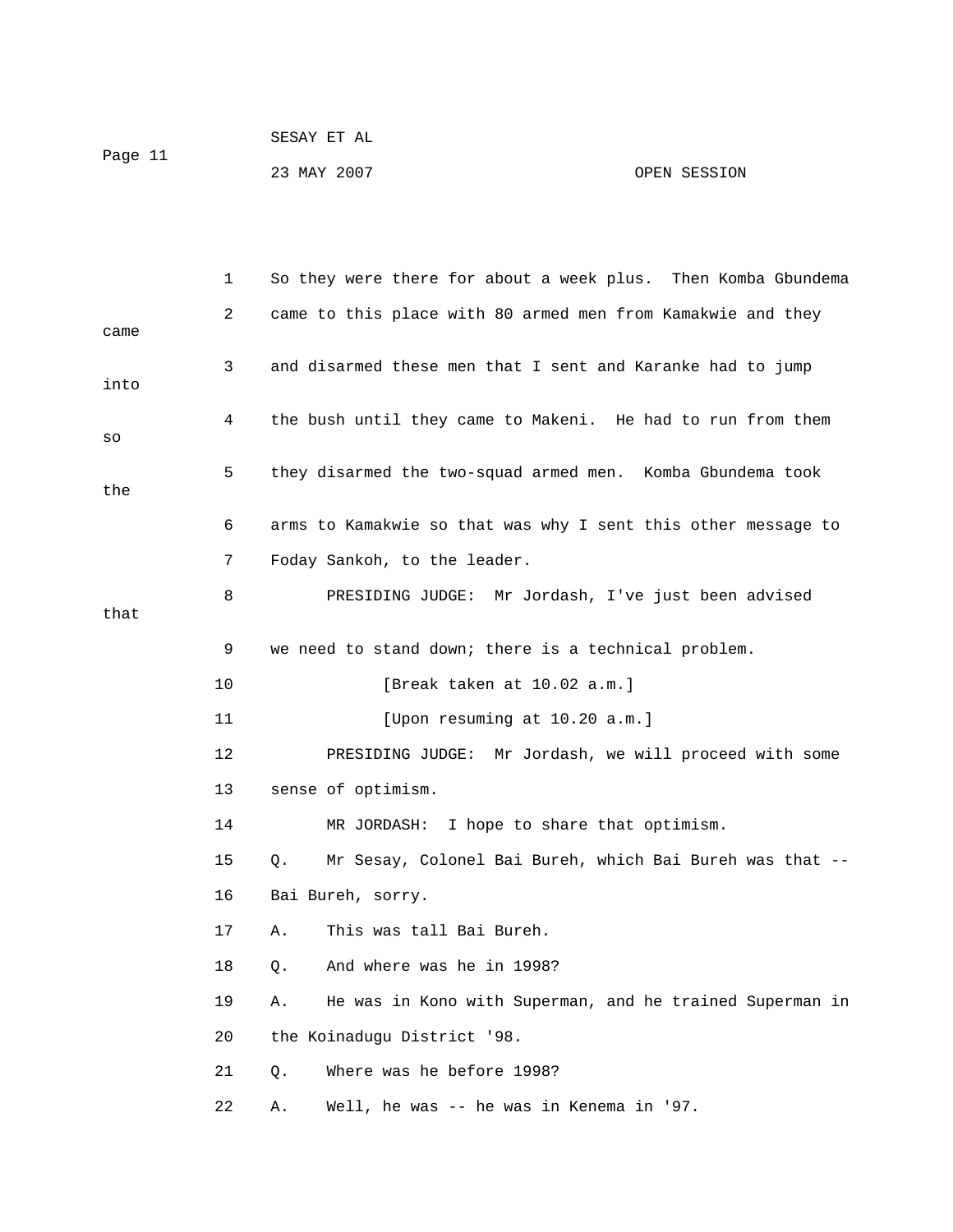|          | 23 | And you make a suggestion in this radio communication.<br>$\circ$ . |
|----------|----|---------------------------------------------------------------------|
|          | 24 | First that Komba and Bai Bureh report to Foday Sankoh. What -       |
|          | 25 | was that suggestion agreed to by Foday Sankoh?                      |
| not      | 26 | Well, if you look at the first -- no, Foday Sankoh did<br>Α.        |
| radio    | 27 | agree, let me answer first. But if you look at the first            |
|          | 28 | message when the chief came and complained, before that I had       |
| Gbundema | 29 | suggested to Foday Sankoh so that he could change Komba             |

|         | SESAY ET AL |              |
|---------|-------------|--------------|
| Page 12 |             |              |
|         | 23 MAY 2007 | OPEN SESSION |

| That     | $\mathbf{1}$ | as commander in Kamakwie. And Foday Sankoh did not agree.    |
|----------|--------------|--------------------------------------------------------------|
| call     | 2            | was why this second message I suggested to him that let him  |
| them.    | 3            | Komba and Bai Bureh for briefing so that he could talk to    |
|          | 4            | These men I was not able to control them as you saw in the   |
|          | 5            | message and this proved that Foday Sankoh would --           |
| Honours, | 6            | THE INTERPRETER: Your Honours, would the -- Your             |
|          | 7            | let the witness be instructed to go over the last bit of his |
|          | 8            | testimony.                                                   |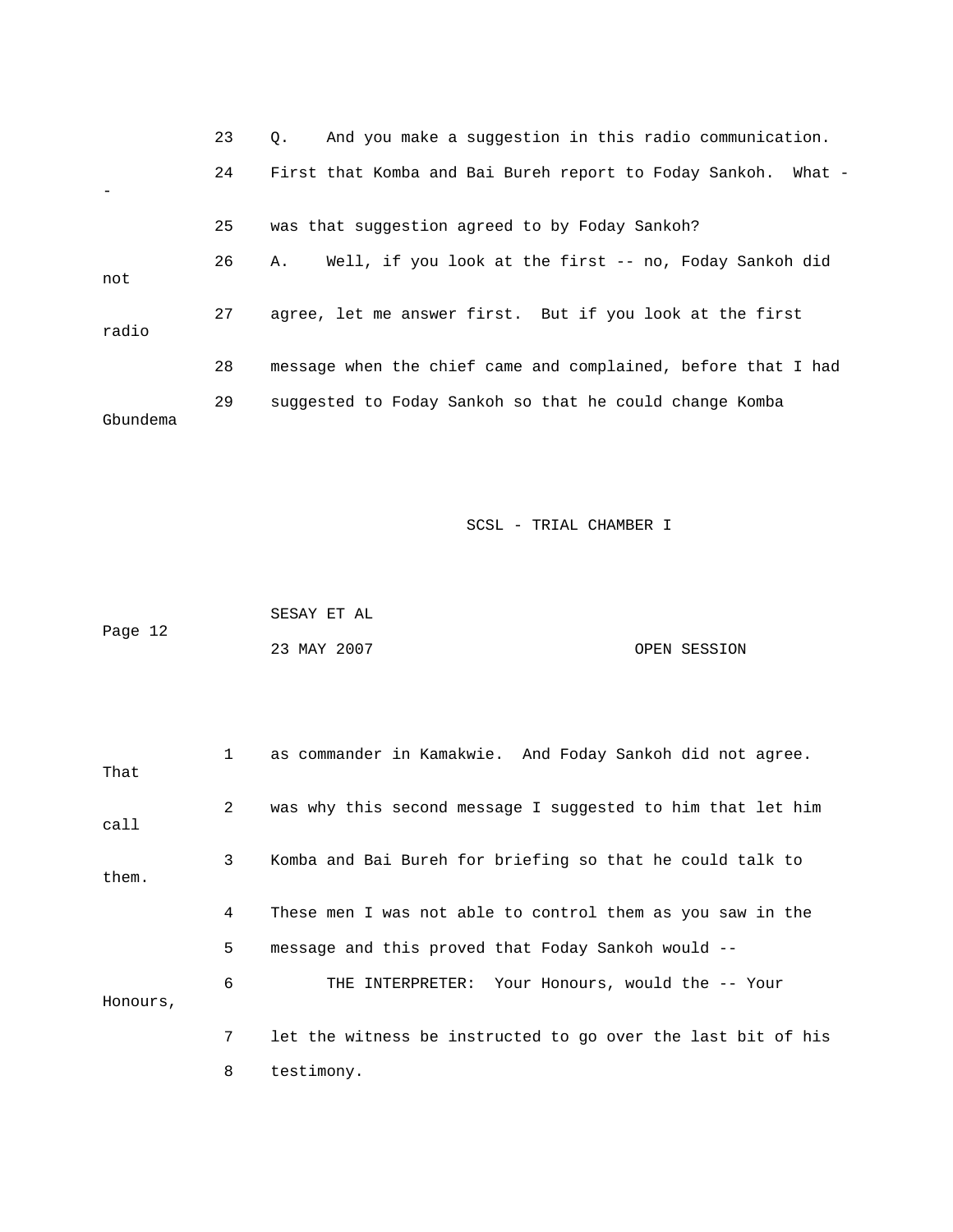| testimony. | 9  | PRESIDING JUDGE: Repeat the last part of your                    |
|------------|----|------------------------------------------------------------------|
| big        | 10 | THE WITNESS: Yes, My Lord, I said Foday Sankoh gave us           |
| with       | 11 | positions but at the end of the day he had direct dealings       |
|            | 12 | the men that were under us. So this was what this message        |
|            | 13 | proved. Foday Sankoh had been operating on divide and rule.      |
| the        | 14 | Right. And you make a suggestion also, third line from<br>Q.     |
|            | 15 | bottom, that Lieutenant-Colonel Dawi should take over command    |
|            | 16 | until these two men are called for military briefing.<br>Who was |
|            | 17 | Lieutenant-Colonel Dawi?                                         |
| Gbundema.  | 18 | Well, he was the operation commander under Komba<br>Α.           |
|            | 19 | Well, the civilians had been talking good about him. That was    |
| but        | 20 | why I suggested that Sankoh should appoint him as commander      |
|            | 21 | Sankoh did not agree.                                            |
|            | 22 | And who made Komba Gbundema operations commander?<br>Q.          |
| initially  | 23 | Well, at this time, he was a brigadier commander,<br>Α.          |
|            | 24 | during the time that I sent this message.                        |
|            | 25 | Q. You explained that Foday Sankoh operated on divide and        |
|            | 26 | Now, that's a common term but what you do you mean in<br>rule.   |
|            | 27 | terms of everyday functioning of the RUF?                        |
|            | 28 | Well, I was a senior commander in the Northern Region<br>Α.      |
|            | 29 | during this time, and I was based in Makeni. As a matter of      |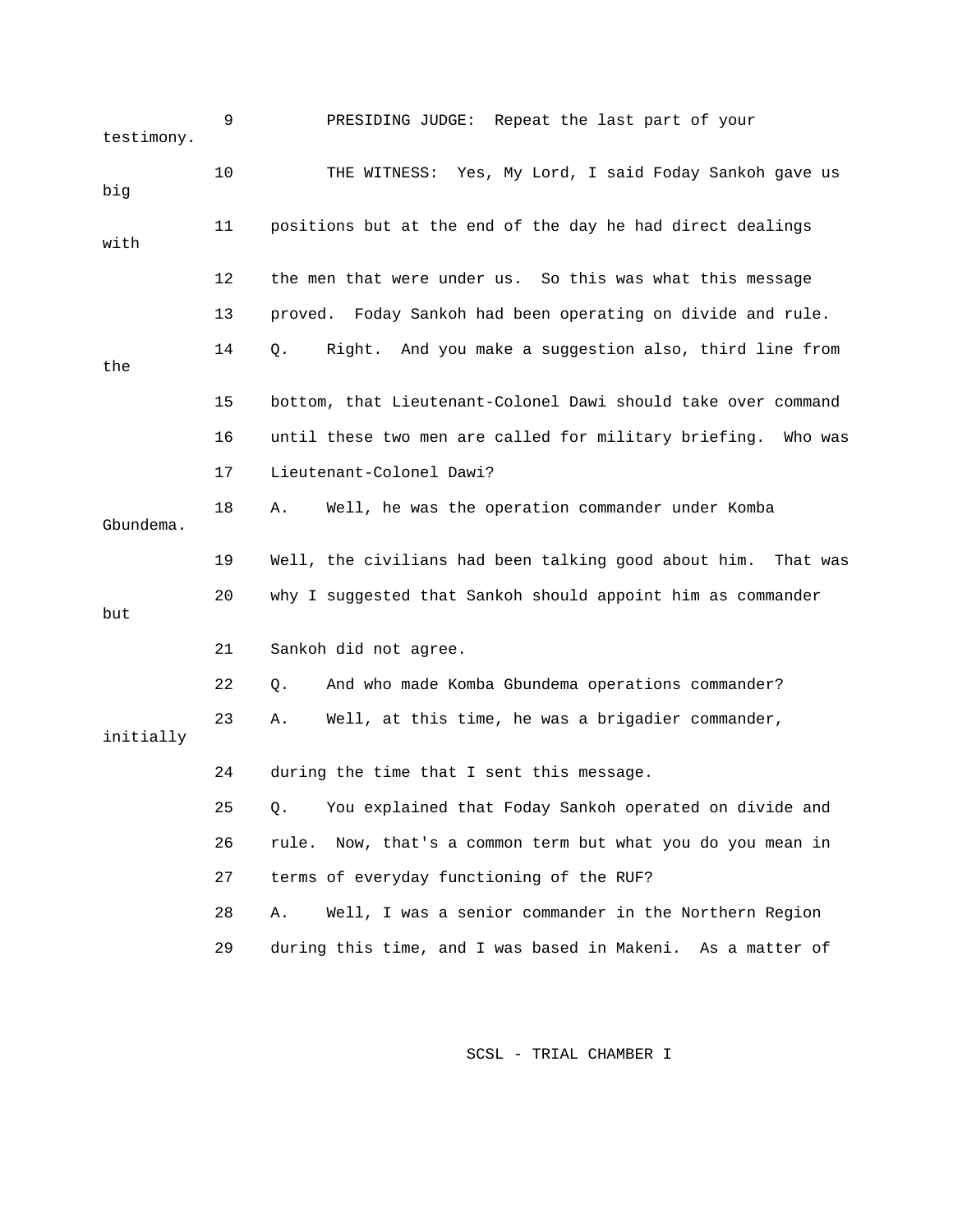|         | SESAY ET AL |              |
|---------|-------------|--------------|
| Page 13 |             |              |
|         | 23 MAY 2007 | OPEN SESSION |

 1 fact, all the commanders that were in the Northern Region, they 2 should have been taking orders from me, the RUF. And anything, 3 Foday Sankoh should have been sending radio messages to me, and I 4 would have been sending messages to them -- instructions to them. 5 THE INTERPRETER: Correction, interpreter. 6 THE WITNESS: But Foday Sankoh had been sending 7 instructions to me and at the same time he had been sending 8 messages directly to Komba. 9 Q. Okay. 8759 please. 10 JUDGE BOUTET: Mr Jordash, if I may, before you get to this 11 one. Just to complete on this last part of the evidence of the 12 accused on this divide and rule. Why is it then, if that is the 13 case, that you appear to be suggesting to Sankoh in this message 14 that he calls them and he should talk to them. It is not Komba 15 Gbundema who's writing to Sankoh, it's you to Sankoh at that 16 time. I am just trying to understand your explanation on this, 17 Mr Sesay. Do you understand my question? 18 THE WITNESS: Yes, My Lord. My Lord, if I had got a 19 complaint from the civilians then I would have dispatched a team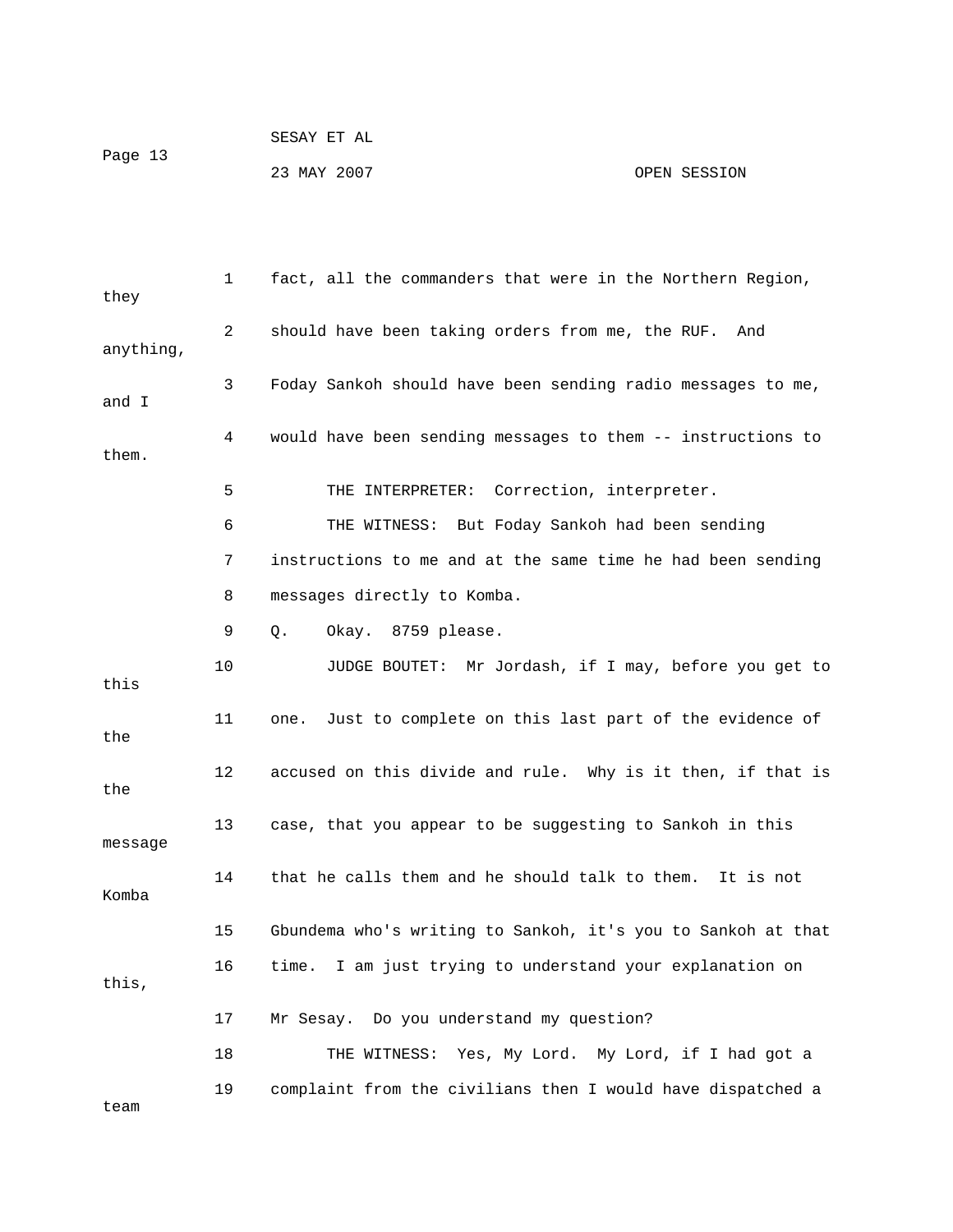| and      | 20 | to go and base on the ground. Then the men that were there, |
|----------|----|-------------------------------------------------------------|
|          | 21 | I -- I was a senior to them and they I forcefully -- and I  |
|          | 22 | disarmed them so that proved that --                        |
|          | 23 | THE INTERPRETER: Your Honours, would the witness go a       |
|          | 24 | little bit slow.                                            |
|          | 25 | MR JORDASH:                                                 |
|          | 26 | Remember to go slow. Repeat the last two sentences.<br>Q.   |
| about    | 27 | I said, I had got complaint from the paramount chief<br>A., |
| chiefdom | 28 | the civilians in his chiefdom, and I had sent men to his    |
| then     | 29 | so that a stop could be put to that, so that they could --  |

| Page 14 | SESAY ET AL |              |
|---------|-------------|--------------|
|         | 23 MAY 2007 | OPEN SESSION |

|         |              | Komba Budemba came. He came and forcefully disarmed these men  |
|---------|--------------|----------------------------------------------------------------|
| taking  | $\mathbf{2}$ | with a threat, so that had proved that Komba had not been      |
|         | 3            | instructions from me. Instead of the civilians to continue     |
| could   | 4            | suffering, that was why I said to Foday Sankoh so that he      |
| message | 5            | intervene. And, My Lord, if we continue with this radio        |
|         | 6            | there was a radio message which showed that the people from -- |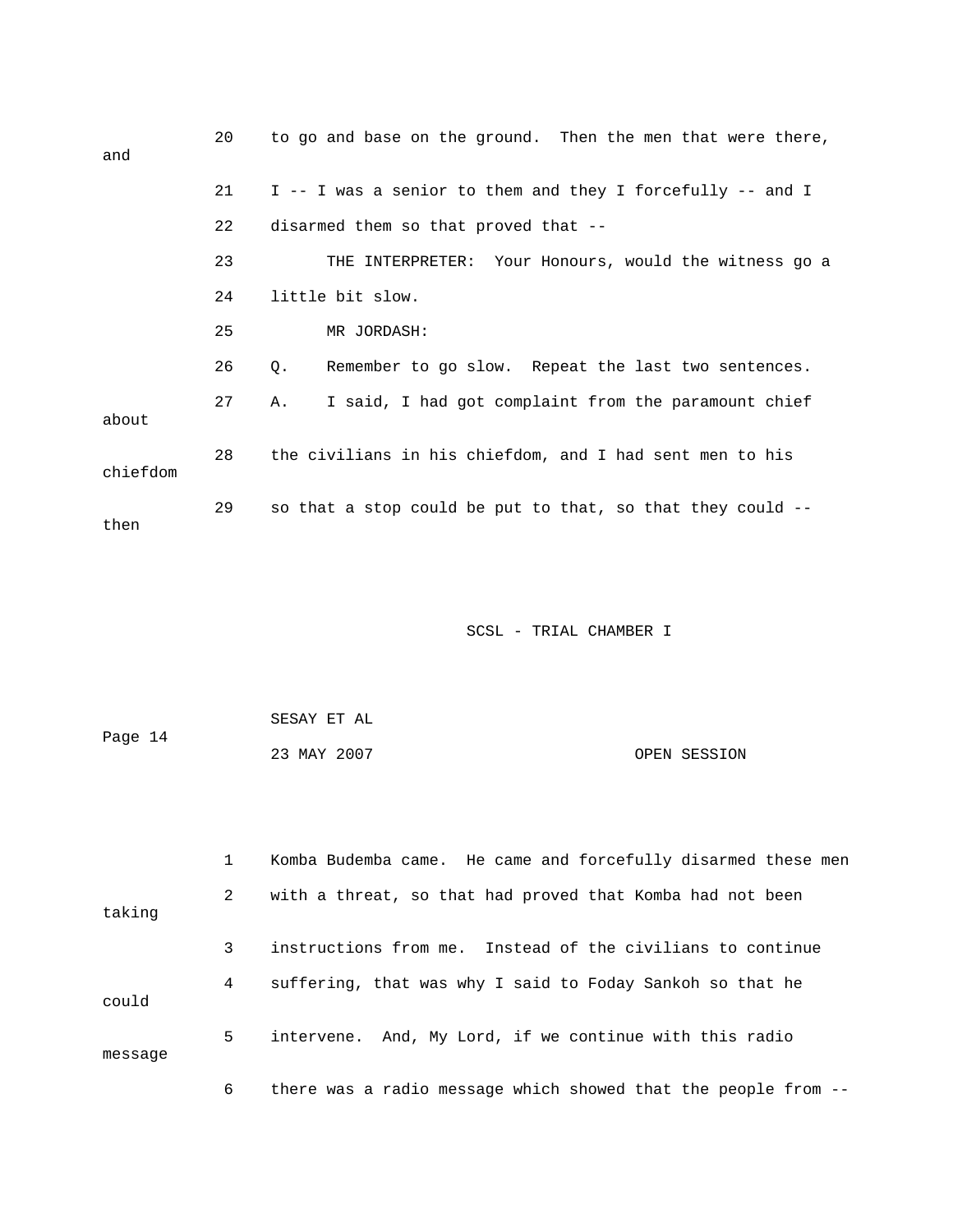|        | 7  | who came from Foday Sankoh and they came to Freetown and      |
|--------|----|---------------------------------------------------------------|
| he     | 8  | complained to Foday Sankoh about the same harassment. So, if  |
| have   | 9  | had listened to me initially, see, these civilians wouldn't   |
|        | 10 | come to Freetown to come and complain, the civilians from the |
|        | 11 | chiefdom.                                                     |
|        | 12 | JUDGE BOUTET: You mean from that very chiefdom?               |
|        | 13 | THE WITNESS:<br>Yes, sir, My Lord. There was a message to     |
|        | 14 | that effect.                                                  |
|        | 15 | Thank you.<br><b>JUDGE BOUTET:</b>                            |
|        | 16 | I don't know if that answered Your Honour's<br>MR JORDASH:    |
| that?  | 17 | question, but if I may just add, ask another question about   |
| trying | 18 | JUDGE BOUTET: This is your witness, and I was just            |
|        | 19 | to get some clarification, so I would understand the meaning  |
| οf     |    |                                                               |
|        | 20 | that answer; that's all.                                      |
| SO     | 21 | MR JORDASH: Well, I understand Your Honour's question,        |
|        | 22 | I will try and seek further clarification.                    |
|        | 23 | Divided loyalties, so you say Foday Sankoh used to deal<br>Q. |
|        | 24 | directly with these various commanders; am I right so far?    |
|        | 25 | Yes, you are correct.<br>Α.                                   |
| role   | 26 | But, for example, in this message you are taking on a<br>Q.   |
| these  | 27 | where you're coming potentially in between Foday Sankoh and   |
| some   | 28 | commanders. You're taking -- you're in some way exercising    |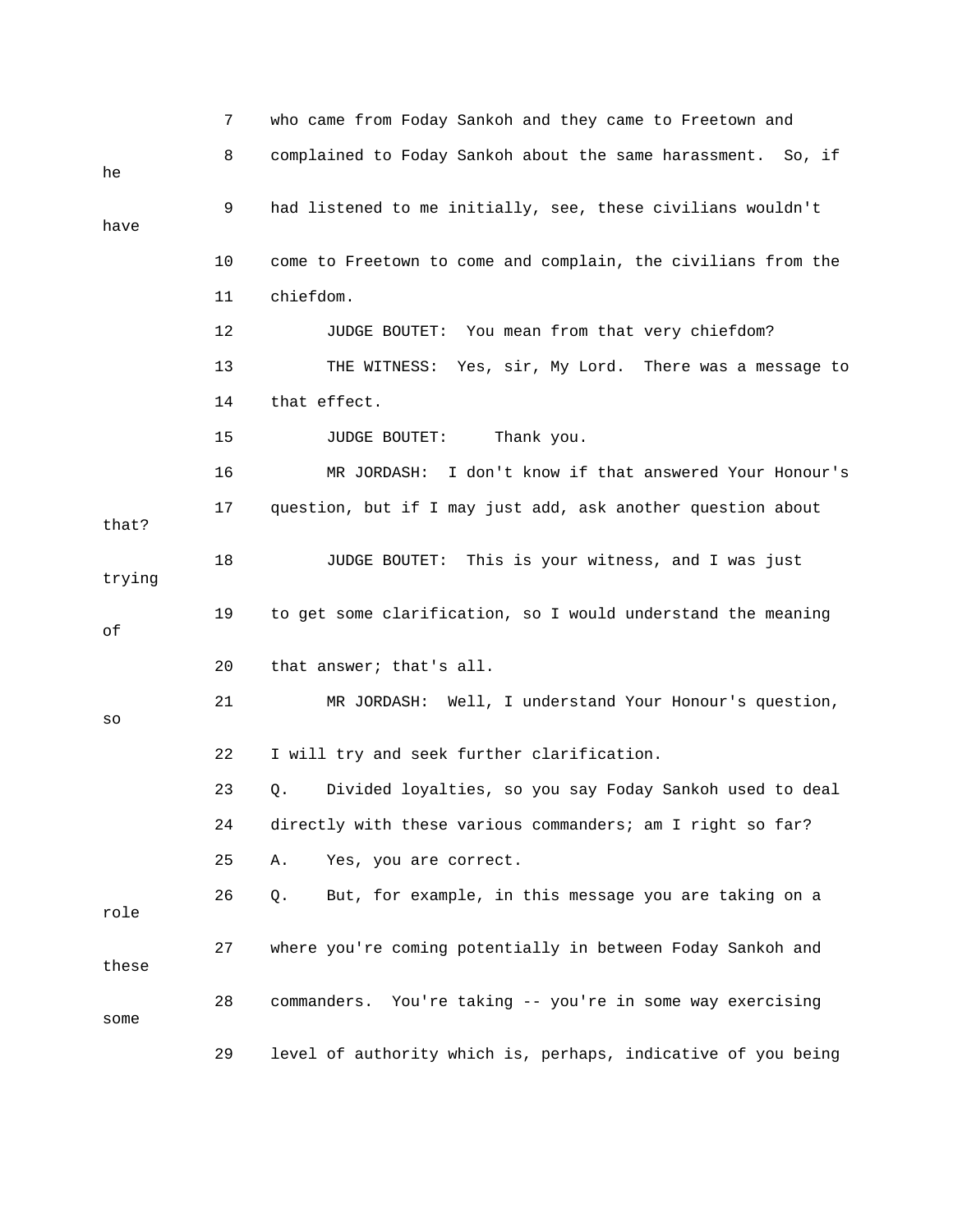| Page 15 |    | SESAY ET AL                                                    |         |  |  |
|---------|----|----------------------------------------------------------------|---------|--|--|
|         |    | 23 MAY 2007<br>OPEN SESSION                                    |         |  |  |
|         |    |                                                                |         |  |  |
|         |    |                                                                |         |  |  |
| the     | 1  | higher in command. Are you following my reasoning? What was    |         |  |  |
|         | 2  | situation in terms of your command and these men and Foday     |         |  |  |
|         | 3  | Sankoh?                                                        |         |  |  |
|         | 4  | Well, these men, Komba Gbundema told Bai Bureh because<br>Α.   |         |  |  |
|         | 5  | Foday Sankoh had been calling them to Freetown and they had    |         |  |  |
| been    |    |                                                                |         |  |  |
|         | 6  | having direct dealings or messages from Foday Sankoh.          | That is |  |  |
|         | 7  | why they did not have any regard for me.                       |         |  |  |
|         | 8  | Did you have any authority or influence over them as the<br>Q. |         |  |  |
|         | 9  | battle group commander?                                        |         |  |  |
|         | 10 | Well, I did not have influence, I did not have any<br>Α.       |         |  |  |
|         | 11 | authority over them because -- because if I had authority over |         |  |  |
|         | 12 | them I wouldn't have sent these armed men to go and deploy and |         |  |  |
|         | 13 | then forcefully disarm them.                                   |         |  |  |
|         | 14 | Were there any times during this period and onwards<br>Q.      |         |  |  |
| where   |    |                                                                |         |  |  |
|         | 15 | you had any authority over them or influence over them?        |         |  |  |
|         | 16 | Well, that happened after, when they had arrested Foday<br>Α.  |         |  |  |
|         | 17 | Sankoh in Freetown in May 8.                                   |         |  |  |
| that,   | 18 | What happened? Just briefly because we will come to<br>Q.      |         |  |  |
|         | 19 | but just briefly?                                              |         |  |  |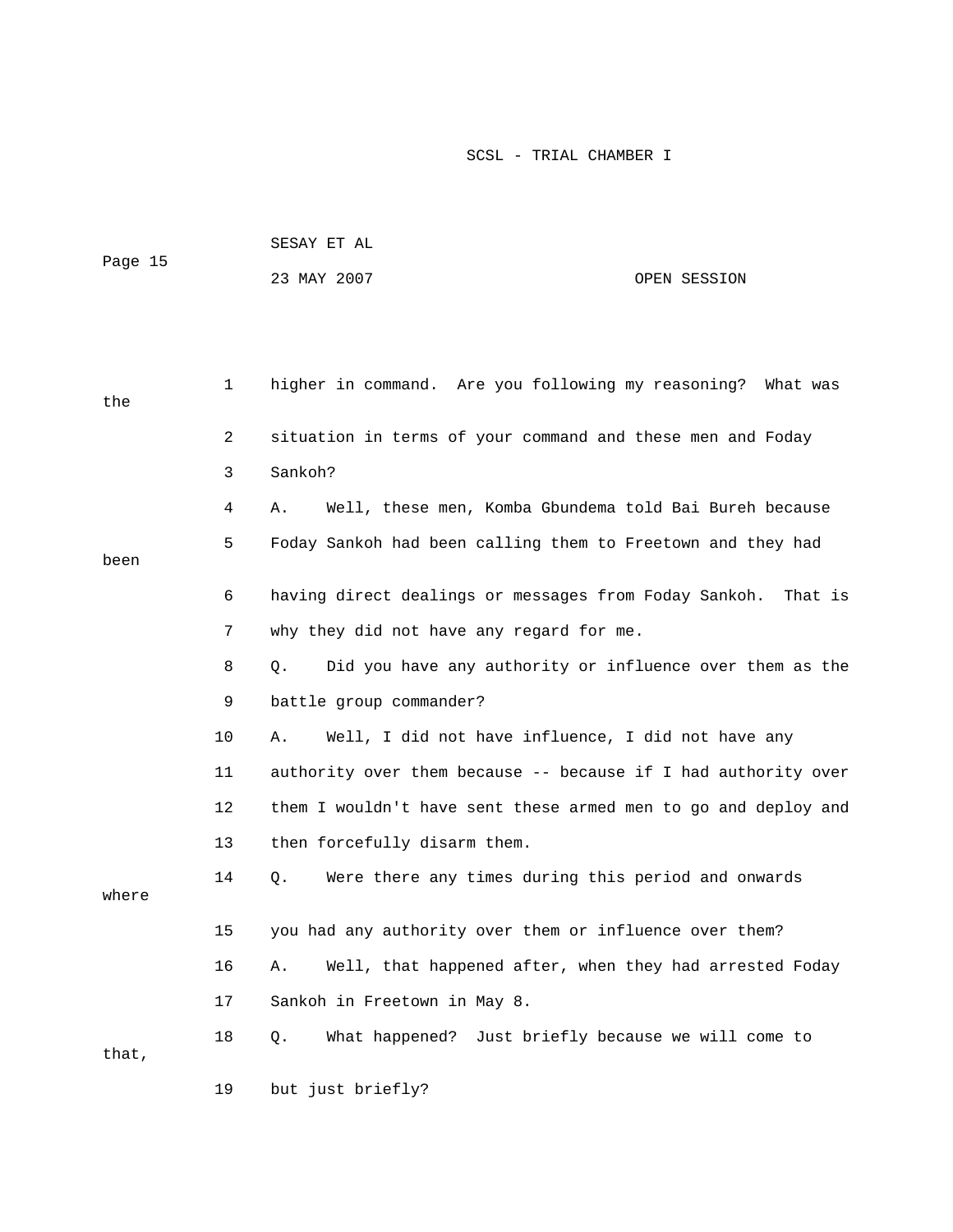|    | 20 | JUDGE BOUTET:<br>May 8 which year?                           |
|----|----|--------------------------------------------------------------|
|    | 21 | THE WITNESS: I think the question that you asked, you        |
|    | 22 | said: What time that I had authority over Komba.             |
|    | 23 | MR JORDASH:                                                  |
|    | 24 | Well, the question was a bit broader than that.<br>Q.<br>The |
| or | 25 | question was: Was there a time when you had either authority |
| on | 26 | influence over them? And I am using the two terms separately |
|    | 27 | purpose.                                                     |
|    | 28 | Well, after they arrested Foday Sankoh --<br>Α.              |
|    | 29 | What's the date again? 8 May, what year?<br>JUDGE ITOE:      |

| Page 16 | SESAY ET AL |              |
|---------|-------------|--------------|
|         | 23 MAY 2007 | OPEN SESSION |

|        | 1          |           | THE WITNESS: 2000, My Lord.                                |
|--------|------------|-----------|------------------------------------------------------------|
|        | 2          |           | MR JORDASH:                                                |
|        | 3          | $\circ$ . | Well, let's come to that when we come to that period.      |
|        | $4\degree$ | А.        | Okay.                                                      |
| bottom |            |           | 5 Q. 8759, please. Just a quick reference there to the     |
|        | 6          |           | message to the leader from the overall security commander, |
|        | 7          |           | Colonel Augustine Gbao. The question I want to ask you,    |
|        | 8          |           | Mr Sesay, is: You've given a clear indication of your      |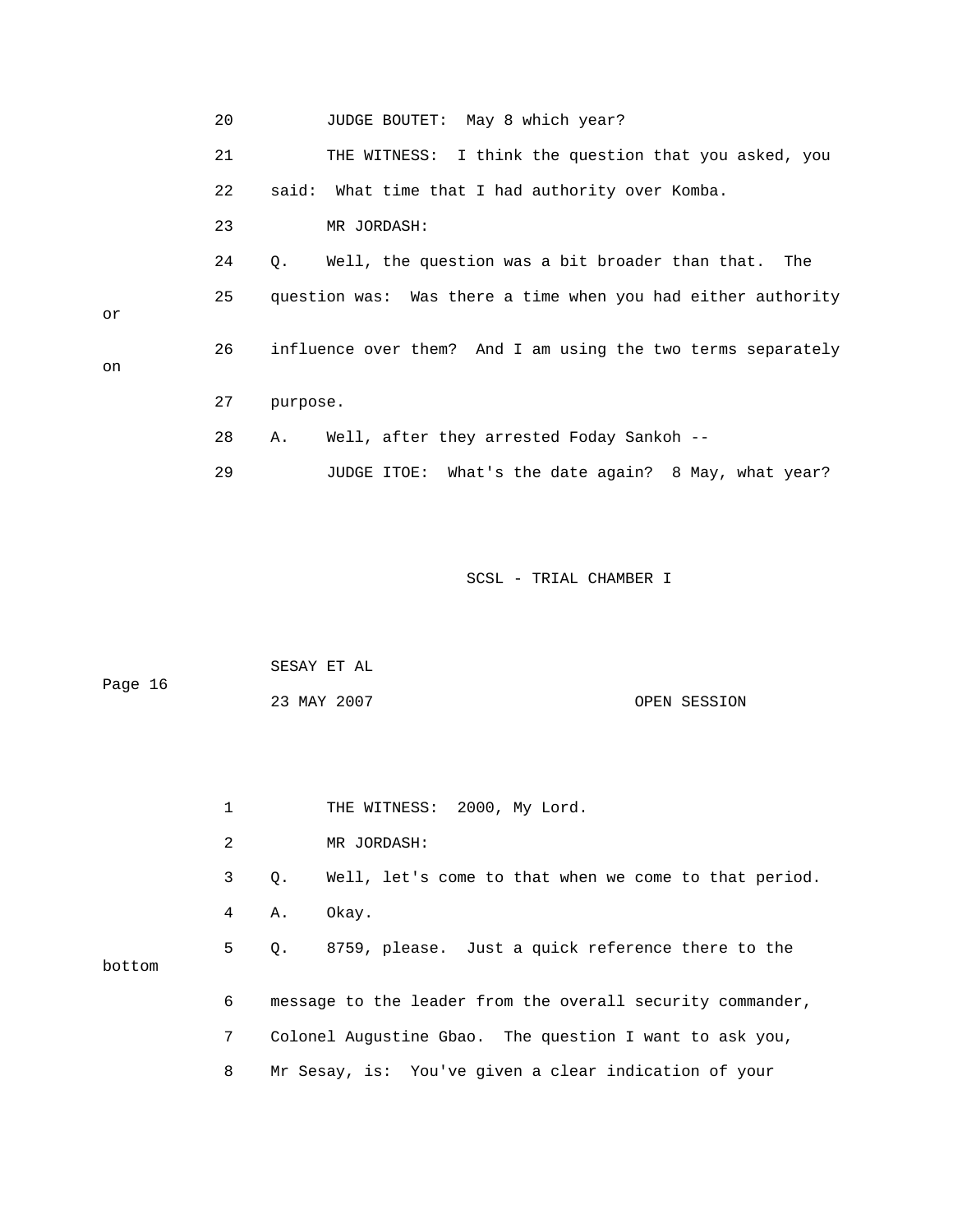| their    | 9  | relationship with those who were aligned with Superman and     |
|----------|----|----------------------------------------------------------------|
|          | 10 | relationship with Foday Sankoh. This message shows Mr Gbao     |
|          | 11 | contacting the leader directly. What was the situation with    |
| Sankoh?  | 12 | other men such as Mr Gbao and their contacts with Foday        |
|          | 13 | Well, this -- Gbao had been contacting Foday Sankoh<br>Α.      |
| sending  | 14 | directly as you saw the message and Foday Sankoh had been      |
|          | 15 | messages to Gbao and even other commanders because, if he saw  |
|          | 16 | other messages --                                              |
|          | 17 | And other commanders such as who was contacting Foday<br>Q.    |
|          | 18 | Sankoh directly and vice versa?                                |
| he       | 19 | Like Momoh Rogers from Kailahun. You had Rashid Sandy;<br>Α.   |
| messages | 20 | had been -- who was in Bo. He had been sending direct          |
|          | 21 | from -- to Foday Sankoh.                                       |
|          | 22 | Morris Kallon?<br>Q.                                           |
|          | 23 | Yes, he also had been sending direct messages. If Foday<br>Α.  |
| Sankoh   | 24 | Sankoh sent instructions to him, he would respond. Foday       |
|          | 25 | was fond of that, sending direct messages to senior and junior |
|          | 26 | commanders.                                                    |
|          | 27 | Okay. 8764, please. Sorry, 8763. This message to the<br>Q.     |
|          | 28 | Field Commander Info Smile from Colonel Rogers.<br>Is Colonel  |
|          | 29 | Rogers Momoh Rogers?                                           |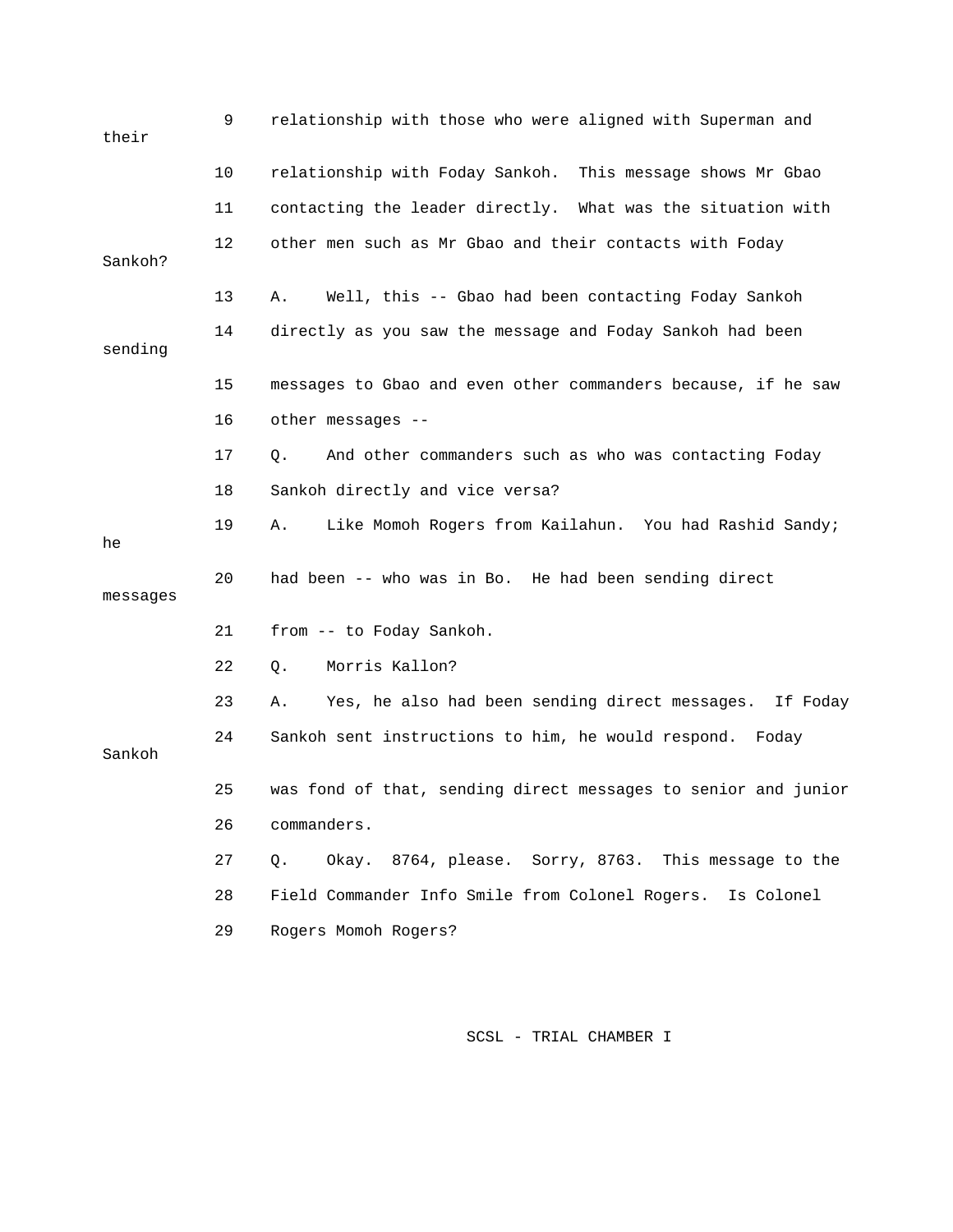| Page 17 | SESAY ET AL |              |
|---------|-------------|--------------|
|         | 23 MAY 2007 | OPEN SESSION |

|         | 1  | Yes, he's Momoh Rogers.<br>Α.                                   |
|---------|----|-----------------------------------------------------------------|
| that    | 2  | There is reference here in the fourth paragraph to --<br>Q.     |
|         | 3  | people -- this is what it says. That people want to go home;    |
|         | 4  | that Sam Bockarie wrote a letter, a letter of resignation with  |
| message | 5  | threatening warlike. And over the page 8764, there is a         |
|         | 6  | to Sam Bockarie to the whole of the RUF resigning. Could you    |
| led     | 7  | explain just briefly what it was, as you understand it, which   |
|         | 8  | to the resignation of Sam Bockarie?                             |
| the     | 9  | Well, Sam Bockarie had a problem with Foday Sankoh over<br>Α.   |
|         | 10 | Bockarie said that he would not disarm to<br>disarmament.       |
| But     | 11 | Nigerians, so the Nigerian ECOMOG, he would not disarm him.     |
|         | 12 | at that time they had transformed the mandate of the ECOMOG to  |
|         | 13 | the UNAMSIL. But Bockarie said, even if they transformed the    |
|         | 14 | mandate he would not disarm under the Nigerians because they    |
| was     | 15 | fought against the RUF, so he would not disarm to them.<br>That |
|         | 16 | what brought the problem between him and Foday Sankoh.          |
|         | 17 | Thank you. 8766, please.<br>Top message:<br>Q.<br>Okay.<br>"To: |
| message | 18 | Smile.<br>From: Mr Miloskie Kallon. Sir, reference your         |
| was     | 19 | sent in respect of the looting of the Lunsar hospital."<br>Who  |
|         | 20 | Miloskie Kallon?                                                |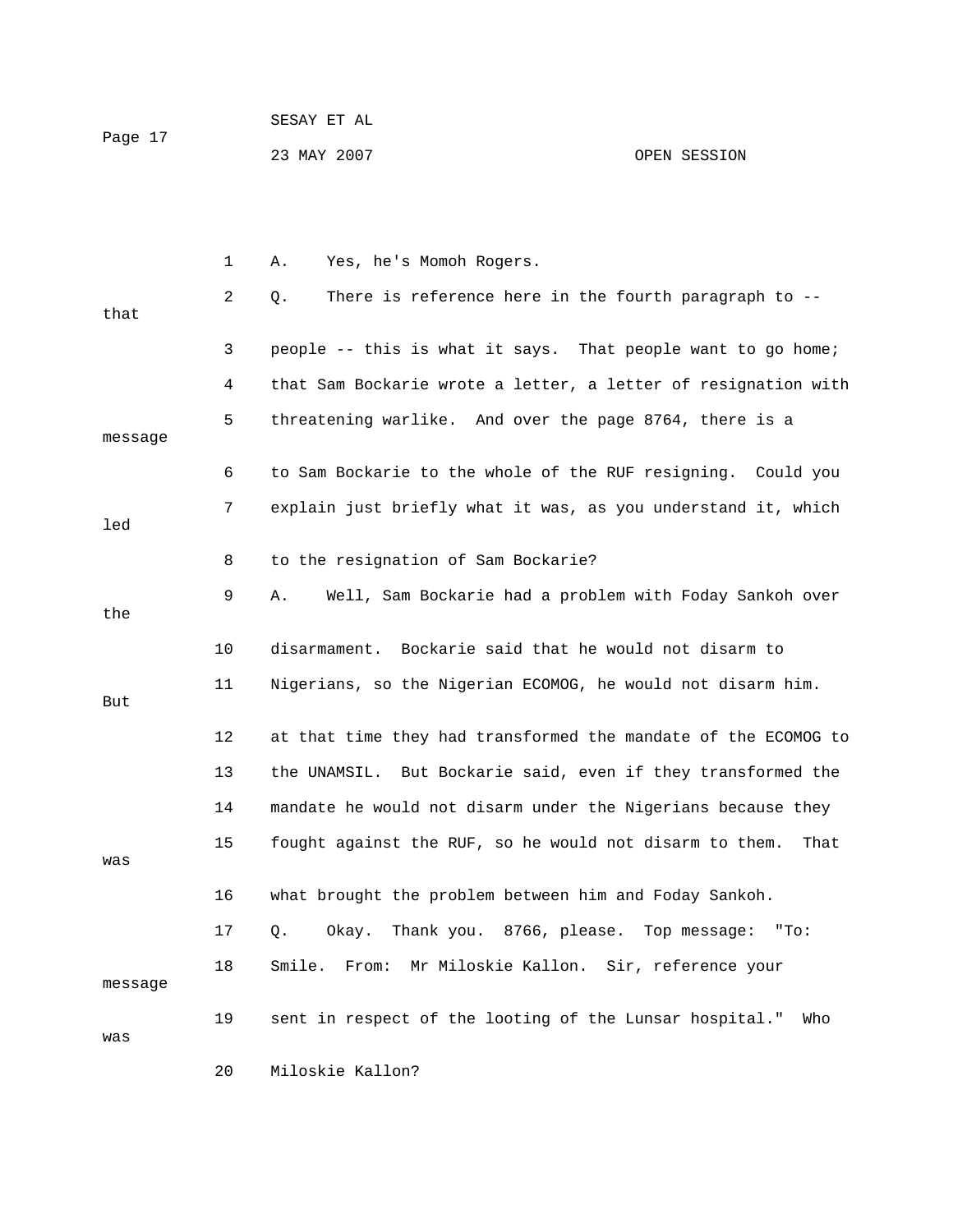| Lunsar. | 21 | Miloskie Kallon was -- was the commander based in<br>Α.               |
|---------|----|-----------------------------------------------------------------------|
| you     | 22 | This message is the 23rd of December 1999. From what<br>Q.            |
|         | 23 | told us yesterday, Lunsar had disarmed; is that not right?            |
| man,    | 24 | Yes. Lunsar was disarmed in late November, but this<br>Α.             |
| the     | 25 | Miloskie, was in Lunsar. He had no armed men. He was with             |
|         | 26 | RUF -- he was the RUF ex-combatant commander at Lunsar.               |
| as      | 27 | Did he communicate to you at all or did he communicate<br>$Q_{\star}$ |
|         | 28 | in this message to Foday Sankoh?                                      |
|         | 29 | I believe he got the messages. This was between him and<br>Α.         |

|         | SESAY ET AL |              |
|---------|-------------|--------------|
| Page 18 |             |              |
|         | 23 MAY 2007 | OPEN SESSION |

1 Foday Sankoh.

at

 2 Q. 8768, please. "To: The leader. From: Brigadier Issa. 3 Subject: Infos. Date: 24 December 1999. We are presently 4 Kono trying to do all necessaries in the best way possible. I 5 will keep you furnish, sir." Do you remember this message? 6 A. I remember -- I remember because Foday Sankoh told us that 7 he would have to go to Kono, so this message was pertaining to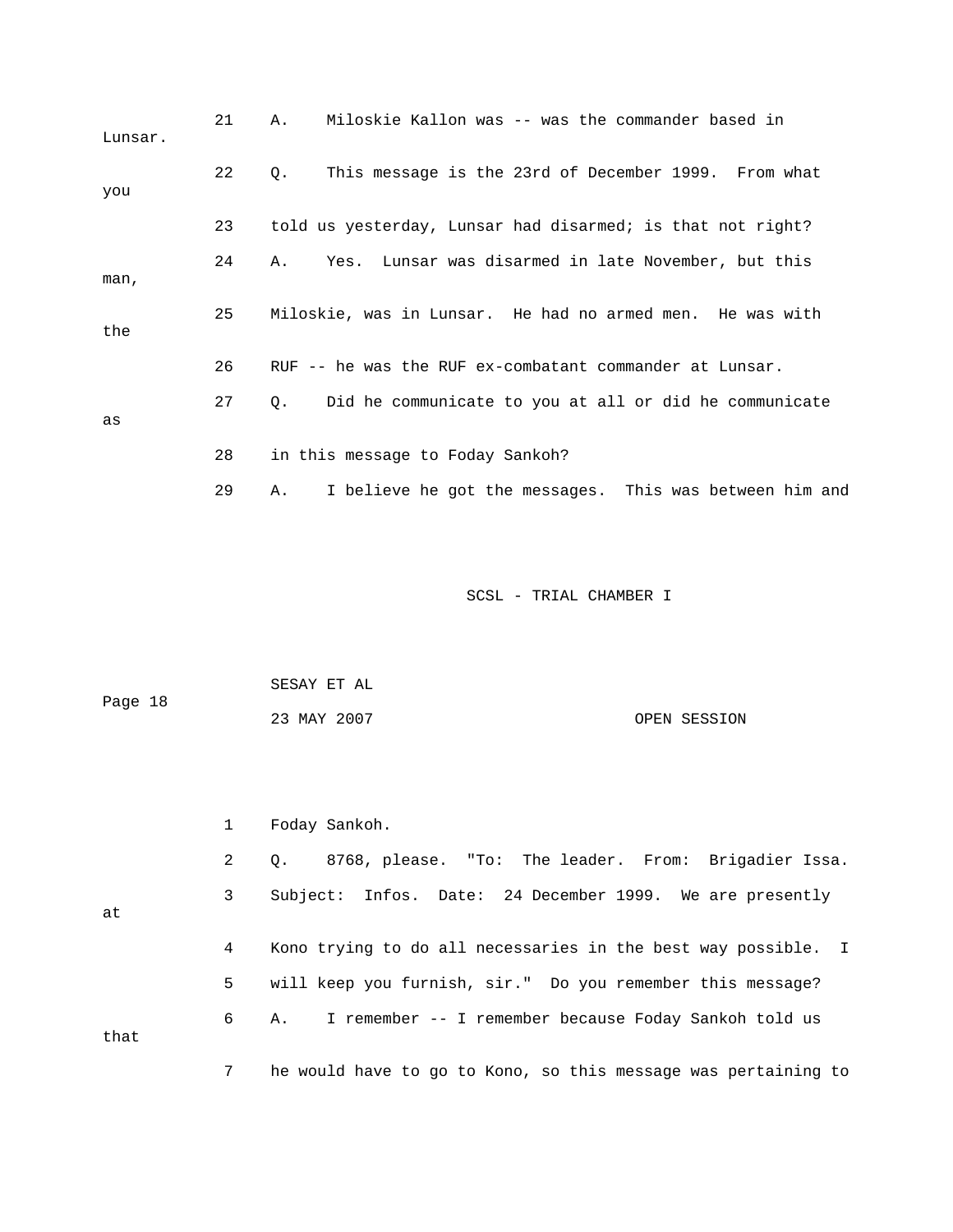| left       | 8  | his trip to Kono, but did not work out. He had to go -- he       |
|------------|----|------------------------------------------------------------------|
|            | 9  | for Kono in January.                                             |
| are        | 10 | You're apparently informing him, Foday Sankoh, that you<br>Q.    |
|            | 11 | at that time at Kono. Do you know where you had been before,     |
|            | 12 | directly before that?                                            |
|            | 13 | Foday Sankoh knew I was based in Makeni all that<br>Α.<br>Yes.   |
| instructed | 14 | time. So I would only go to Kono or Kailahun when he             |
|            | 15 | me to do so.                                                     |
| that       | 16 | TF1-371 said at this time you were based in Kono; is<br>Q.       |
|            | 17 | not correct?                                                     |
| in         | 18 | No. It was in December -- in December 1999 I was based<br>Α.     |
| in         | 19 | Makeni. It was in February that Foday Sankoh transferred me      |
|            | 20 | Then I was based in Kono permanently.<br>Kono.                   |
| trip       | 21 | Do you recall whether on 24 December, or during this<br>Q.       |
|            | 22 | to Kono, you might have seen TF1-371?                            |
|            | 23 | At that time -- at that time, that man was in<br>Α.<br>No.       |
|            | 24 | It was in March 2000 when he went to Kono, after he<br>Freetown. |
|            | 25 | returned from America, because he went to America. When he       |
|            | 26 | returned, he drove with his Nissan Patrol --                     |
|            | 27 | We are in open session, remember.<br>Q.                          |
|            | 28 | Α.<br>Sorry, sorry. Sorry.                                       |
|            | 29 | We can come back to that later. 8769, please.<br>Q.<br>"To:      |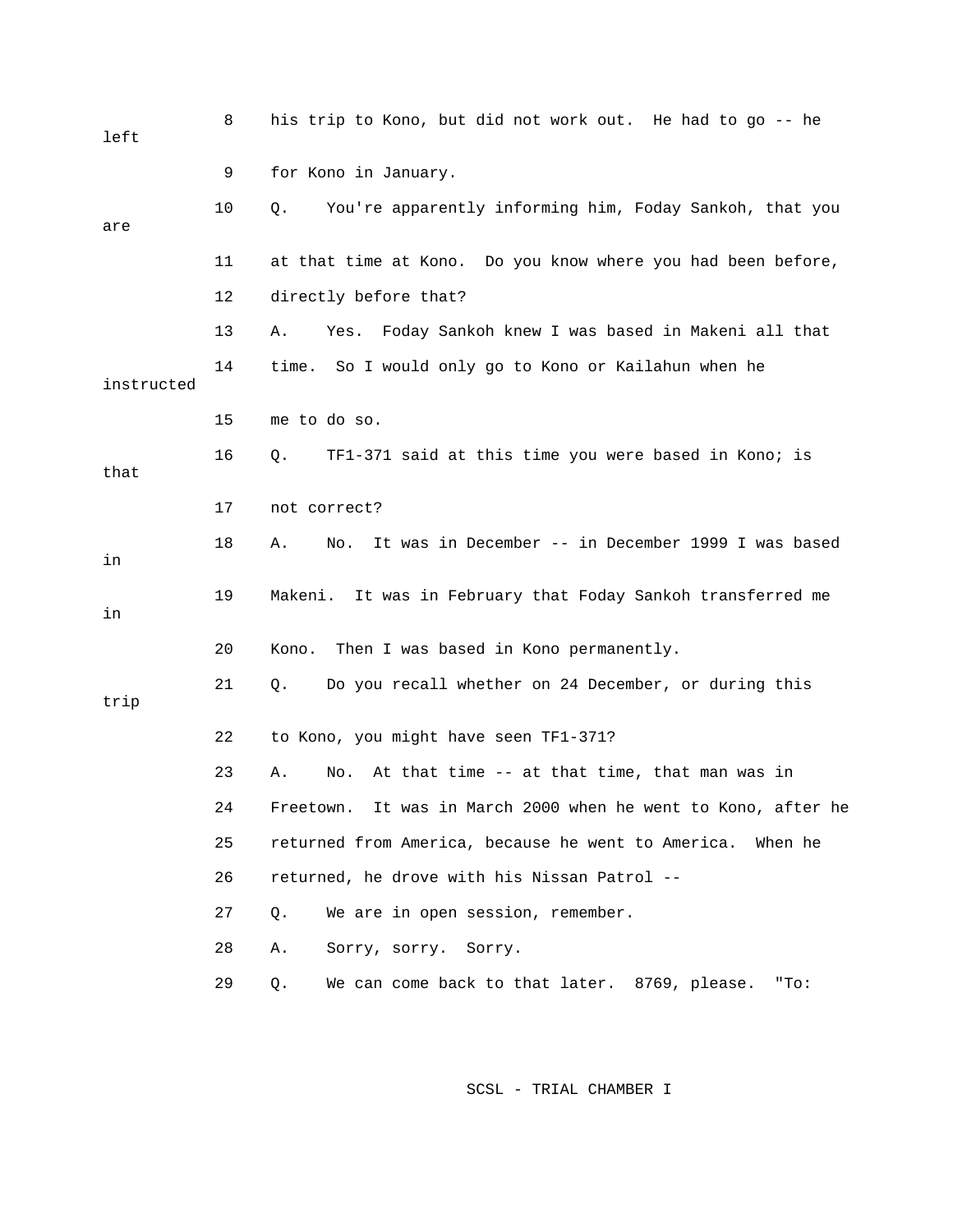|         | SESAY ET AL |  |  |
|---------|-------------|--|--|
| Page 19 |             |  |  |

23 MAY 2007 OPEN SESSION

|        | 1  | Smile.<br>The MP commander, Segbwema ops. 26 December<br>From: |
|--------|----|----------------------------------------------------------------|
|        | 2  | 1999." Who was that person, please?                            |
|        | 3  | The MP commander at Segbwema was John Aruna.<br>Α.<br>The MP   |
|        | 4  | commander who was at -- in Kailahun.                           |
|        | 5  | And did he not send messages through you?<br>Q.                |
|        | 6  | I never received a message from him.<br>Α.<br>No.              |
|        | 7  | Smile. From: Mr Vandi Kosia. Subject:<br>Q.<br>8770, "To:      |
|        | 8  | Information. 27 December 1999." Who was Vandi Kosia?           |
| in     | 9  | Α.<br>Vandi Kosia was the adviser to the brigadier commander   |
|        | 10 | Kailahun in '98/99. And he was the deputy to Kumba Vandi in    |
|        | 11 | 196/97.                                                        |
|        | 12 | THE INTERPRETER: Correction interpreter, Peter Vandi.          |
|        | 13 | MR JORDASH:                                                    |
|        | 14 | And 8771, please. First message to Smile, from Denis<br>Q.     |
| in     | 15 | Lansana dated 29 December 1999. What was Denis Lansana doing   |
|        | 16 | December 1999?                                                 |
|        | 17 | Well, he was a brigade commander for Kailahun. He was<br>Α.    |
|        | 18 | based in Pendembu.                                             |
|        | 19 | Thank you. Message below there. "Regional headquarter<br>О.    |
|        | 20 | Smile. Through: Survival. From: Colonel<br>Makeni.<br>To:      |
|        | 21 | Vannicious Vanney, alias Kailondo." First question: What was   |
| within | 22 | the regional headquarter at Makeni in terms of its place       |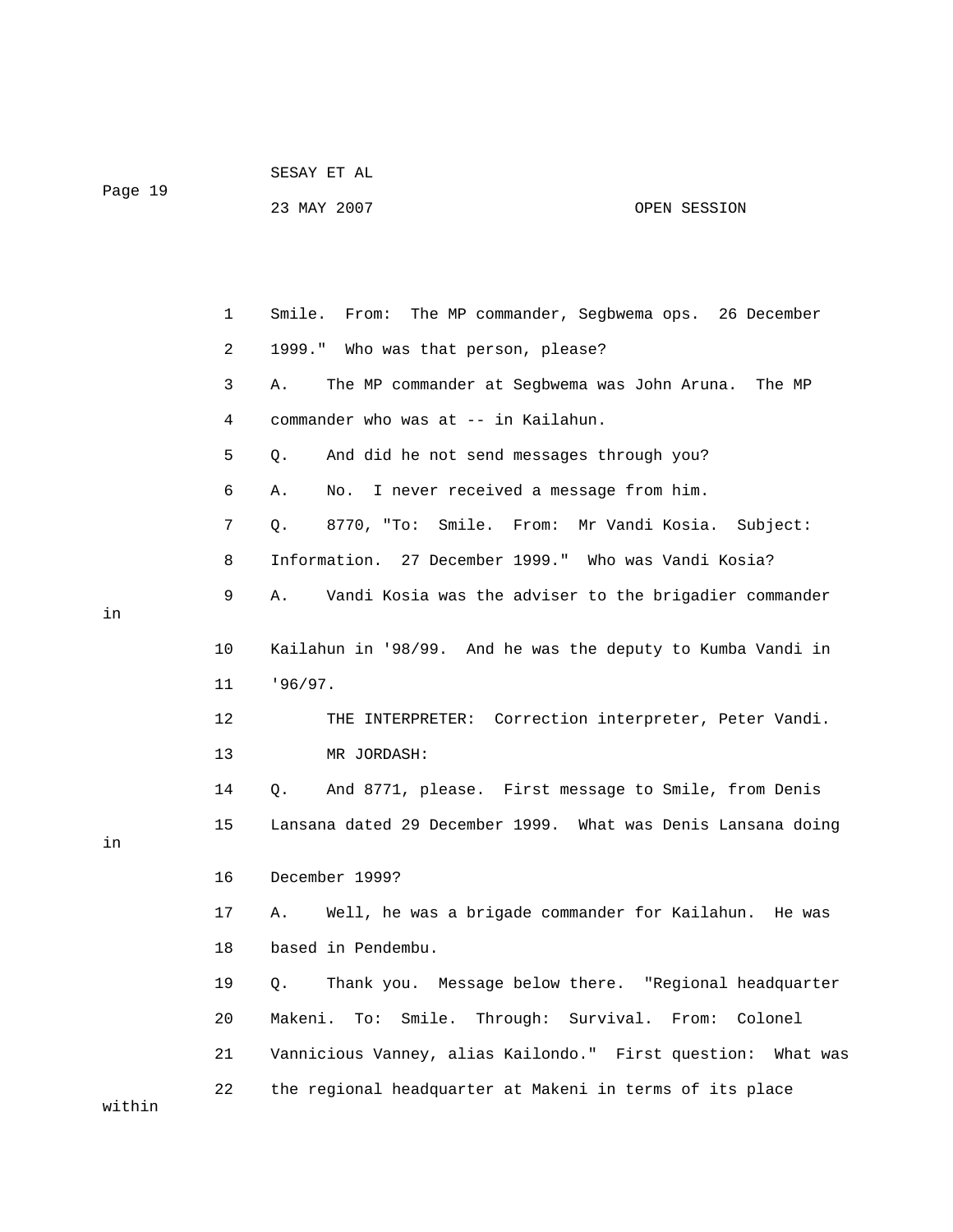|         | 23 | the RUF functioning?                                           |
|---------|----|----------------------------------------------------------------|
| that    | 24 | Well, in Makeni, Makeni was the headquarters because<br>Α.     |
|         | 25 | is the regional headquarters in Makeni.                        |
|         | 26 | Do you know why Kailondo was sending the message through<br>Q. |
|         | 27 | you at the regional headquarters Makeni?                       |
|         | 28 | Well, Kailondo was the commander for the ground -- on<br>Α.    |
| the     | 29 | ground in Makeni.                                              |
|         |    | SCSL - TRIAL CHAMBER I                                         |
| Page 20 |    | SESAY ET AL<br>23 MAY 2007<br>OPEN SESSION                     |
|         | 1  | And what was his position in the command structure in<br>Q.    |
|         | 2  | Where was he at that time?<br>Makeni?                          |
|         | 3  | Well, at that time he was the BFI.<br>Α.                       |
|         |    | Which meant what, in terms of his position in the<br>Q.        |
|         | 5  | structure?                                                     |
|         | 6  | Well -- well, he was not working under that position as<br>Α.  |
|         | 7  | BFI, but he was the commander. He was the RUF commander in     |
|         | 8  | Makeni Town from the regional headquarters.                    |
| was     | 9  | What do you mean, Mr Sesay? You say he<br>JUDGE BOUTET:        |
|         | 10 | the BFI, but he was the brigade commander; what was he?        |
|         | 11 | My Lord, he was a Vanguard, and he was the<br>THE WITNESS:     |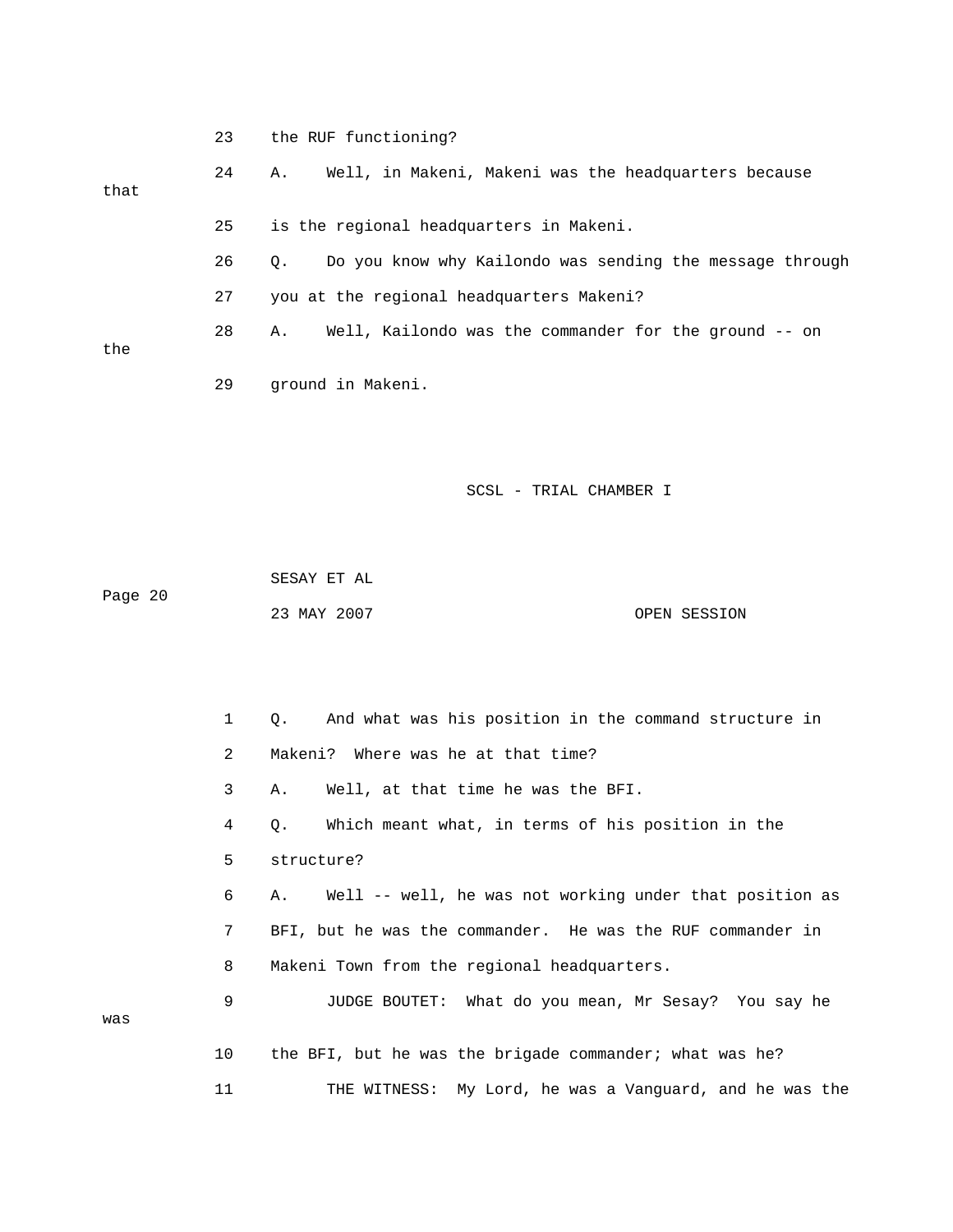12 commander from Makeni Town.

 13 JUDGE BOUTET: You had said that he was the brigade 14 commander. 15 THE WITNESS: No, I said he was the BFI, but at that time 16 the BFI was not functioning because we were not fighting, so he 17 was the commander for Makeni. 18 JUDGE BOUTET: Okay. Thank you. So BFI was a position or 19 a function or a title only in cases of, as you -- to use your 20 word, when "fighting." In a non-fighting scenario that position 21 was not used; this is what you mean? 22 THE WITNESS: Well, yes, My Lord. Because if there is no 23 fighting then the BFI's function will lie dormant. It's only 24 when there is fighting he would move from place to place to 25 observe. 26 JUDGE BOUTET: Okay. Thank you. 27 MR JORDASH: 28 Q. Where is the fighting at this time? 29 A. I said, at that time there was no fight. There was no SCSL - TRIAL CHAMBER I

 SESAY ET AL Page 21 23 MAY 2007 OPEN SESSION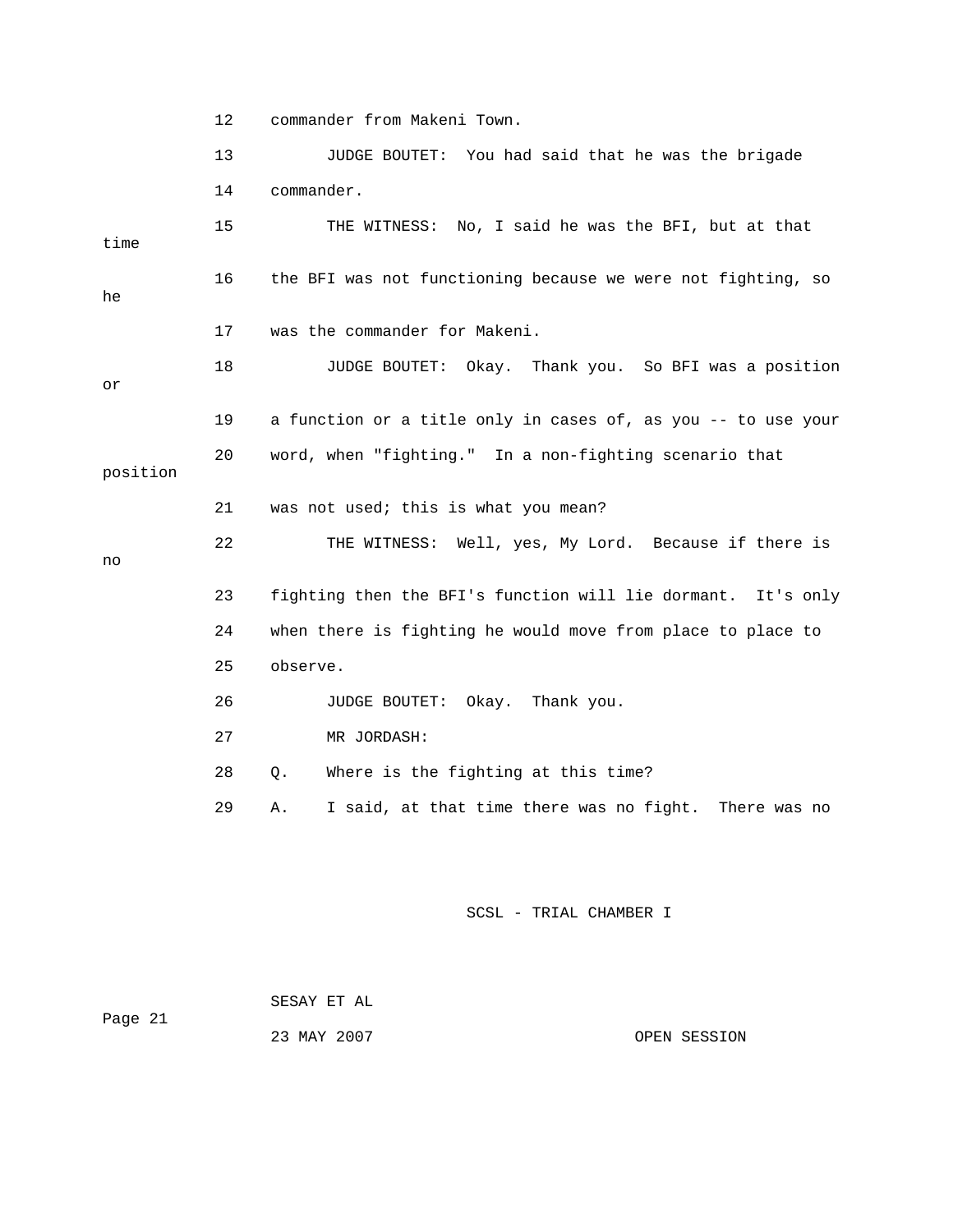|            | 1  | fight.                                                        |
|------------|----|---------------------------------------------------------------|
|            | 2  | Just a clarification: Battlefront inspector, what would<br>Q. |
|            | 3  | their function be?                                            |
|            | 4  | Well, battlefront inspector, for example, if you are in<br>Α. |
|            | 5  | Kono --                                                       |
| colleague, | 6  | MR JORDASH: Sorry, I will just consult with my                |
|            | 7  | please.                                                       |
|            | 8  | PRESIDING JUDGE: Leave granted.                               |
|            | 9  | MR JORDASH: Thank you.                                        |
| because    | 10 | Okay. I am going to jump now to another section,<br>Q.        |
| the        | 11 | these books are not in chronology, so I tried to keep within  |
| now        | 12 | books in an ordered way. But I am going to jump back in time  |
| 8840,      | 13 | to deal with another section of the books. Can we turn to     |
| message,   | 14 | please, which is Exhibit 3 -- 33 further on. This is a        |
|            | 15 | "From:<br>Smile.<br>the second message.<br>To: Colonel Isaac. |
| your       | 16 | Date: 23 September 1999. Reference to<br>Subject: Response.   |
| orders     | 17 | last message dated 23 October 1999.<br>You are not to take    |
|            | 18 | from Brigadier Mani or any other commander besides the field  |
|            | 19 | commander."                                                   |
|            | 20 | JUDGE BOUTET: You said 23 October, it's 23 September.         |
|            | 21 | Sorry, 23, yes, you're right.<br>MR JORDASH:                  |
|            | 22 | Did you hear that message, Mr Sesay?<br>Q.                    |
|            | 23 | In September I was in Buedu. I saw the message.<br>Yes.<br>Α. |
|            | 24 | What did Isaac have to do with, if anything, after this<br>Q. |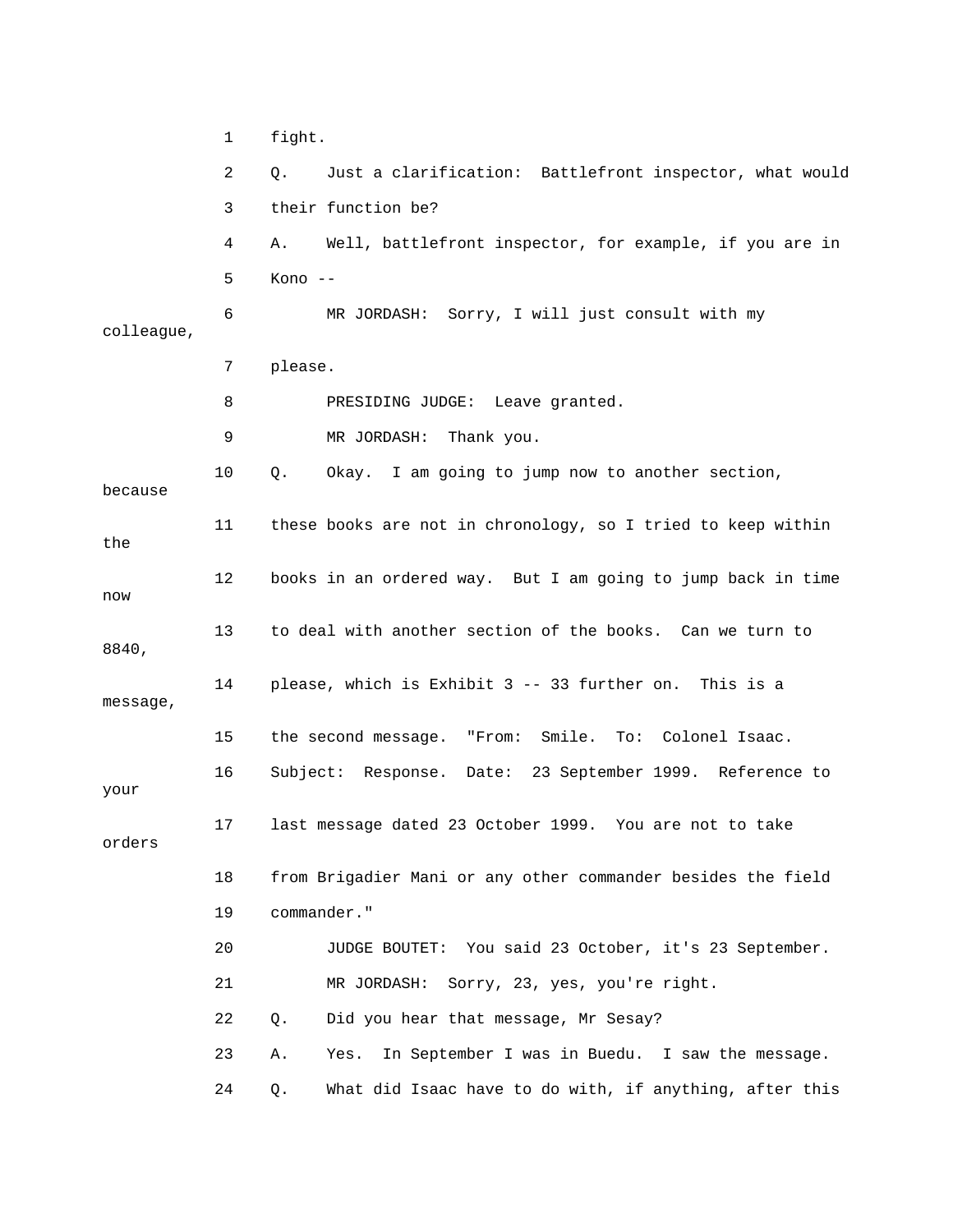25 message with deployment to Kambia? 26 A. Well, as I said yesterday, in September Superman was not in 27 Makeni. Isaac was left -- Isaac -- Isaac -- 28 THE INTERPRETER: Your Honours, can the witness take that 29 bit again. SCSL - TRIAL CHAMBER I SESAY ET AL Page 22 23 MAY 2007 OPEN SESSION 1 MR JORDASH: 2 Q. Repeat the answer, please. 3 A. I said in September 1999, Superman was not in Makeni. 4 Foday Sankoh had called Superman when he passed through Freetown 5 to Monrovia, and he left Isaac Mongor in charge in Makeni. 6 Colonel Komba was operating under Superman, so when Superman left 7 Isaac -- so Komba was taking instructions from Isaac and Komba's 8 men were in Kambia Town. 9 Q. Sorry. 8849, please. The bottom message there. 19 10 October 1999 from Smile to SSS and Superman. "Subject: 11 Directive. By my directive you should work together to pursue

12 the enemies at Okra Hill and destroy their bases. You should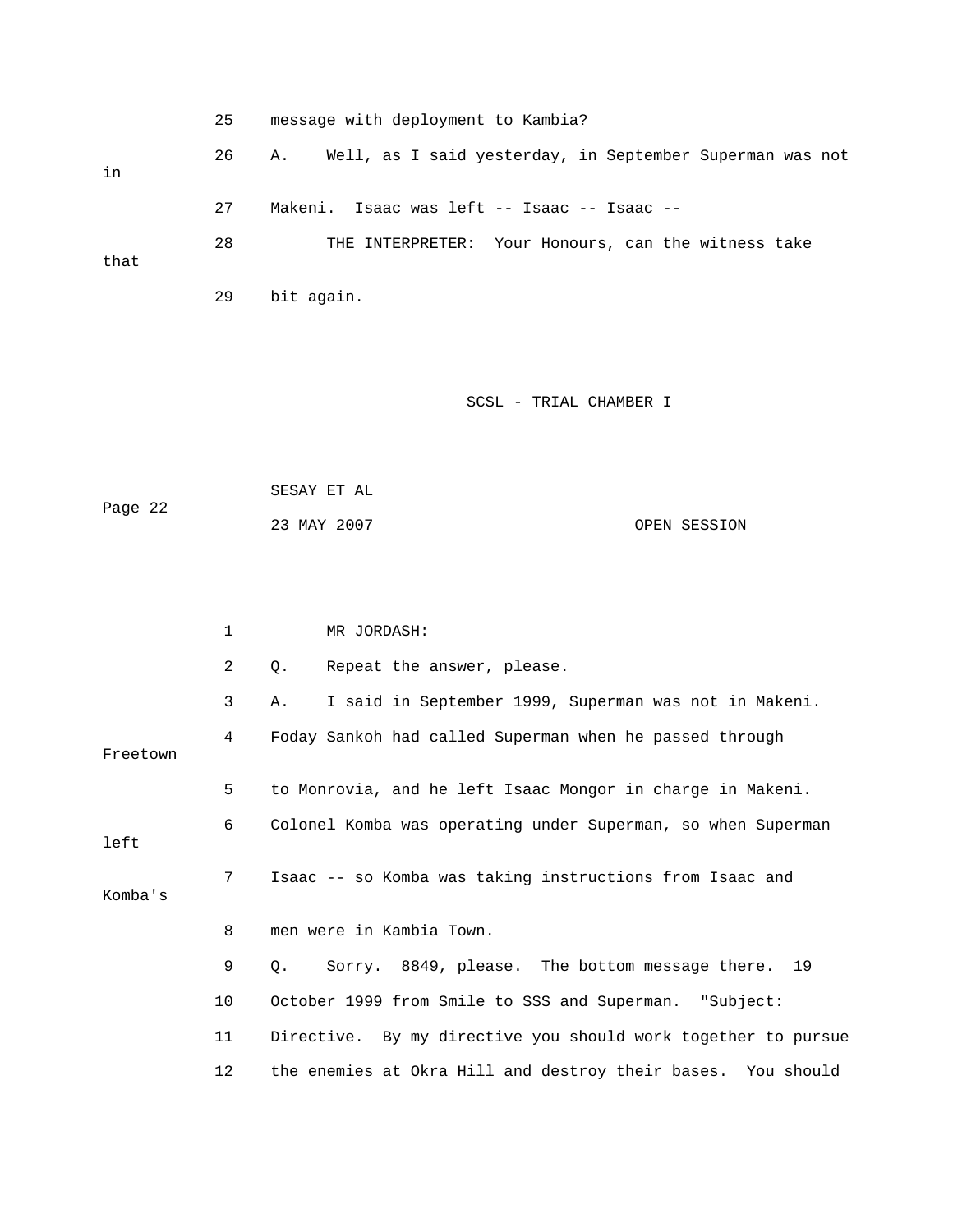| and    | 13 | cooperate with one another to put the situation under control  |
|--------|----|----------------------------------------------------------------|
| this   | 14 | chase them out from that area on to Mile 38." Do you recall    |
|        | 15 | message, Mr Sesay?                                             |
|        | 16 | I can recall.<br>Yes.<br>Α.                                    |
|        | 17 | Do you recall what the events had been which had led to<br>Q.  |
|        | 18 | this message concerning the activities at Okra Hill?           |
|        | 19 | Yes, I can recall. I can explain.<br>Α.                        |
|        | 20 | Do you want to explain?<br>Q.                                  |
|        | 21 | Yes.<br>Α.                                                     |
|        | 22 | Today.<br>Q.                                                   |
| the    | 23 | I can explain now. Well, after Superman attacked<br>Α.<br>Yes. |
| were   | 24 | AFRC at Makeni, after he had driven them out, the AFRCs who    |
| attack | 25 | at the Okra Hill, that, which is West Side, they came to       |
|        | 26 | Superman at Lunsar on two different occasions; two different   |
| myself | 27 | attacks.<br>That was why Foday Sankoh sent this message to     |
|        | 28 | and Superman to work together and attack the West Side at Okra |
|        | 29 | Hill, but we did not attack. It did not work out.              |
|        |    |                                                                |

| Page 23 | SESAY ET AL |              |
|---------|-------------|--------------|
|         | 23 MAY 2007 | OPEN SESSION |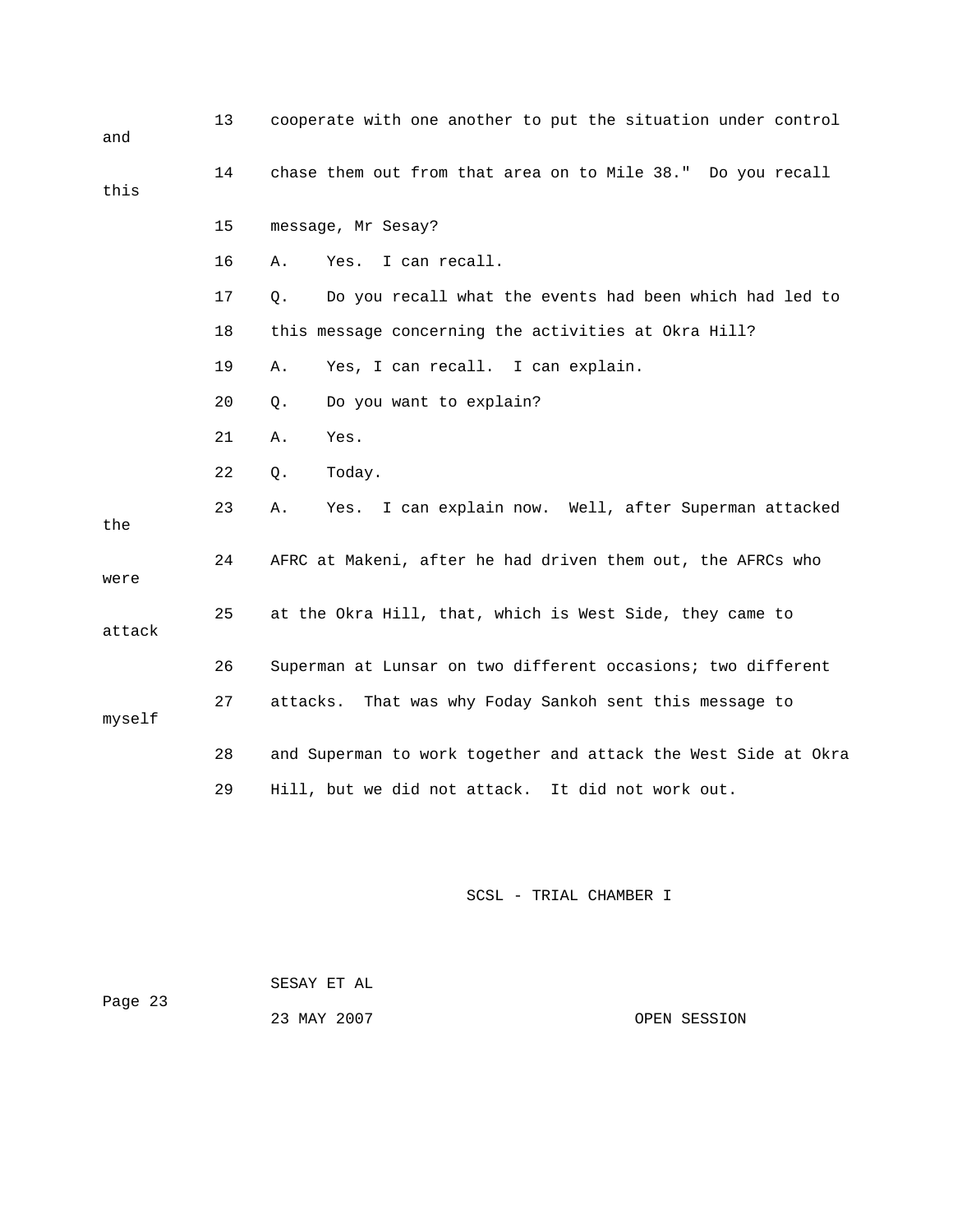|          | 1  | Why didn't it work out?<br>Q.                                  |
|----------|----|----------------------------------------------------------------|
| Superman | 2  | Well, because of the lack of cooperation between<br>Α.         |
| not      | 3  | and I; that was why it did not work out. The operation did     |
|          | 4  | work out.                                                      |
|          | 5  | Your Honours?<br>MR CAMMEGH:                                   |
|          | 6  | PRESIDING JUDGE: Yes, Mr Cammegh.                              |
|          | 7  | Once again, may I be briefly permitted to<br>MR CAMMEGH:       |
|          | 8  | leave the room to print off yesterday's transcript?            |
|          | 9  | PRESIDING JUDGE: Leave granted.                                |
|          | 10 | MR JORDASH:                                                    |
|          | 11 | 8854, please. There is a message from Black Moses to<br>Q.     |
| concerns | 12 | Survival at the top there, 23 October 1999. The message        |
|          | 13 | Foday Sankoh suggesting people are escaping from Makeni with   |
|          | 14 | complaints about harassments from soldiers; do you recall this |
|          | 15 | message?                                                       |
|          | 16 | I remember when Foday Sankoh sent the message.<br>Α.<br>Yes.   |
| to       | 17 | And explain the circumstances which you understood led<br>Q.   |
|          | 18 | the message?                                                   |
|          | 19 | Well, I think what you are saying now is it's different<br>Α.  |
|          | 20 | from the message. He was complaining about the harassment in   |
| is       | 21 | Makeni, and that is not what -- that is not what the message   |
|          | 22 | saying.                                                        |
| the      | 23 | Just to -- I am just interested in the top message at<br>Q.    |
| appears  | 24 | moment. We will come to the second one. The top message        |
|          | 25 | to be Foday Sankoh saying to you that there is harassment in   |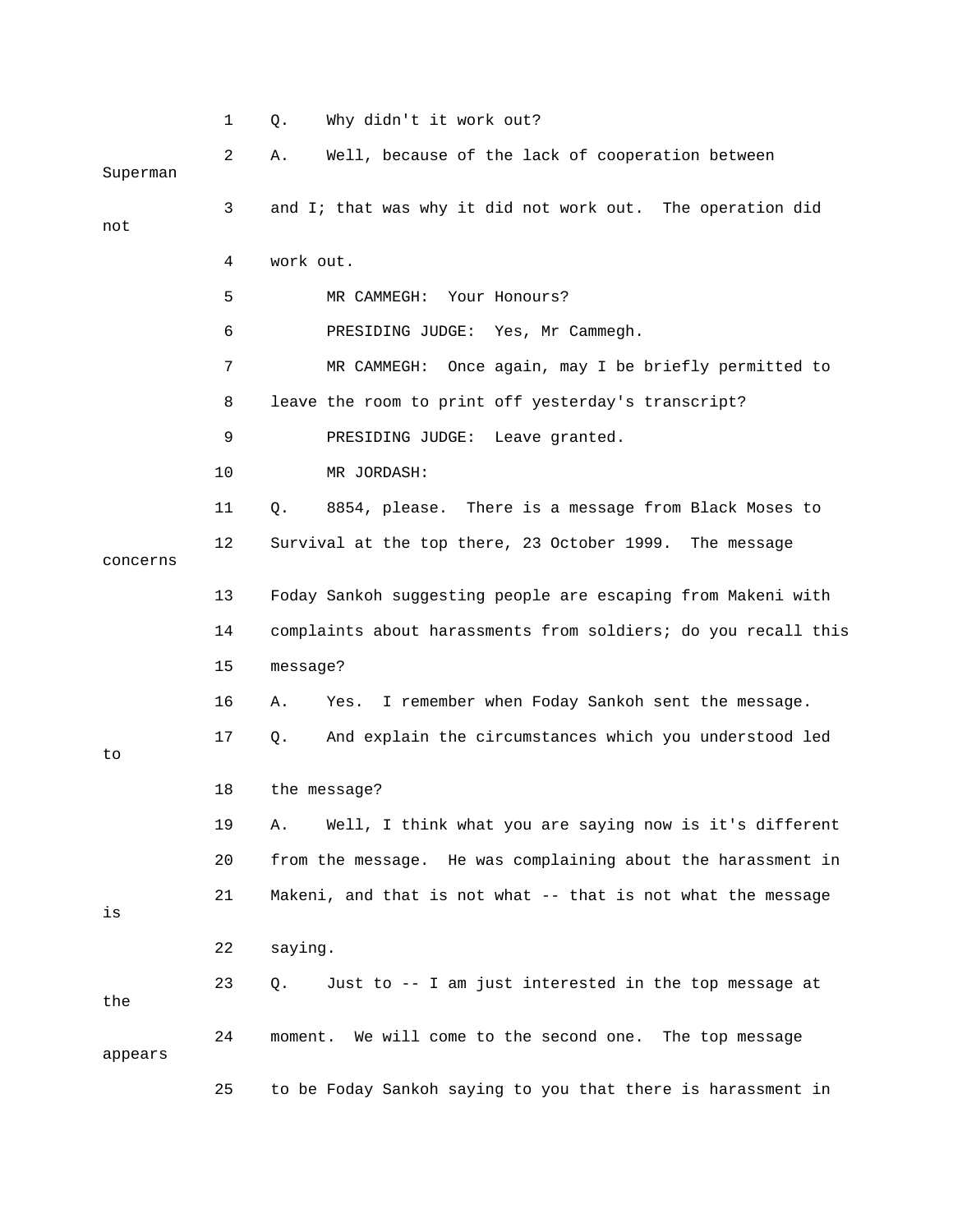26 Makeni and people are escaping with complaints. What was the 27 situation, please? 28 A. Well, when I went to Makeni in October '99, me and the men 29 moved straight to the barracks; men who came. So to say that the

|         | SESAY ET AL |              |
|---------|-------------|--------------|
| Page 24 |             |              |
|         | 23 MAY 2007 | OPEN SESSION |

|      | $\mathbf{1}$ | fighters were living with civilians at their houses --        |
|------|--------------|---------------------------------------------------------------|
| that | 2            | THE INTERPRETER: Your Honours, can the witness state          |
|      | 3            | bit yet again.                                                |
|      | 4            | MR JORDASH:                                                   |
|      | 5            | О.<br>Sorry. Repeat the last answer, please.                  |
| They | 6            | When Superman attacked the AFRC they left for Makeni.<br>Α.   |
| were | 7            | we want to Lunsar. After taking command over Makeni, there    |
|      | 8            | no harassment.                                                |
|      | 9            | Do you know who sent you to take over?<br>О.                  |
|      | 10           | Well, I think, I can't recall the exact date but it was<br>Α. |
|      | 11           | between the 12th and the 15th when we arrived in Makeni. Just |
| the  | $12 \,$      | after -- the very day I arrived in Makeni, Superman attacked  |
|      | 13           | AFRC, and when they left Makeni I took over.                  |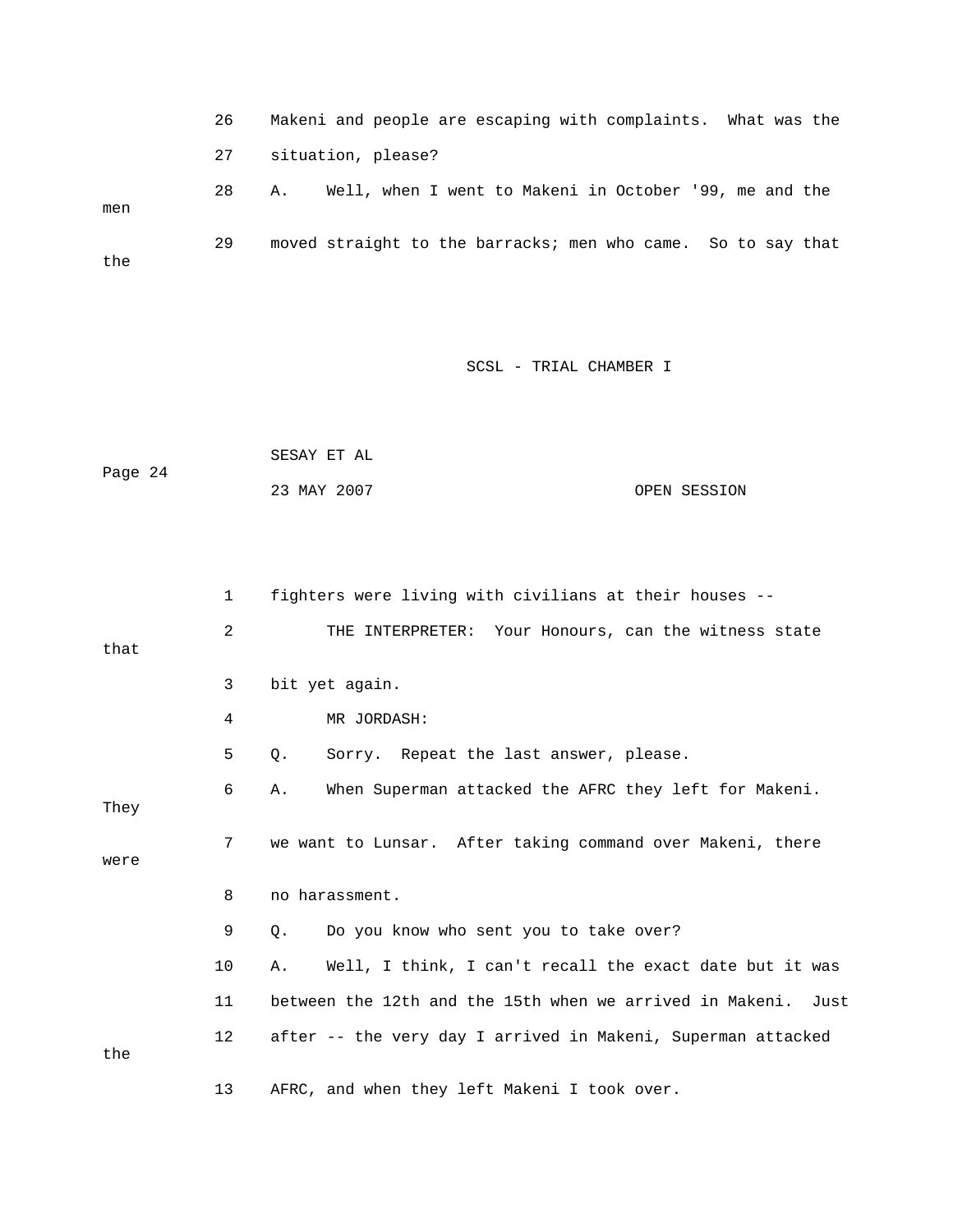| to   | 14 | Now, the message below 23 October 1999 from Black Moses<br>Q.  |
|------|----|----------------------------------------------------------------|
| from | 15 | Survival. "Infos received from reliable source that the men    |
| men  | 16 | Makeni SLA have come to Port Loko and have link up with their  |
| on   | 17 | at Okra Hill. They have planned to carry on massive offensive  |
| this | 18 | your position, both at Lunsar and Makeni." Did you recall      |
|      | 19 | message?                                                       |
|      | 20 | Yes, I can recall the one from Foday Sankoh.<br>Α.             |
| went | 21 | Well, do you know when the men from Makeni, the SLAs,<br>Q.    |
|      | 22 | and joined the men at Port Loko? Sorry, the men at Okra Hill.  |
| AFRC | 23 | Well, it was the men whom Superman attacked when the<br>Α.     |
| Okra | 24 | drove them out. They walked until they went to the men at      |
|      | 25 | That was Colonel Tee, Brigadier Mani's men.<br>Hill.           |
|      | 26 | This message is on 23 October 1999. At what stage<br>О.<br>No. |
| and  | 27 | were the men from Makeni, the SLAs, said to have left Makeni   |
|      | 28 | gone to Port Loko?                                             |
| they | 29 | Well, that did not mean they left on the 23rd because<br>Α.    |

 SESAY ET AL Page 25 23 MAY 2007 OPEN SESSION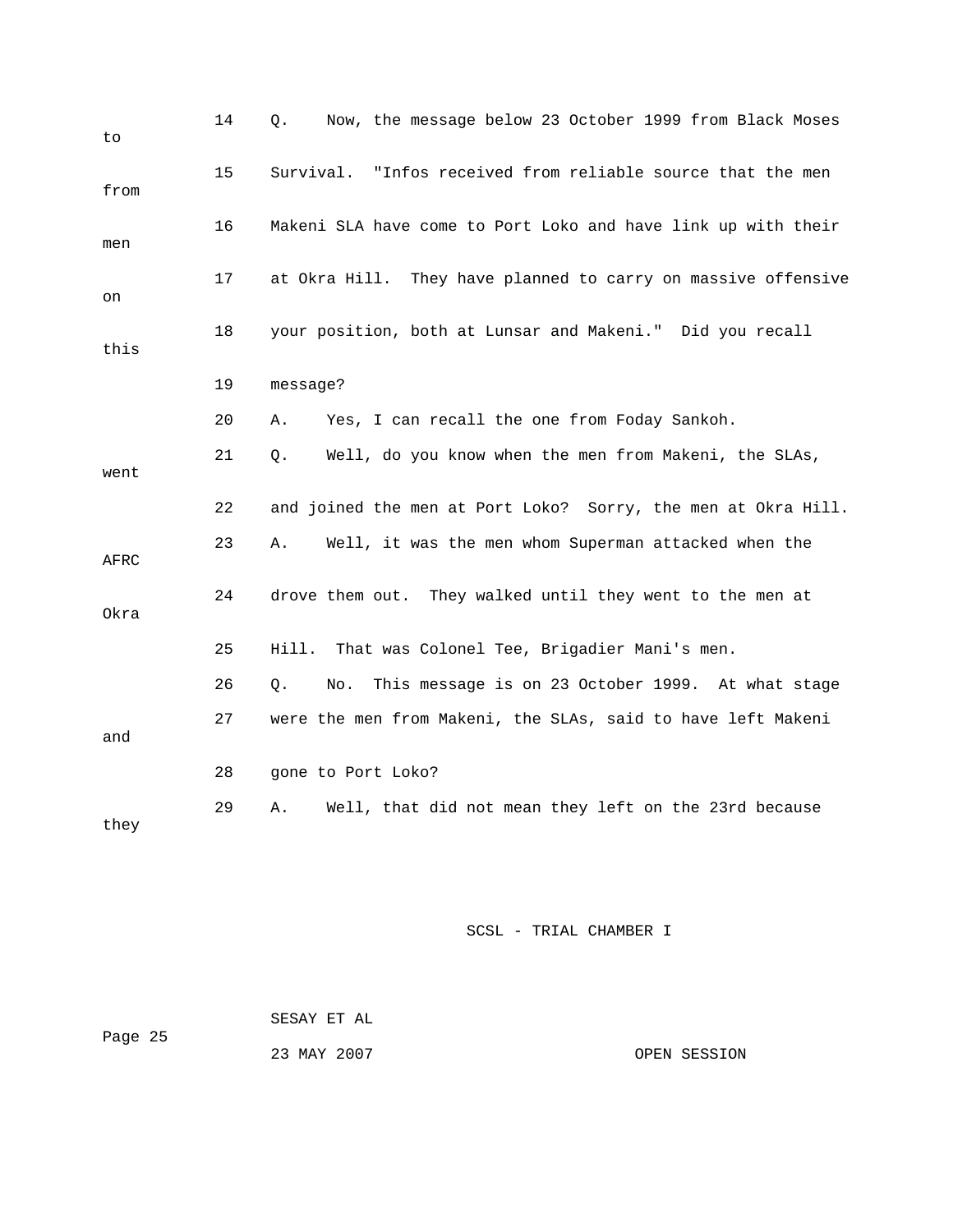|            | 1  | had been driven out from Makeni before Superman attacked.<br>So |
|------------|----|-----------------------------------------------------------------|
| rest.      | 2  | they do not move in one day. They move and rest, move and       |
|            | 3  | It even took time before Foday Sankoh could get the message.    |
|            | 4  | Well, who then, going back to the top message, why did<br>Q.    |
| Makeni     | 5. | Foday Sankoh think there was harassment from soldiers in        |
|            | 6  | at that time?                                                   |
| when       | 7  | Well, the harassment I knew about was before I arrived<br>Α.    |
|            | 8  | the $--$                                                        |
| that       | 9  | Your Honours, can the witness take<br>THE INTERPRETER:          |
|            | 10 | part again.                                                     |
|            | 11 | MR JORDASH:                                                     |
|            | 12 | Repeat that last sentence, slowly.<br>Q.                        |
| they       | 13 | I said, before I arrived in Makeni I knew there was --<br>Α.    |
| civilians' | 14 | were harassing the civilians and the men occupied the           |
| Barracks   | 15 | houses. But, upon my arrival in Makeni, I was at Teko           |
| Superman   | 16 | when Superman attacked the AFRC. When they left Makeni          |
|            | 17 | looted the NGOs' vehicles and they --                           |
| in         | 18 | Well, on the 23rd -- well, how long were Superman's men<br>Q.   |
|            | 19 | Makeni after the looting of the NGO vehicles?                   |
|            | 20 | Well, they attacked Makeni. They attacked the men in<br>Α.      |
| the        | 21 | Makeni.<br>The next day, they pulled out from Makeni. It was    |
|            | 22 | very same October when I got to Makeni.                         |
|            | 23 | 8859, please. "To: Black Moses from Survival.<br>Q.             |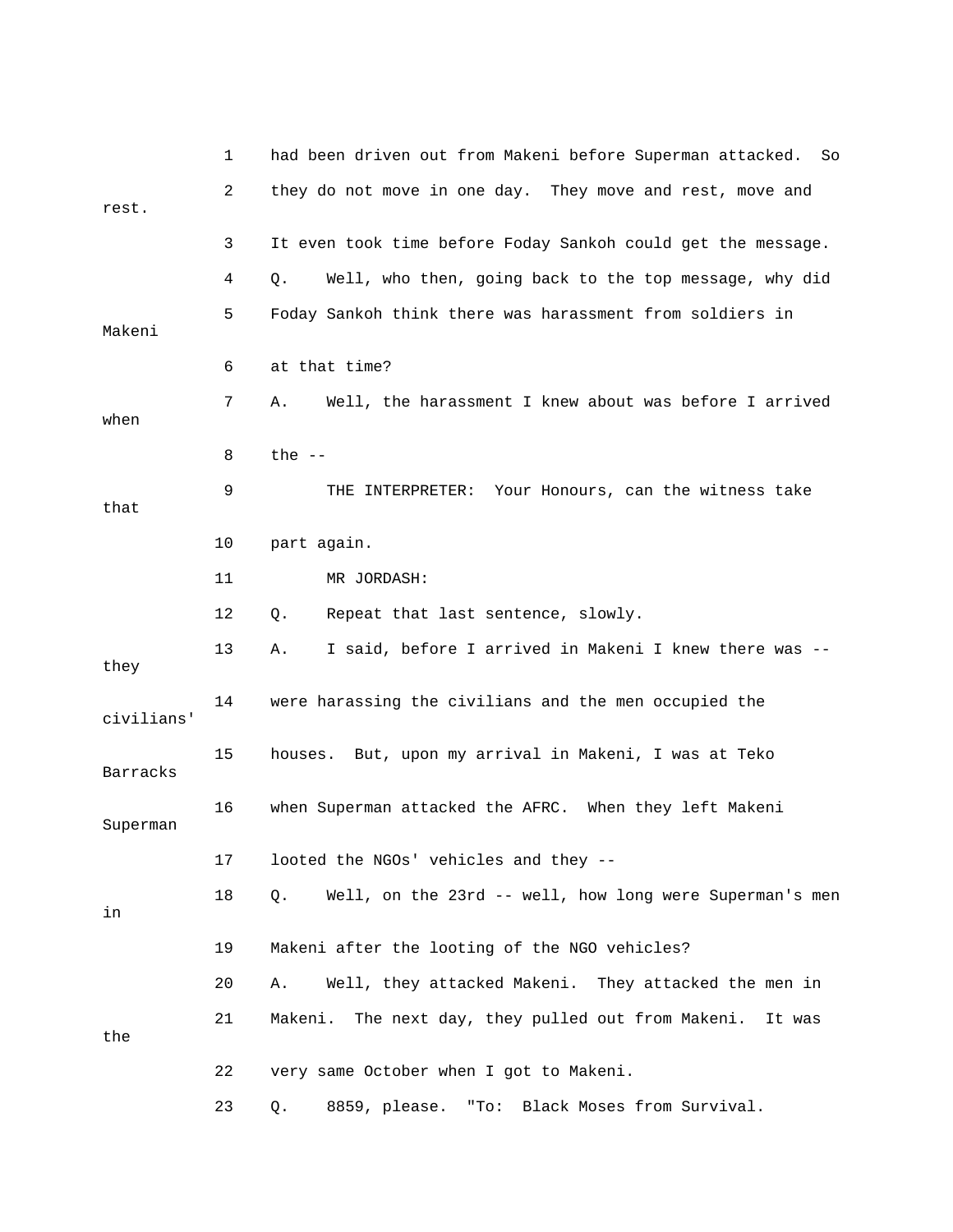| Massaquoi's | 24 |          | Information date 3 November 1999. Sir, Major Gibril         |
|-------------|----|----------|-------------------------------------------------------------|
| causing     | 25 |          | men opened suppressive firing on the township of Makeni     |
| this        | 26 |          | great panic among the civilian population." Do you remember |
|             | 27 | message? |                                                             |
|             | 28 | Α.       | Yes. I can recall this message.                             |
| time?       | 29 | 0.       | Well, were Gibril Massaquoi's men in Makeni at this         |

| Page 26 | SESAY ET AL |              |
|---------|-------------|--------------|
|         | 23 MAY 2007 | OPEN SESSION |

|         | $\mathbf{1}$   | Well, they were leaving Lunsar to Makeni with the looted<br>Α.      |
|---------|----------------|---------------------------------------------------------------------|
| They    | $\overline{2}$ | vehicles they were with, but they were not based in Makeni.         |
| going   | 3              | were leaving Lunsar during October/November, and they were          |
|         | 4              | to Makeni.                                                          |
|         | 5              | So how often were Massaquoi's men coming into Makeni<br>$\circ$ .   |
|         | 6              | between October and November?                                       |
| Lunsar  | 7              | Well, it did not continue because they disarmed at<br>A.            |
|         | 8              | in November.                                                        |
| October | 9              | Well, how -- listen to the question. How often in<br>Q <sub>z</sub> |
|         | 10             | and November?                                                       |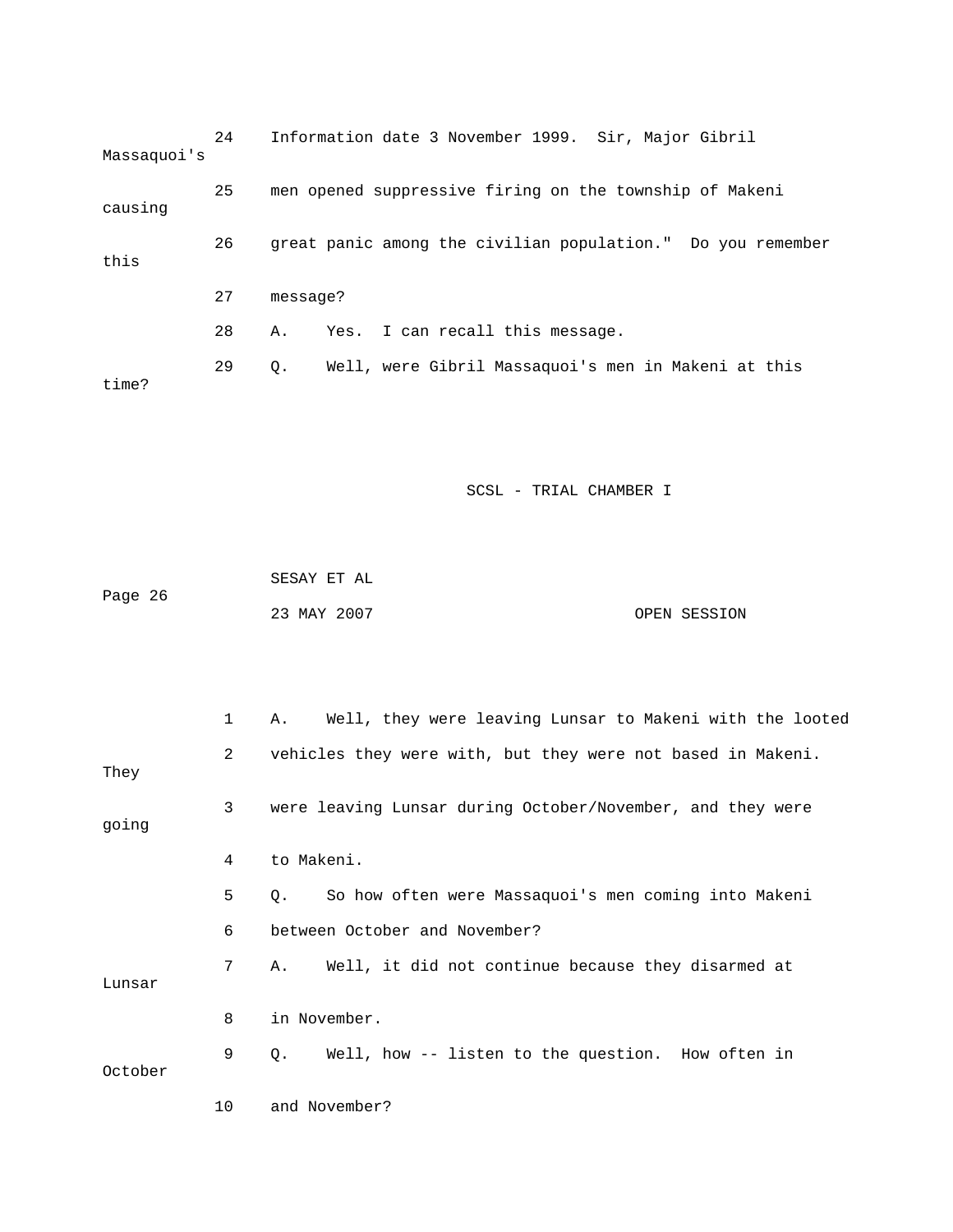|       | 11 | Well, the time they opened the fire -- opened firing, I<br>Α.   |
|-------|----|-----------------------------------------------------------------|
|       | 12 | sent the message to Foday Sankoh. And I believe Foday Sankoh    |
|       | 13 | sent the message to Massaquoi himself to advise his men at      |
|       | 14 | Lunsar.                                                         |
|       | 15 | Thank you. 8860, please. "From: Smile. To:<br>Q.<br>Superman.   |
|       | 16 | Directive 2/11/1999. You are hereby directed to<br>Subject:     |
| a     | 17 | dismantle the checkpoints between Lunsar and Makeni.<br>There's |
| these | 18 | lot of complaints pouring in my office about harassment at      |
|       | 19 | checkpoints. Act immediately on this directive, and I would     |
|       | 20 | speak with you more on the issue." It may be obvious, but who   |
|       | 21 | was manning the checkpoints between Lunsar and Makeni?          |
|       | 22 | Well, from Makote to Lunsar, it was the men at Lunsar<br>Α.     |
|       | 23 | who -- Superman -- Superman was in charge of those checkpoints  |
|       | 24 | from Makote to Lunsar.                                          |
| that  | 25 | Do you know if anything happened as a consequence of<br>Q.      |
|       | 26 | message?                                                        |
|       | 27 | Well, for -- for me, I came to know after they had<br>Α.        |
| these | 28 | disarmed -- during the disarmament at Lunsar. And these --      |
|       | 29 | checkpoints were put down.                                      |

 SESAY ET AL Page 27 23 MAY 2007 OPEN SESSION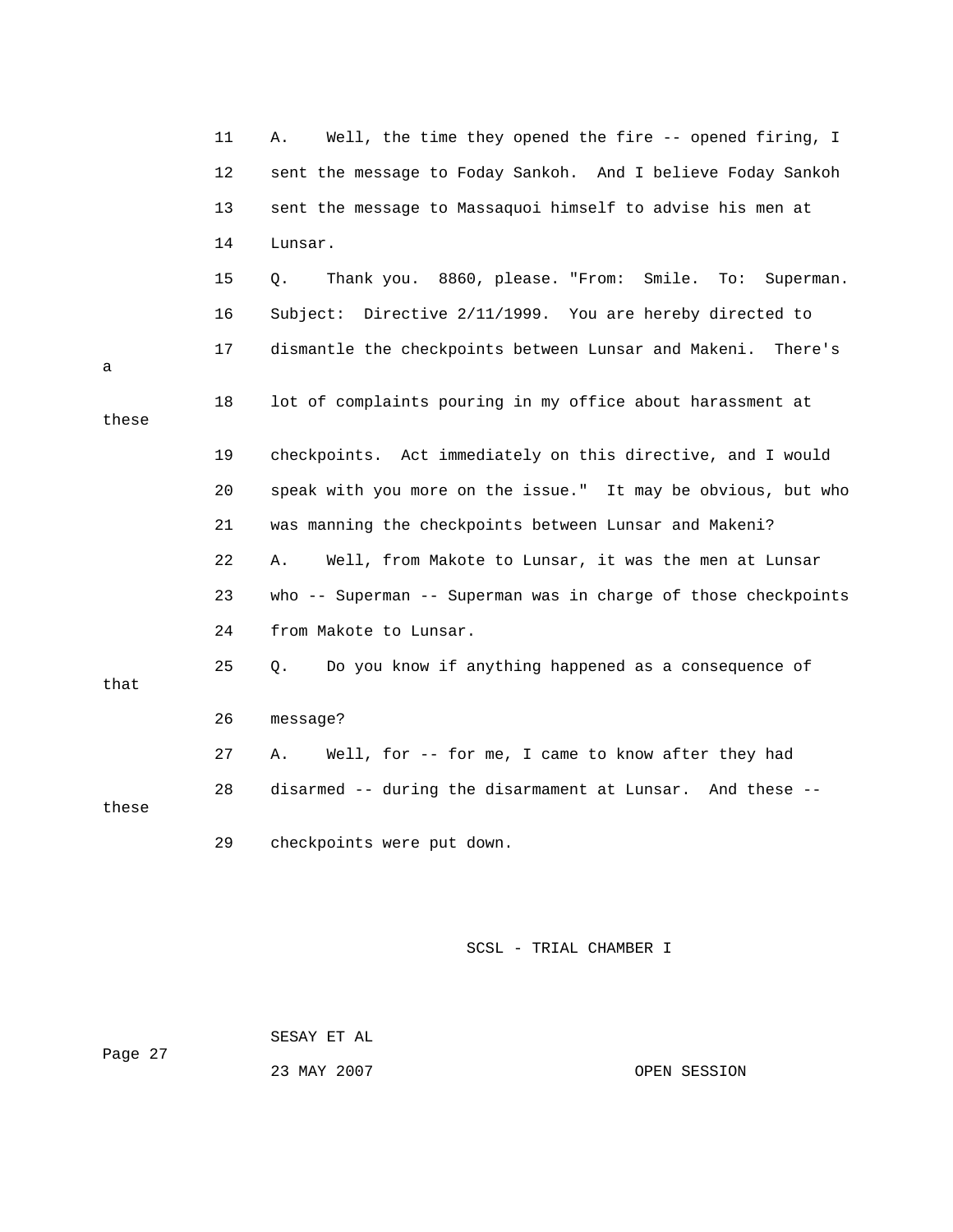|         | 1  | 8861, please. Message from Smile to Superman 7 November<br>Q.   |
|---------|----|-----------------------------------------------------------------|
|         | 2  | 1999.<br>"Subject: Directive. By my directive you are to        |
| and     | 3  | dismantle all checkpoints between Rogberi Junction and Lunsar   |
|         | 4  | to only maintain a checkpoint when entering Makeni." What was   |
|         | 5  | the situation in terms of who controlled the checkpoint when    |
|         | 6  | entering Makeni?                                                |
| that    | 7  | Well, the checkpoint leading to Makeni was Makari and<br>А.     |
| was     | 8  | checkpoint was under my command at that time. But Superman      |
|         | 9  | controlling the men at Makote Junction. That is 12 miles to     |
| men     | 10 | Makeni. But three miles to Makeni, I was in control of the      |
|         | 11 | at that checkpoint, that is Makari.                             |
| last    | 12 | Okay. Over the page, please. The same message.<br>The<br>Q.     |
|         | 13 | sentence. Sorry, the top -- the last paragraph. "Be rest        |
| arrest. | 14 | assured that no one has a plan to attack you neither to         |
| all     | 15 | Be confident in me as your leader and try to take and act on    |
| comply  | 16 | orders from me. You should prepare your men and ready to        |
|         | 17 | with DDR programme, as I will give you further instructions on  |
|         | 18 | the issue." Did you have anything to do with Foday Sankoh's     |
|         | 19 | disarming of Superman's men?                                    |
|         | 20 | The instructions was from Foday Sankoh to Superman<br>Α.<br>No. |
|         | 21 | about the -- how -- how he will prepare the men for the         |
|         | 22 | disarmament at Lunsar. I had nothing to do with that.           |
| first   | 23 | 8864, please. Sorry, 8867, I beg your pardon.<br>The<br>Q.      |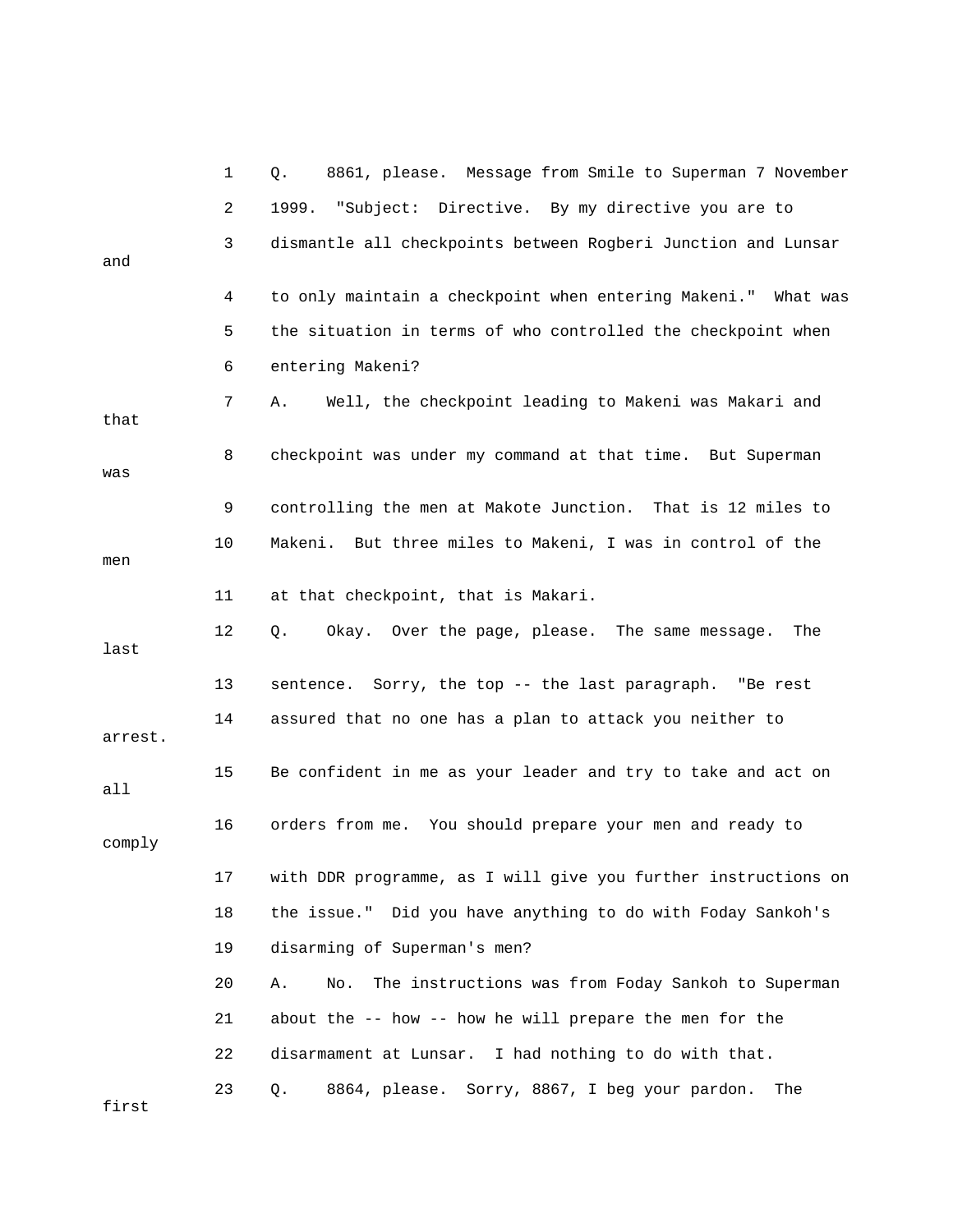|         | 24 | message there from Black Moses to Survival 3 November 1999.   |
|---------|----|---------------------------------------------------------------|
| apology | 25 | "It's God's will that I didn't travel today. Extend my        |
|         | 26 | to the people and keep encouraging them until my arrival. The |
|         | 27 | question of harassment and intimidation in that chiefdom will |
| a11     | 28 | soon come to a halt. Keep calm until my arrival. I repeat,    |
|         | 29 | those problems will be solved." Do you know what that message |

|         | SESAY ET AL |  |              |
|---------|-------------|--|--------------|
| Page 28 |             |  |              |
|         | 23 MAY 2007 |  | OPEN SESSION |

|     | $\mathbf{1}$   | refers to or what the background to that message was?              |
|-----|----------------|--------------------------------------------------------------------|
|     | $\mathbf{2}$   | Yes. Foday Sankoh was talking about a visit to -- to<br>Α.         |
| he  | $\mathbf{3}$   | Makeni. He was talking about $-$ - the message meant that he $-$ - |
|     | 4              | was going to Makeni to visit to talk to the people, the            |
| to  | 5              | civilians, about the peace process. But since he was unable        |
| The | 6              | go, so he sent the message which spoke about the chiefdom.         |
|     | 7 <sup>7</sup> | only chiefdom I knew that there was a problem in was Malakulo      |
|     | 8              | Makulor where the paramount chief was because it was under         |
|     | 9              | Bombali District.                                                  |
|     | 10             | Makulor, that's the chiefdom we heard about earlier?<br>Q.         |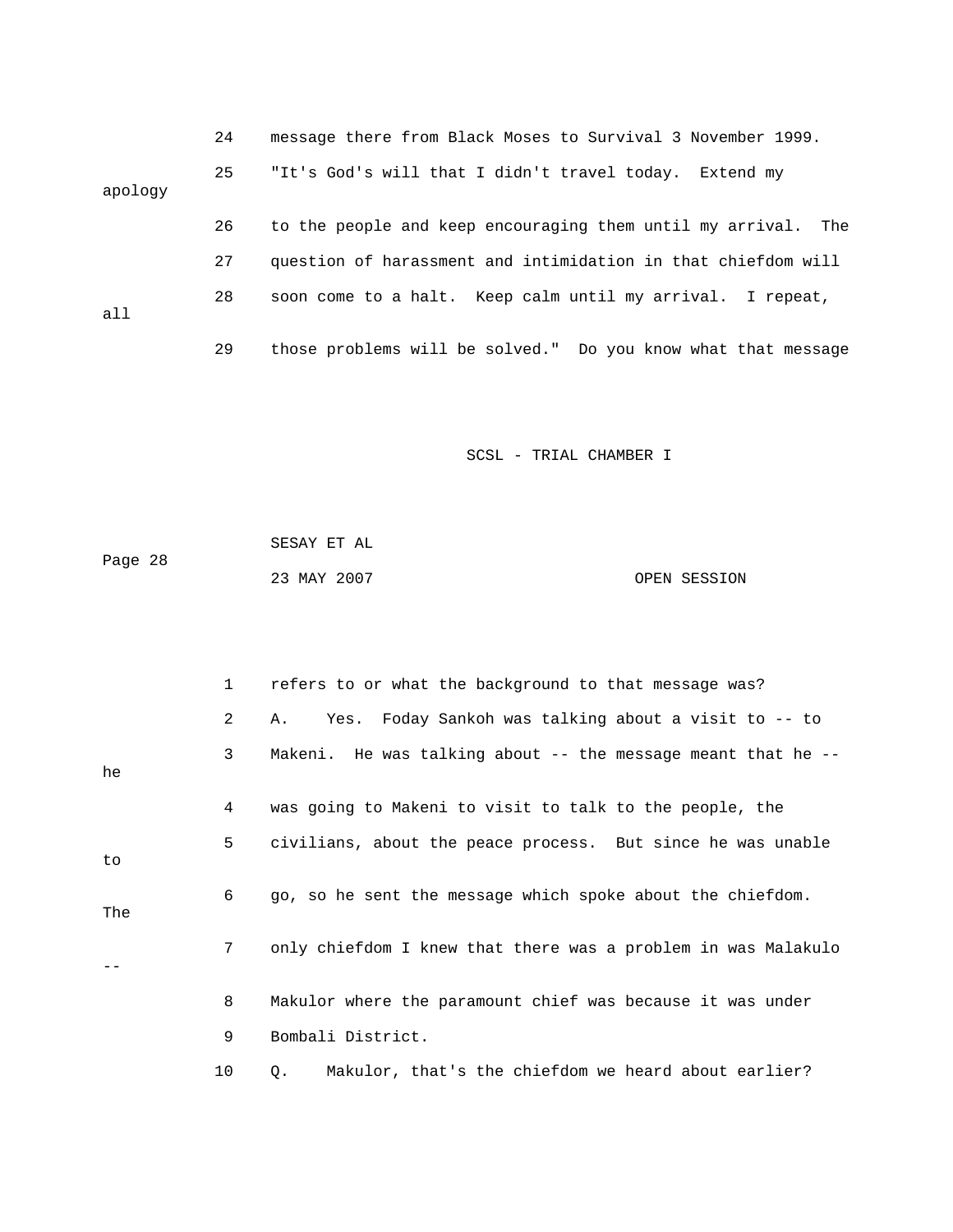| in         | 11      | It was a chiefdom. It was under Bombali District<br>Α.<br>Yes.      |
|------------|---------|---------------------------------------------------------------------|
|            | $12 \,$ | Sanda.                                                              |
|            | 13      | Do you know why Foday Sankoh was suggesting that the<br>О.          |
|            | 14      | harassment was going to come to an end? Why he asserted that        |
|            | 15      | with confidence?                                                    |
| the        | 16      | Well, it was based on the -- the people who came from<br>Α.         |
|            | 17      | chiefdom who came and met him in Freetown. Because if I had         |
|            | 18      | concerns about --                                                   |
|            | 19      | THE INTERPRETER: Your Honours, would the witness go a               |
|            | 20      | little bit slow.                                                    |
|            | 21      | MR JORDASH:                                                         |
|            | 22      | Repeat your answer, please.<br>Q.                                   |
| harassment | 23      | I said, I had been reporting to him about this<br>Α.                |
| people     | 24      | in this chiefdom in October. So I informed him before the           |
| sent       | 25      | came and complained to him in Freetown. When he -- when he          |
| informed   | 26      | the message on the 11th of November, when I had already             |
|            | 27      | to him. I had already informed him in October.                      |
|            | 28      | $Q_{\star}$<br>8875, please. Second message there from Smile to SS, |
|            | 29      | Instruction. Date 5 December 1999."<br>"Subject:                    |

 SESAY ET AL Page 29 23 MAY 2007 OPEN SESSION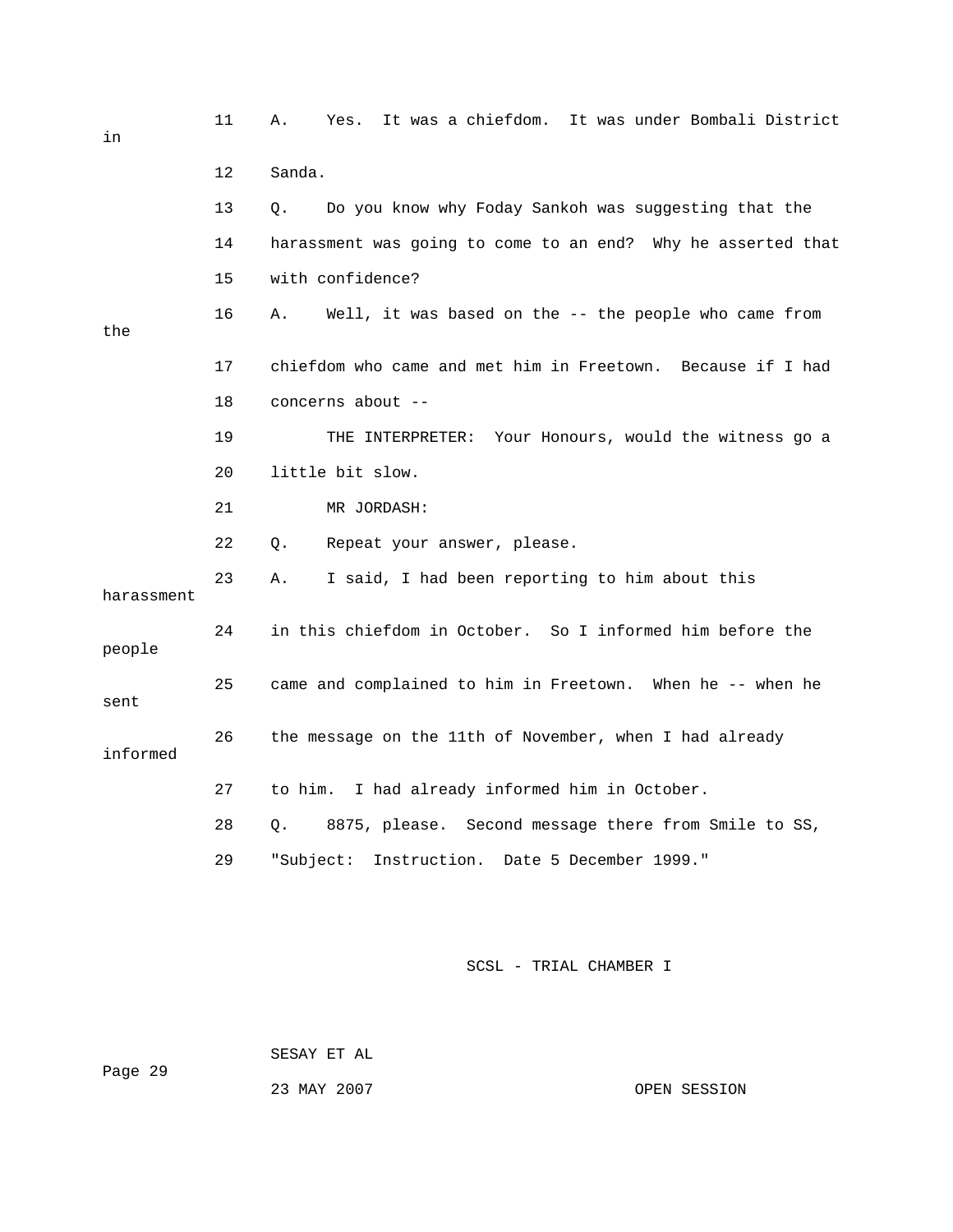|           | 1  | JUDGE ITOE:<br>SS is who?                                      |
|-----------|----|----------------------------------------------------------------|
|           | 2  | MR JORDASH:<br>Mr Sesay.                                       |
| satellite | 3  | I am interested in the last line. "I will send a<br>Q.         |
|           | 4  | phone for you in a few days, something teaching something, who |
| date?     | 5  | will come with it." Had you a satellite phone before this      |
|           | 6  | I did not have a phone on my own before this time.<br>Α.       |
|           | 7  | And did the phone arrive?<br>Q.                                |
|           | 8  | I think the phone came in January 2000 with his<br>Α.<br>Yes.  |
| operating | 9  | bodyguard who was Jabati. He was the one who had been          |
|           | 10 | the phone. And you had seen the message again from --          |
|           | 11 | Sorry?<br>Q.                                                   |
| same      | 12 | I said -- I said, if you saw the message I had, this<br>Α.     |
| Karankay, | 13 | message, which -- where Foday Sankoh said I was to send        |
|           | 14 | the senior officer, to go and investigate where they had taken |
|           | 15 | the arms from Karankay hands. You look at the time when I had  |
|           | 16 | lodged a complaint and the time that he gave the instructions. |
|           | 17 | And what's the point you're making?<br>Q.                      |
|           | 18 | The point in the sense that if he sent a message<br>Yes.<br>А. |
|           | 19 | about civilian harassment, and I had informed him from October |
| were      | 20 | that I had sent men and that these men had been disarmed who   |
|           | 21 | supposed to instruct the -- their colleague in the RUF to stop |
| team      | 22 | harassing the civilians, and he sent in December so that a     |
|           | 23 | could go there and investigate.                                |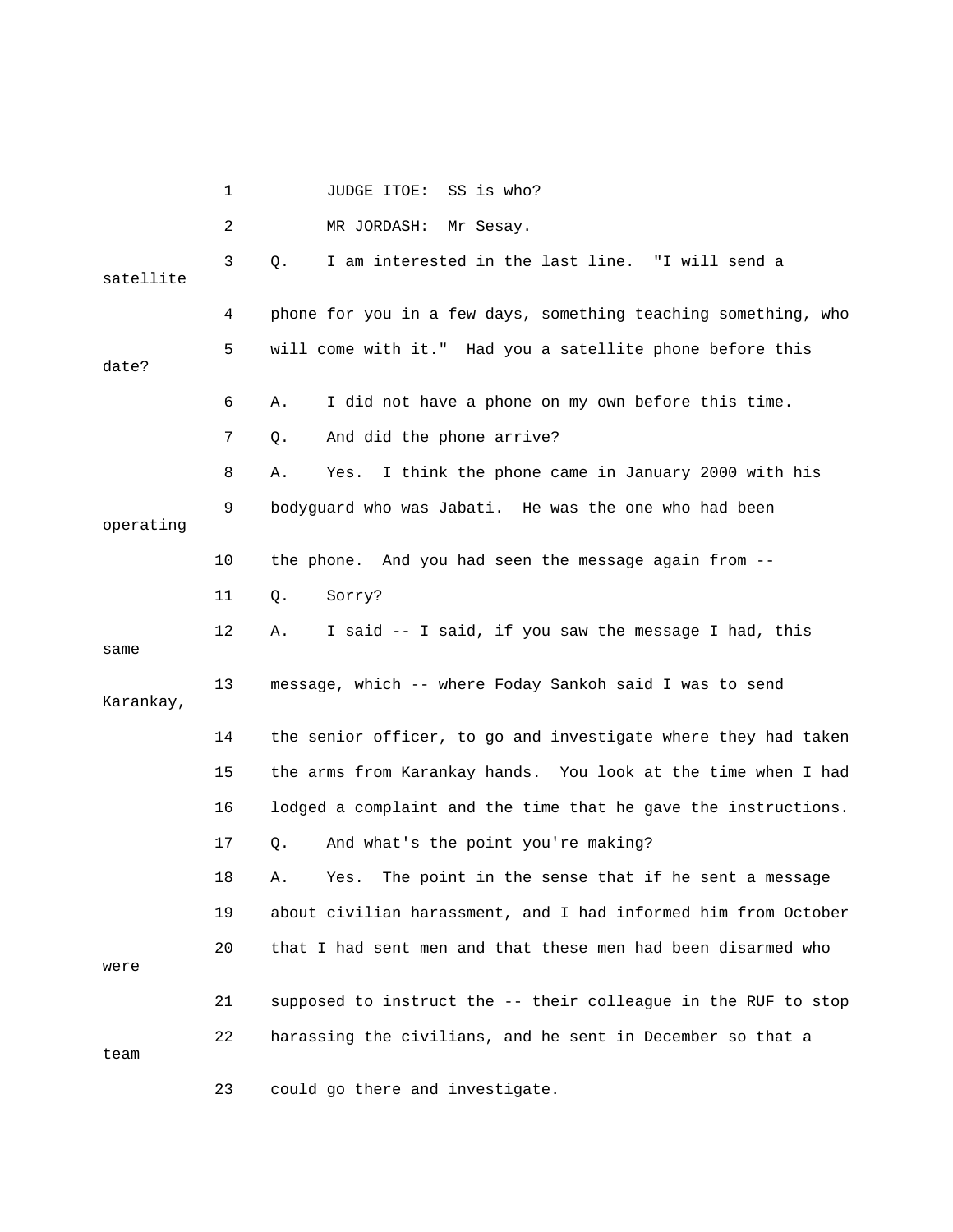24 Q. Well, was this the Sankoh that you'd known in the early 25 years?

 26 A. Well, yes, because this was the way that he had been 27 operating when he was in the ground. You see, he had been 28 directing everything. And he would like commanders to be 29 reporting to him, even junior commanders. And when he was

SCSL - TRIAL CHAMBER I

 SESAY ET AL Page 30 23 MAY 2007 OPEN SESSION

ready,

 1 he would send a message even to the platoon commanders. You see, 2 and the platoon commander had right to respond to him directly. 3 Q. Well, he'd waited for three months, it seems, to take 4 action in relation to civilian harassment. Was this the Sankoh 5 that you knew? 6 A. This is what I was saying. I said, the man, he did not 7 believe us, the commanders who were the senior commanders. If we 8 told him that this was what we were to do, he would take his own 9 time, and he will not tell them to do such and such a thing and 10 he didn't.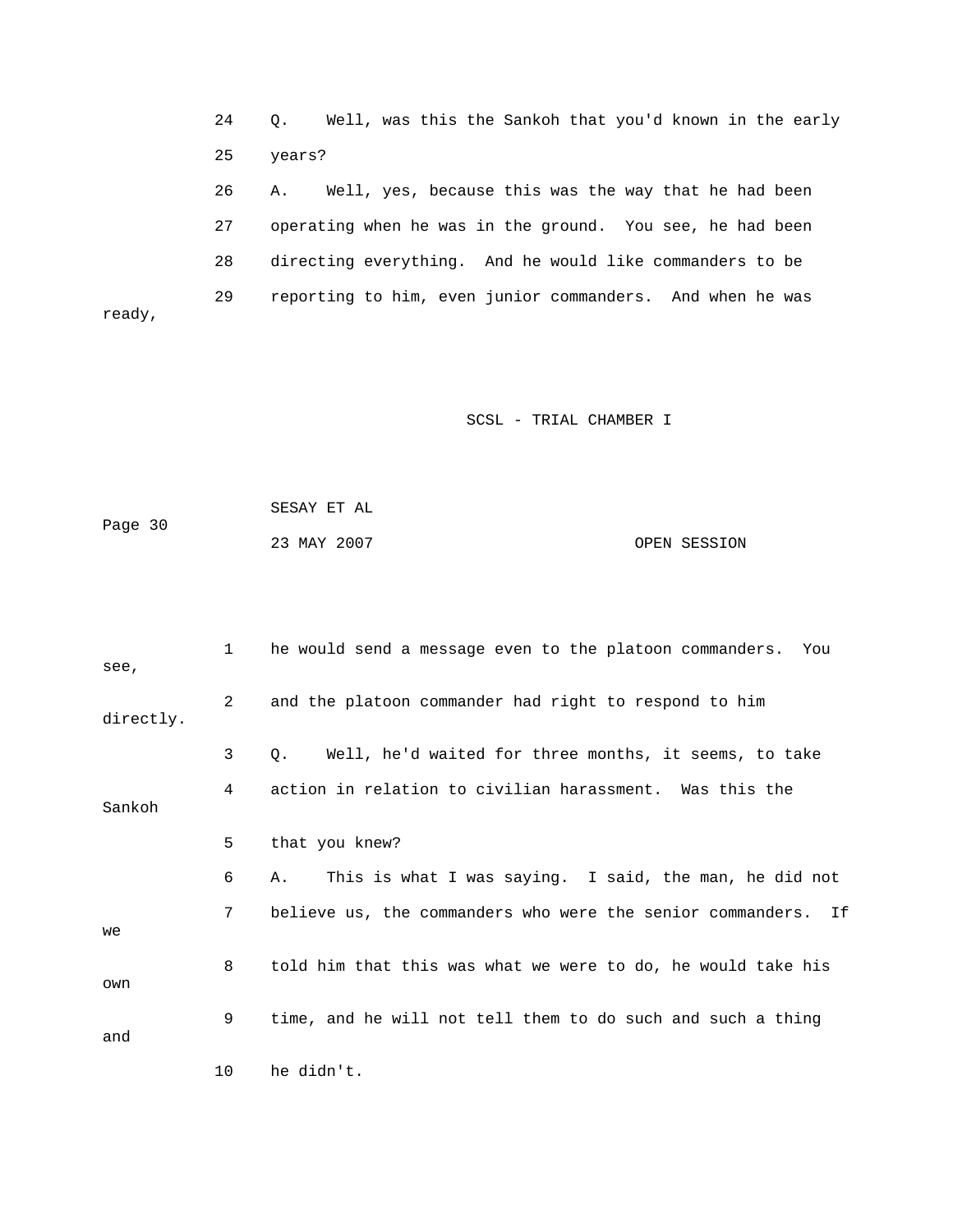| three     | 11 | Well, listen to the question: Sankoh had waited for<br>Q.      |
|-----------|----|----------------------------------------------------------------|
|           | 12 | months to take action against harassment of civilians.<br>Was  |
| the       | 13 | Sankoh like this in relation to civilians in the beginning of  |
|           | 14 | conflict or had he changed? Was this the same man you          |
|           | 15 | recognised?                                                    |
|           | 16 | Well, he changed. He was not the same man that I knew.<br>Α.   |
| to        | 17 | But from the time that he was released, and when we took him   |
| to        | 18 | Lome, he became more dictatorial. He had not been listening    |
| surprised | 19 | He became a changed man. You see, we are always<br>us.         |
|           | 20 | about his behaviour, because when he said something, you know, |
|           | 21 | he'd become angry in return.                                   |
|           | 22 | Well, what was your feeling about his failure to take<br>Q.    |
|           | 23 | prompt action against following your complaint?                |
|           | 24 | Well, I -- what I -- I felt and what I knew, he did not<br>Α.  |
|           |    |                                                                |
|           | 25 | want to discourage the other junior commanders that he wanted  |
|           | 26 | their loyalty.                                                 |
|           | 27 | So what does that mean?<br>Q.                                  |
| а         | 28 | Well, what that meant, I was the commander. I had sent<br>Α.   |

SESAY ET AL

Page 31

23 MAY 2007 OPEN SESSION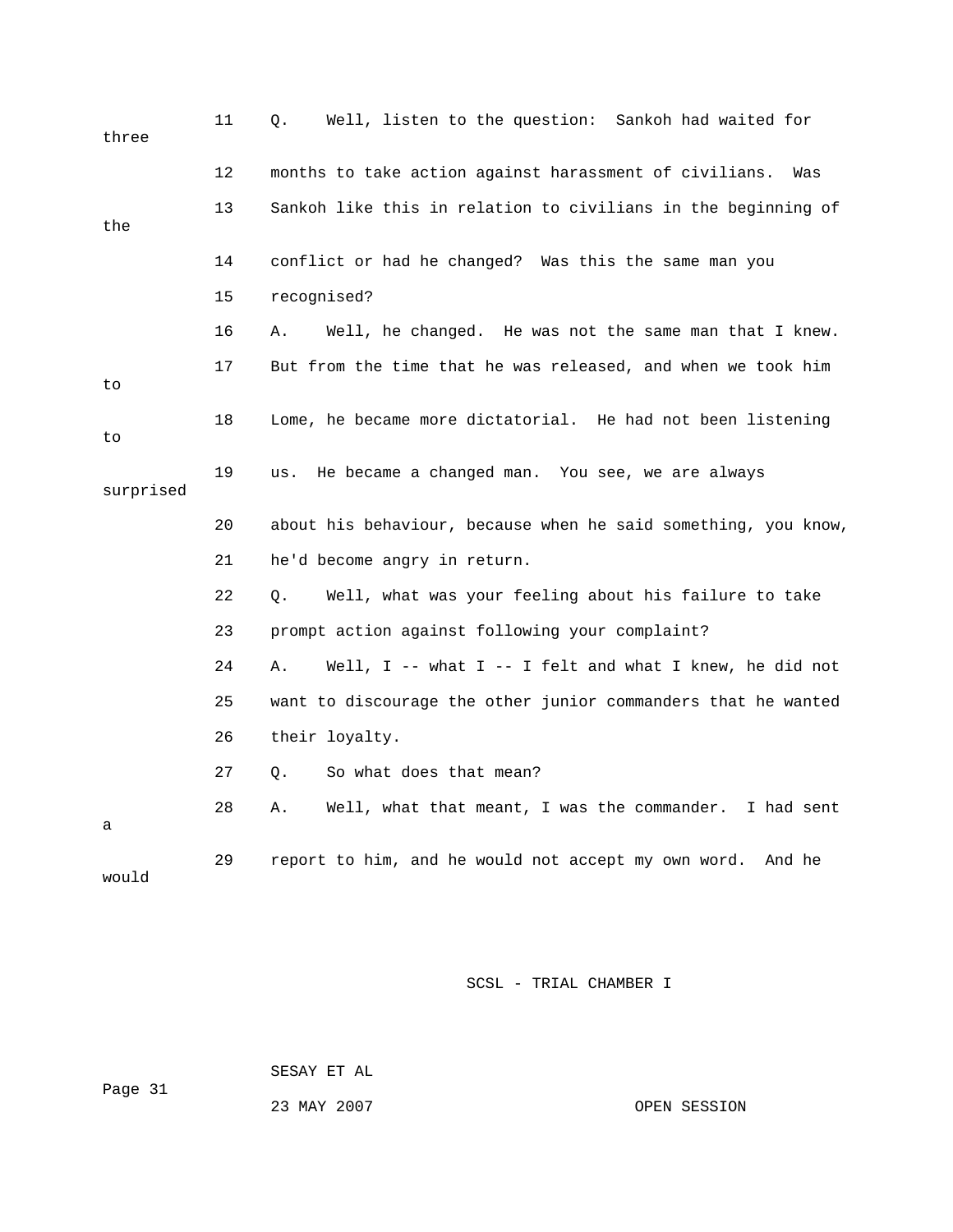| orders.    | 1  | encourage my own subordinate so that he not take my own        |
|------------|----|----------------------------------------------------------------|
|            | 2  | So it looked like he did not have any trust in me. So if I     |
|            | 3  | wanted to $-$                                                  |
|            | 4  | THE INTERPRETER: Your Honours, would the witness repeat        |
|            | 5  | the last bit of his testimony.                                 |
|            | 6  | MR JORDASH:                                                    |
|            | 7  | Repeat the last sentence, please.<br>Q.                        |
| Makeni     | 8  | So, $I - - I$ said, I was the commander, and I was in<br>Α.    |
| structure, | 9  | and had the report. And I believe that as the command          |
|            | 10 | anything that I had told him pertaining to the RUF, he was     |
|            | 11 | supposed to have accepted that. If he did not accept my own    |
| meant      | 12 | word, and had been encouraging my own junior men. So that      |
| if         | 13 | that he did not have any trust in me. So in case of anything,  |
|            | 14 | I said no, then he would use those that had -- he had been     |
|            | 15 | encouraging that do such and such a thing against him.         |
|            | 16 | Okay. Let's move into January 2000.<br>Q.                      |
|            | 17 | Well, if you could see the next message.<br>Α.                 |
|            | 18 | What's the number?<br>Q.                                       |
|            | 19 | 8876.<br>Α.                                                    |
| was        | 20 | From Smile to Shining Star. Shining Star was who?<br>Q.<br>Who |
|            | 21 | Shining Star?                                                  |
|            | 22 | It was Komba Gbundema.<br>Α.                                   |
|            | 23 | Did you want to say something about this message?<br>Q.        |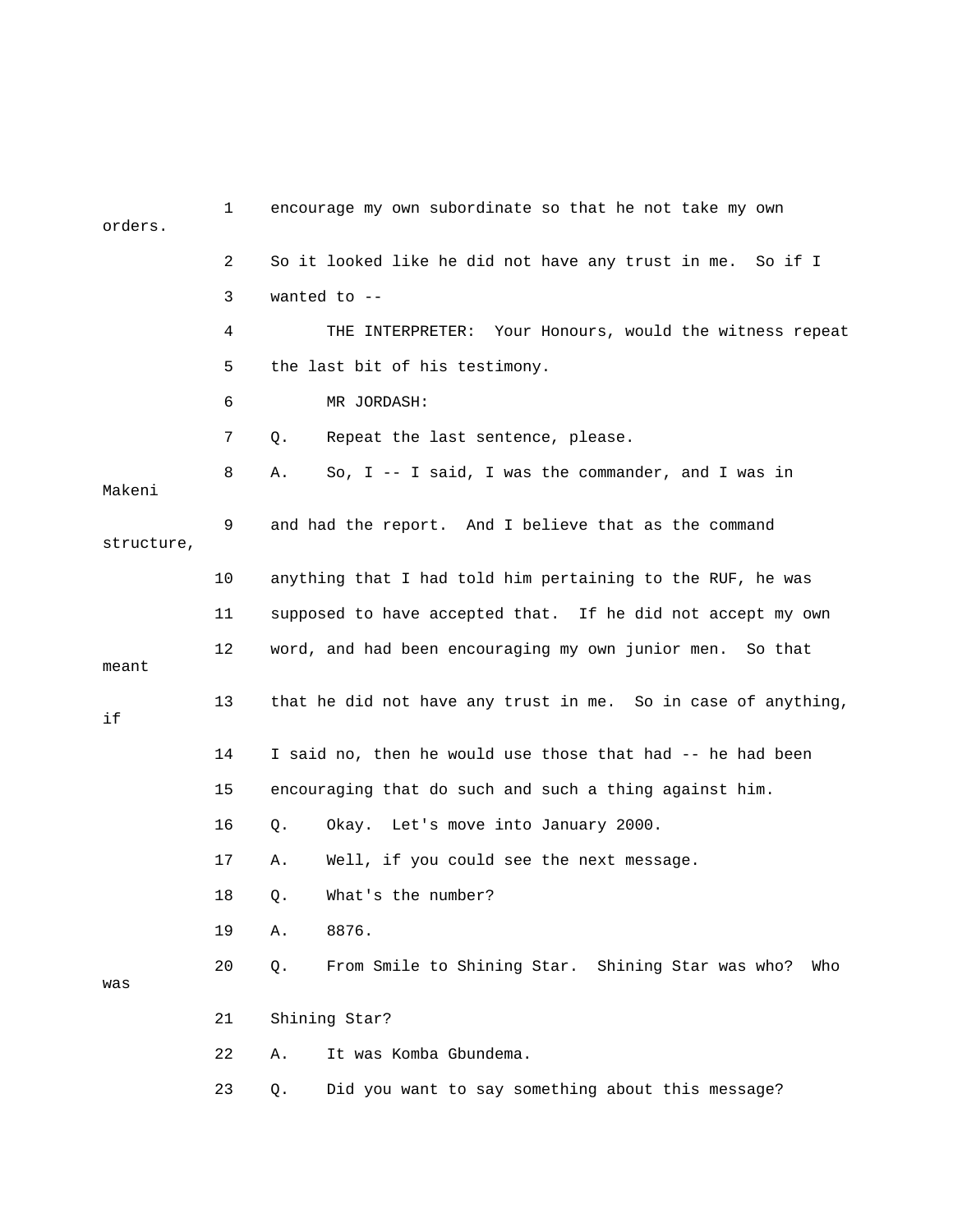| Gbundema. | 24 | Well, yes, because I was the senior man for Komba<br>Α.           |
|-----------|----|-------------------------------------------------------------------|
|           | 25 | So if Komba Gbundema had gone and disarmed my men, so it $-$ - it |
| have      | 26 | came to a matter of procedure, he, the Foday Sankoh, would        |
|           | 27 | told Komba that he should report with the arms that he had        |
|           | 28 | disarmed from the commanders to Makeni and --                     |
| bit       | 29 | THE INTERPRETER: Your Honours, I did not get the last             |

|         | SESAY ET AL |              |
|---------|-------------|--------------|
| Page 32 |             |              |
|         | 23 MAY 2007 | OPEN SESSION |

1 of the witness's testimony.

2 MR JORDASH:

3 Q. Sorry, repeat the last sentence, please.

 4 A. I said, look at the chain of command, when Komba had 5 disarmed those 30 armed men, when Foday Sankoh had got the 6 information -- the report from me, he had sent information to 7 Komba that the arms that he had taken from the men he should 8 report with them to Issa; and he should answer questions from 9 Issa why he had done this. Because the whole problem he --

10 how I was trying to protect the civilians.

but

 11 Q. Right. Can I ask you to go to Exhibit 33 at page 8774. 12 A. 877?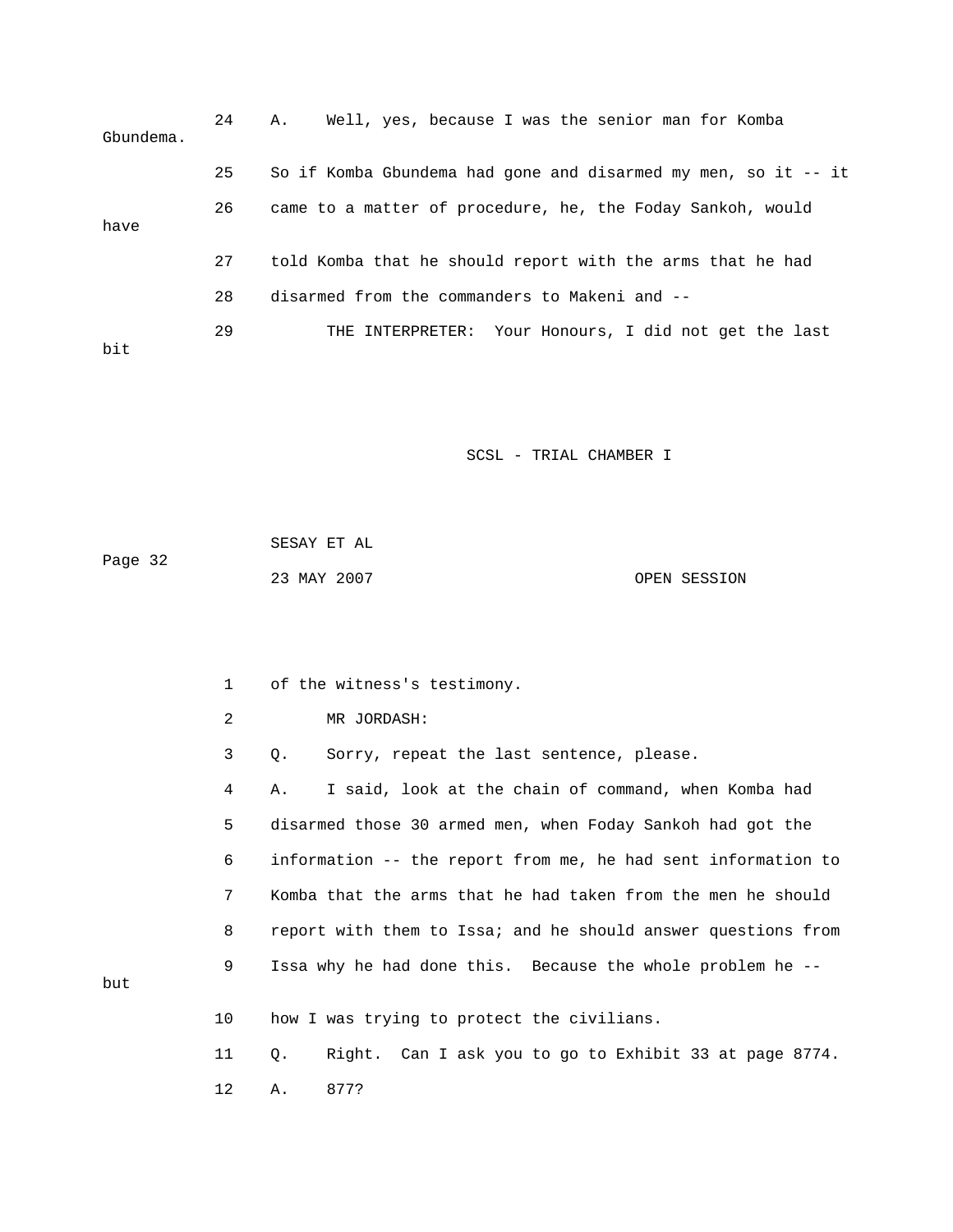| but    | 13 | 8774, have you found it? It's earlier on in the book,<br>Q.    |
|--------|----|----------------------------------------------------------------|
| me     | 14 | it deals with January. Perhaps the Court Management can hand   |
|        | 15 | the book.                                                      |
|        | 16 | I will see it, you just leave it.<br>Α.                        |
|        | 17 | Second message there. "To: Survival.<br>Info:<br>Smile.<br>Q.  |
|        | 18 | From: Miloskie Kallon, Miloskie M Kallon. 2 January 2000."     |
|        | 19 | Were you aware of this message?                                |
|        | 20 | I knew about it.<br>Α.<br>Yes.                                 |
|        | 21 | Who was responsible for the ambush? Did you have that<br>О.    |
|        | 22 | information?                                                   |
| later, | 23 | Yes. According to Miloskie, when we saw each other<br>Α.       |
|        | 24 | I said, when he came to Makeni, he told me that it was the men |
|        | 25 | from the West Side. They were the ones that set the ambush     |
|        | 26 | between -- between Gberi Junction and Port Loko.               |
|        | 27 | THE INTERPRETER: Your Honours, would the witness be            |
|        | 28 | instructed to speak a little bit loud.                         |
|        | 29 | MR JORDASH:                                                    |
|        |    |                                                                |
|        |    |                                                                |
|        |    | SCSL - TRIAL CHAMBER I                                         |

1 Q. Speak a bit louder please, Mr Sesay, so the translation

|         | SESAY ET AL |  |
|---------|-------------|--|
| Page 33 |             |  |
|         | 23 MAY 2007 |  |

OPEN SESSION

can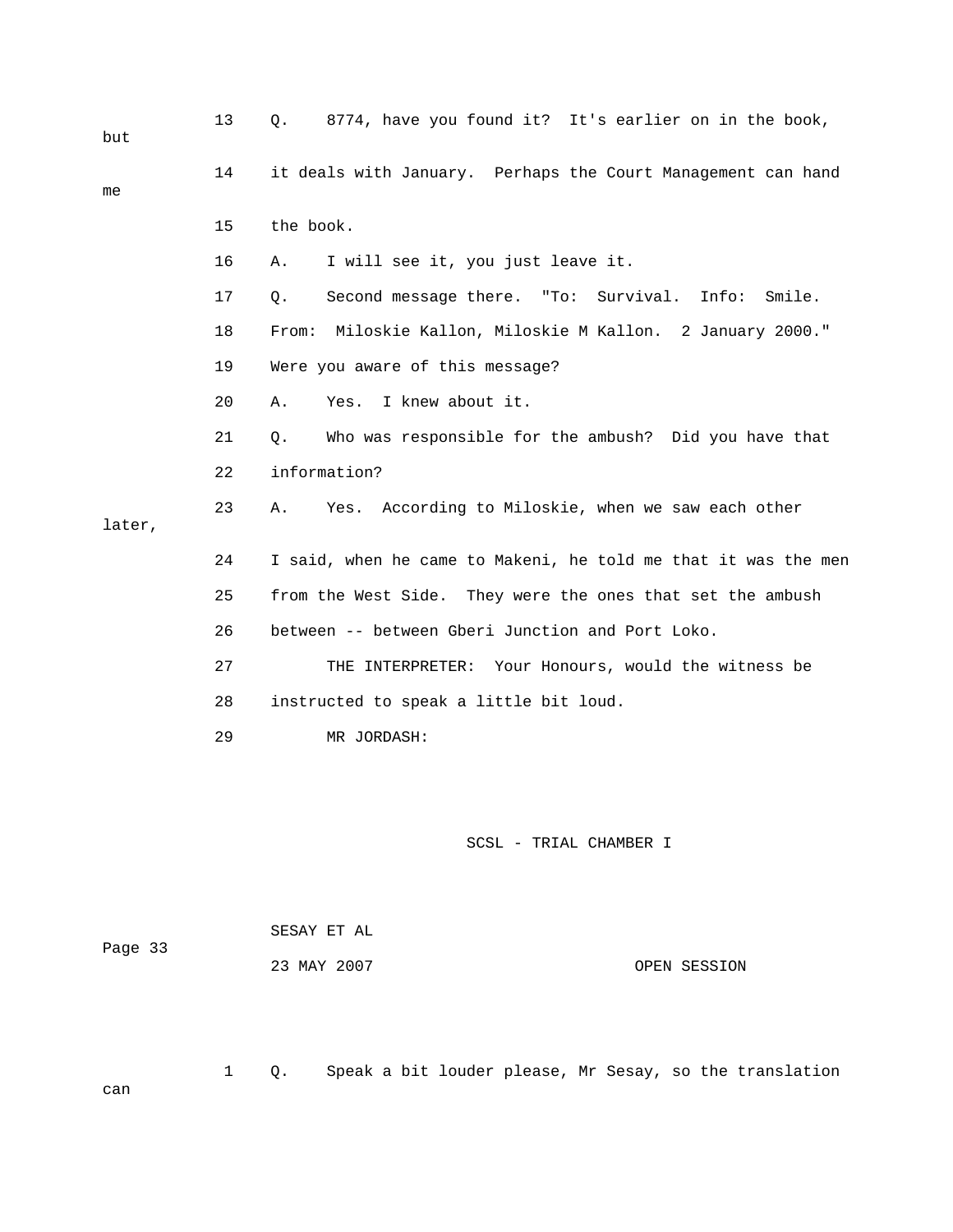|        | 2  | hear you.                                                                    |
|--------|----|------------------------------------------------------------------------------|
| was    | 3  | I said, according to Miloskie Kallon, he said that it<br>Α.                  |
| the    | 4  | the men from the West Side, and they were the ones that set                  |
|        | 5  | ambush between Gberi Junction and Port Loko, because I was in                |
|        | 6  | That was what he said.<br>Makeni.                                            |
|        | 7  | 8780, please.<br>Q.                                                          |
|        | 8  | JUDGE BOUTET: What's the number again? 8 --                                  |
|        | 9  | MR JORDASH: 877 -- sorry, it's 8780. 8780.                                   |
|        | 10 | Is it the first or the second message?<br>JUDGE ITOE:                        |
|        | 11 | The first one, Your Honour.<br>MR JORDASH:                                   |
|        | 12 | The first one?<br>JUDGE ITOE:                                                |
|        | 13 | MR JORDASH: Yes, please.                                                     |
|        | 14 | To the Leader from Survival.<br>Q.                                           |
|        | 15 | I do not see the number.<br>Α.                                               |
|        | 16 | 8780, 12 January 2000. Perhaps I can assist Mr Sesay if<br>Q.                |
| Sesay? | 17 | the learned Court Management can -- have you found it, Mr                    |
|        | 18 | No.<br>Α.                                                                    |
|        | 19 | Perhaps then I could $-$ - if you pass me the book, I'll be<br>Q.            |
| after  | 20 | able to find it, I think. 8780, 12 January 2000.<br>Sorry,                   |
|        | 21 | all that, the next page, please. Sorry. 8780A. "13 January                   |
|        | 22 | 2000.<br>Smile.<br>Survival. Sir, reference to your<br>$\text{To}:$<br>From: |
|        | 23 | message date 12 January 2000, we received the delegates this                 |
|        | 24 | morning safely. They were highly welcomed at Magburaka.                      |
|        | 25 | Likewise in Makeni. We even held meeting with them, the                      |
| do     | 26 | inspector of the present ongoing disarmament programme."<br>Now,             |
|        | 27 | you remember this message that you sent?                                     |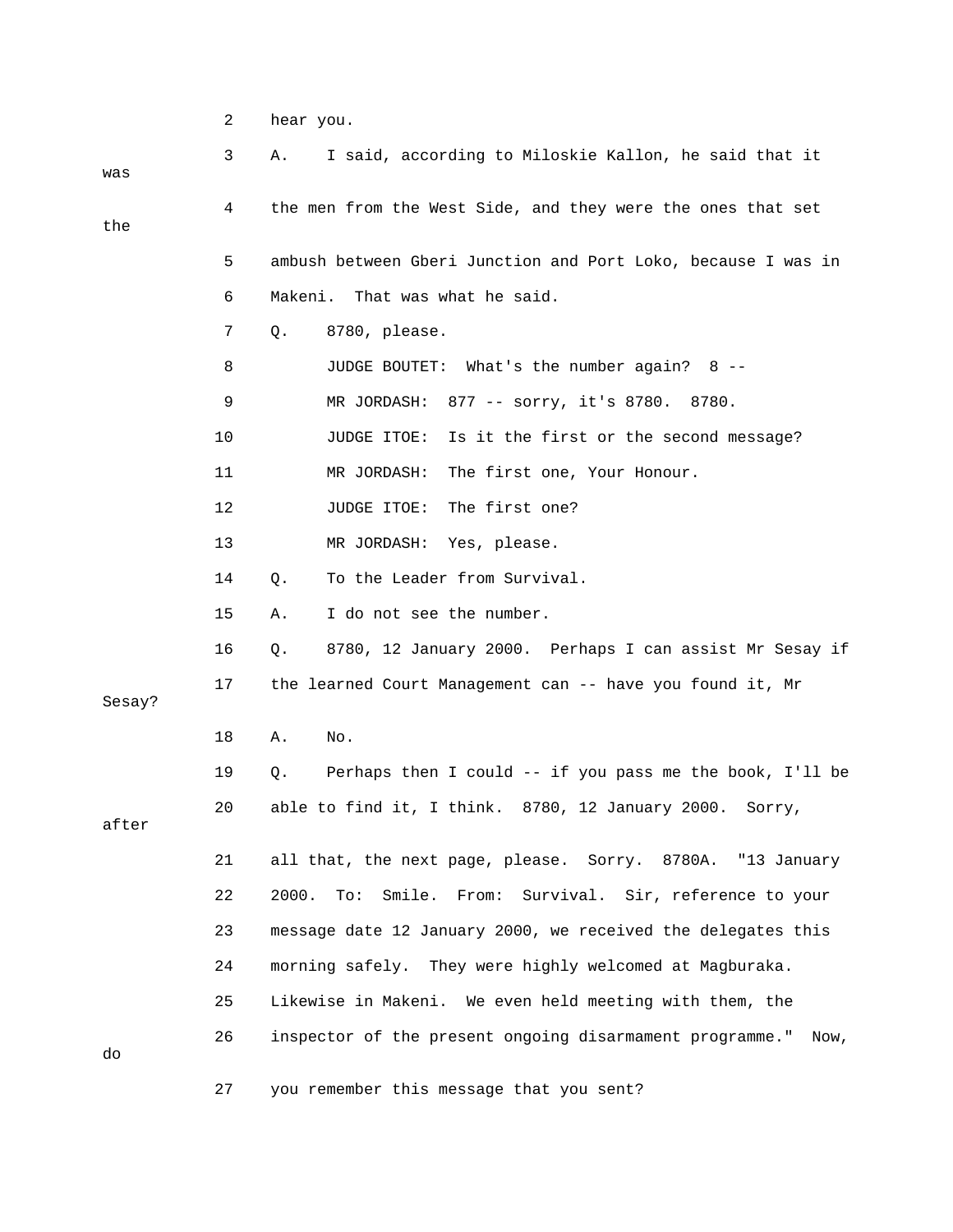|         | 29           | number, please?                                                 |
|---------|--------------|-----------------------------------------------------------------|
|         |              |                                                                 |
|         |              | SCSL - TRIAL CHAMBER I                                          |
|         |              |                                                                 |
|         |              | SESAY ET AL                                                     |
| Page 34 |              | 23 MAY 2007<br>OPEN SESSION                                     |
|         |              |                                                                 |
| to      | $\mathbf{1}$ | Sorry, 8780A. The page after the one I first asked you<br>Q.    |
| looks   | 2            | look at. That's not the one. 8780A; can you see it?<br>That     |
|         | 3            | like it might be it. Does it start with "To:<br>Smile.<br>From: |
|         | 4            | Survival." Date 13 January?                                     |
|         | 5            | Page 13?<br>Α.                                                  |
|         | 6            | 13 January.<br>Q.                                               |
|         | 7            | Yes, I sent this message.<br>Α.                                 |
|         | 8            | Well, who were the delegates?<br>Q.                             |
|         | 9            | Well, it was the first commander of UNAMSIL, General<br>Α.      |
|         | 10           | Jetley, who was the head of the delegate. And he did not        |
|         | 11           | announce his staff.                                             |
| you     | 12           | And where had you received them? Where were you when<br>Q.      |
|         | 13           | received them?                                                  |
|         | 14           | Well, I was in Makeni, but my family was at Magburaka in<br>Α.  |
|         | 15           | October to January 2000. So General Jetley, I received him in   |
|         | 16           | Magburaka, and we drove to Makeni.                              |

28 A. Well, you said I should look at the next page. What is

the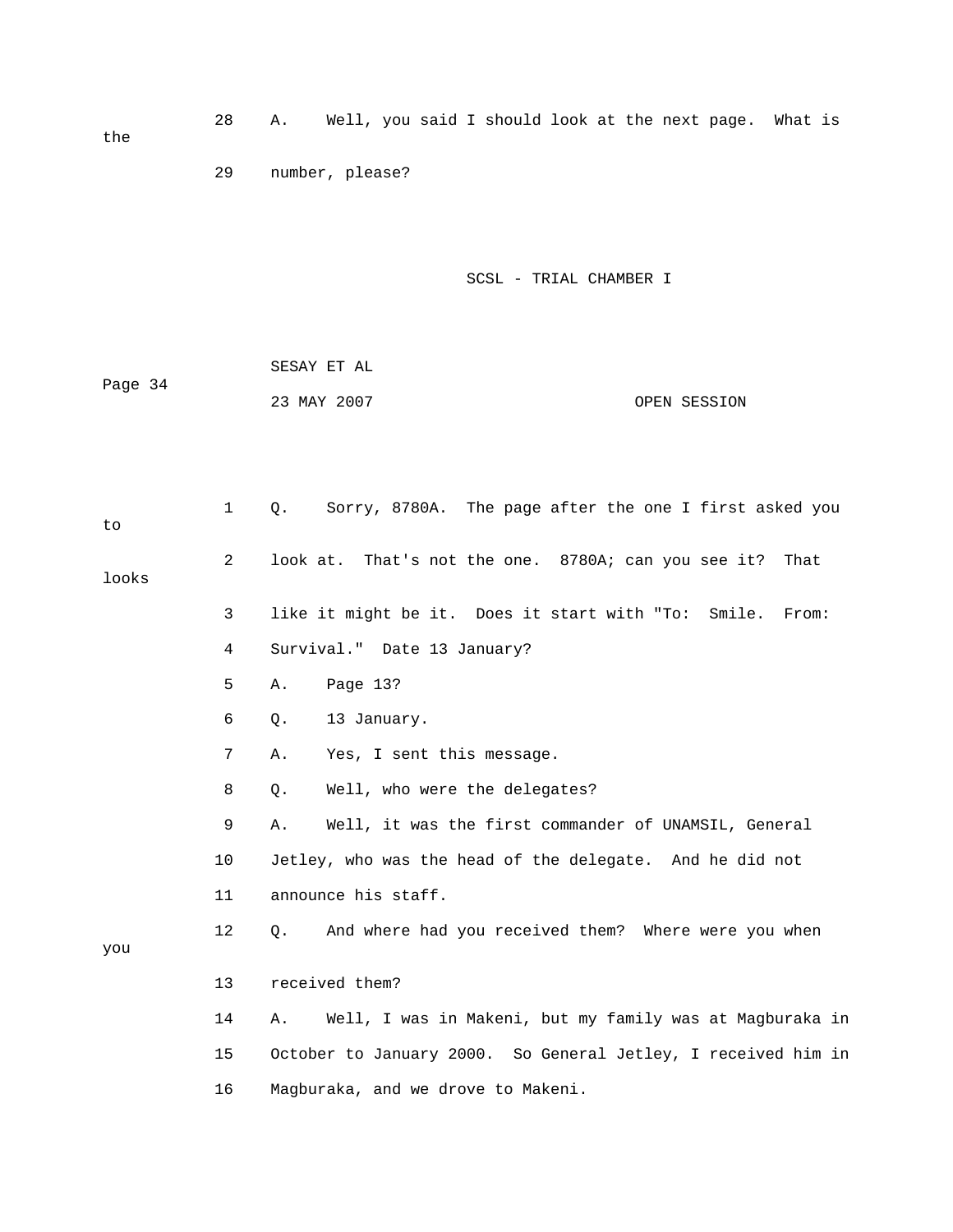| any       | 17 | Had you personally been in contact with the UNAMSIL or<br>Q.   |
|-----------|----|----------------------------------------------------------------|
|           | 18 | officials from the DDR programme at this time?                 |
|           | 19 | Well, it was UNAMSIL. You see, I met UNAMSIL before in<br>Α.   |
|           | 20 | Buedu, when they visited me in Buedu, before I came to         |
| September | 21 | Magburaka -- before I came to Makeni in October, and in        |
|           | 22 | they went to Buedu. But this was my first time of meeting      |
|           | 23 | General Jetley and his delegation, which was UNAMSIL.          |
| From:     | 24 | Now, 8783, please. "29 January 2000. To:<br>Q.<br>Smile.       |
| came      | 25 | Survival. Subject: Info. He informed that UN personnels        |
| at        | 26 | in this morning in order to take the 80 men that were disarmed |
|           | 27 | Fadugu end to the camp at Port Loko. Accept infos for your     |
|           | 28 | advice."                                                       |
|           | 29 | Yes, I knew about that message and it was true.<br>Α.          |
|           |    | SCSL - TRIAL CHAMBER I                                         |
| Page 35   |    | SESAY ET AL                                                    |
|           |    | 23 MAY 2007<br>OPEN SESSION                                    |
|           | 1  | What was the -- we've heard that Lunsar disarmed. Which        |
|           | 2  | Q.<br>was the first place to disarm?                           |
|           | 3  | It was at Lunsar first that Foday Sankoh disarmed us;<br>Α.    |
| and       |    |                                                                |
| third     | 4  | after that, so this was the second place, Fadugu; and the      |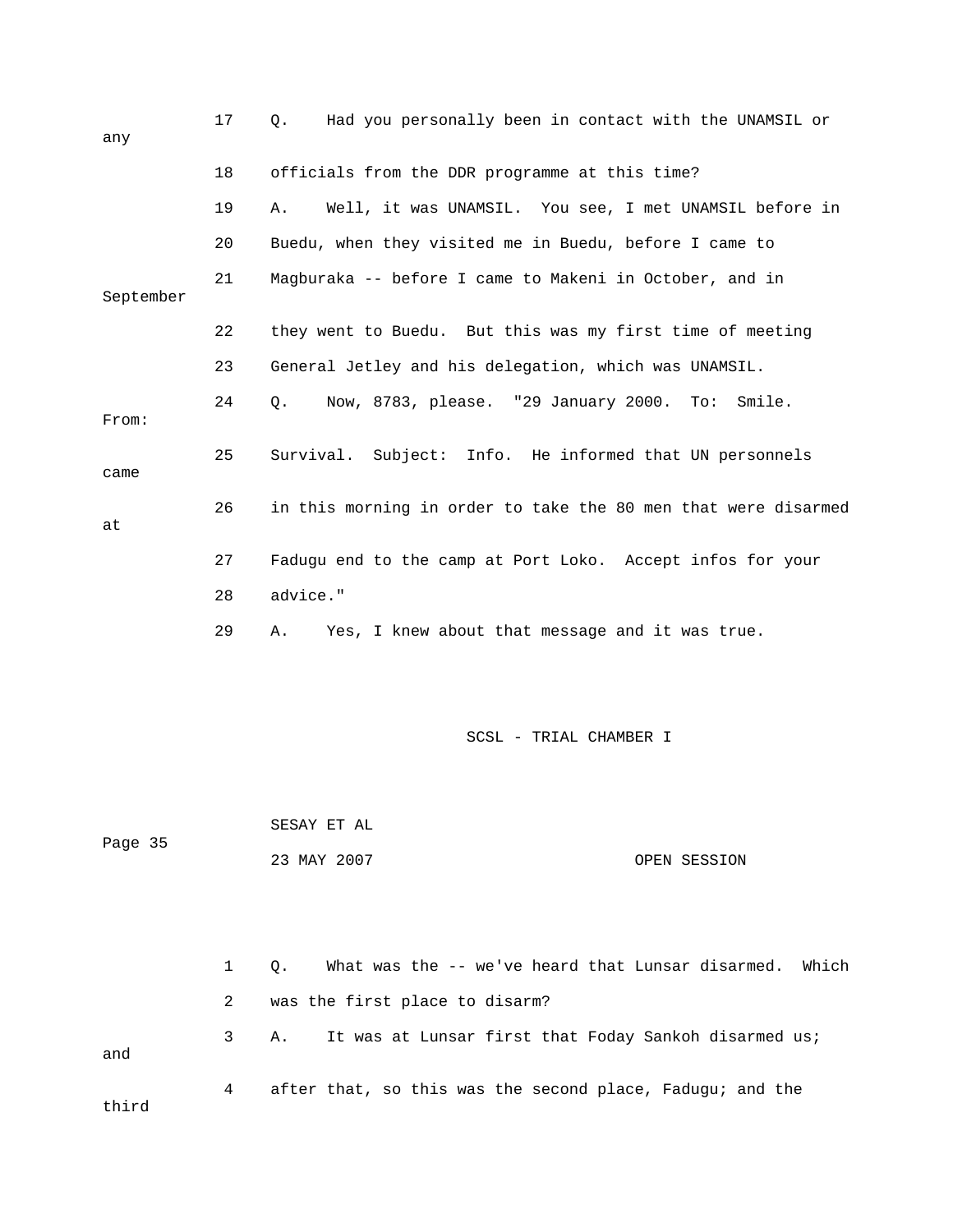5 place was Segbwema.

 6 THE INTERPRETER: Your Honours, I did not get the last bit 7 of the witness's testimony. 8 PRESIDING JUDGE: Repeat the last part of your testimony, 9 Mr Sesay. 10 THE WITNESS: Yes, sir, My Lord. I said, it was Lunsar 11 first that Foday Sankoh disarmed; after that, Fadugu. From 12 Fadugu the last place was Segbwema, where he disarmed before the 13 May 8 incident; before the problem between the RUF and UNAMSIL 14 ensued. 15 PRESIDING JUDGE: Thank you. Mr Jordash, is this a 16 convenient point at which we can take the morning break? 17 MR JORDASH: Yes, please. 18 PRESIDING JUDGE: Then we'll take a break. 19 [Break taken 11.36 p.m.] 20 [Upon resuming at 12.05 p.m.] 21 PRESIDING JUDGE: Please continue, Mr Jordash. 22 MR JORDASH: Your Honour, thank you. 23 Q. Did Foday Sankoh attend the disarmament in Lunsar? 24 A. Yes. But they transported the men to Makeni because that 25 was where the disarmament camp was built -- sorry, at Port Loko. 26 The DDR camp was at Port Loko, so they transported the men 27 from -- 28 MR JORDASH: Did we miss something there? 29 THE WITNESS: Say it again.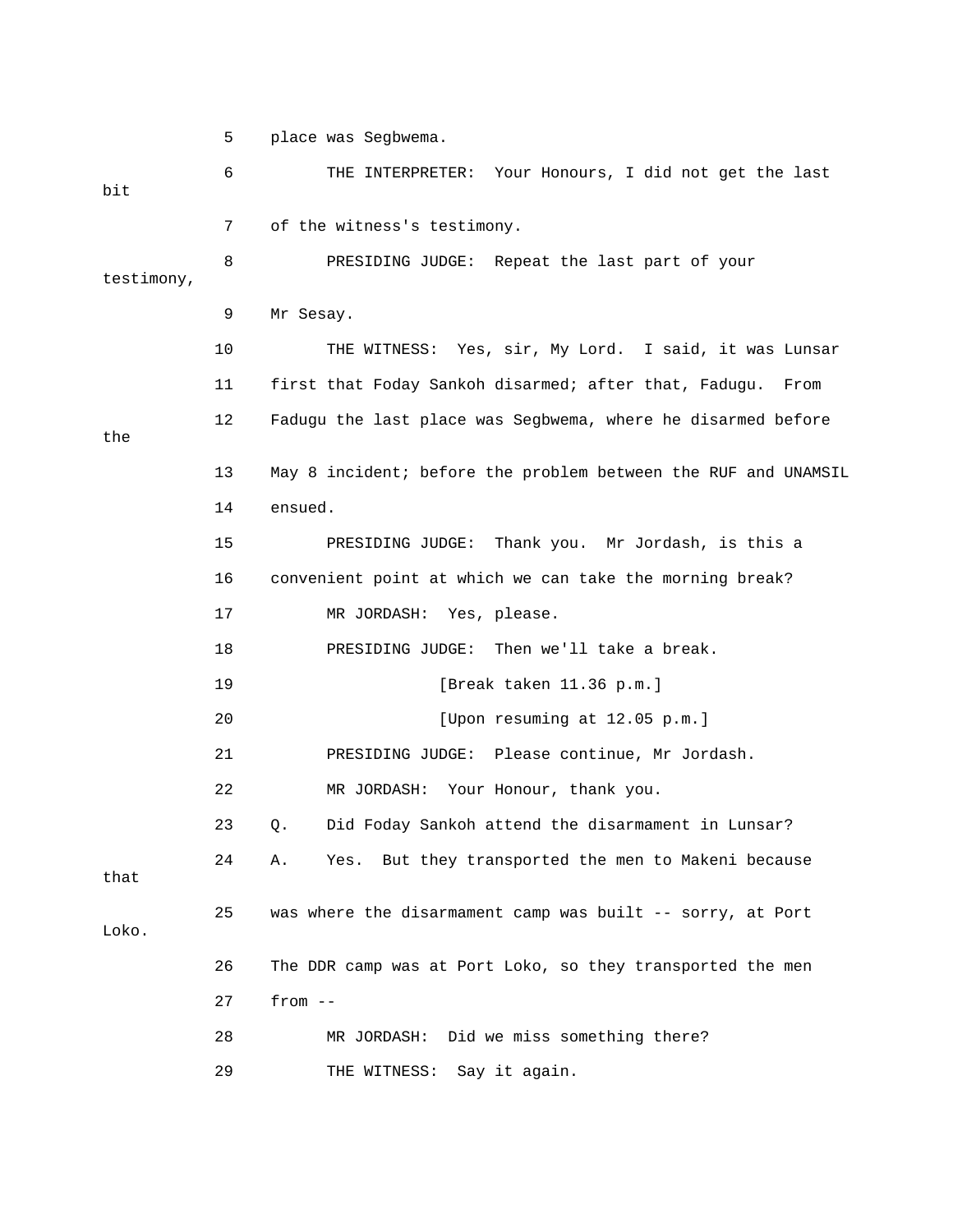| Page 36   |    | SESAY ET AL                                                    |              |
|-----------|----|----------------------------------------------------------------|--------------|
|           |    | 23 MAY 2007                                                    | OPEN SESSION |
|           |    |                                                                |              |
|           |    |                                                                |              |
|           | 1  | MR JORDASH:                                                    |              |
|           | 2  | No, not you. I was wondering if the translation missed<br>Q.   |              |
|           | 3  | something. Could you repeat your last two sentences, please,   |              |
|           | 4  | Mr Sesay?                                                      |              |
| from      | 5  | THE WITNESS: I said, Foday Sankoh went to Lunsar and           |              |
| where     | 6  | then, they transported the men to the DDR Camp at Port Loko    |              |
|           | 7  | Foday Sankoh was, where the disarmament was.                   |              |
|           | 8  | And what about Fadugu?<br>Q.                                   |              |
| commander | 9  | Fadugu went there with -- with the deputy force<br>Α.          |              |
| with      | 10 | of UNAMSIL and some Sierra Leone military officers with a --   |              |
|           | 11 | a helicopter. They went -- they came from Freetown and landed  |              |
| that      | 12 | THE INTERPRETER: Your Honours, can the witness take            |              |
|           | 13 | last part?                                                     |              |
| because   | 14 | PRESIDING JUDGE: Yes. Let him give us that back,               |              |
|           | 15 | I heard -- I heard Fadugu being used as a person, when I think |              |
| you       | 16 | it's a location. We better get something right here. Could     |              |
|           | 17 | go over the last two sentences, Mr Sesay, and slowly, so that  |              |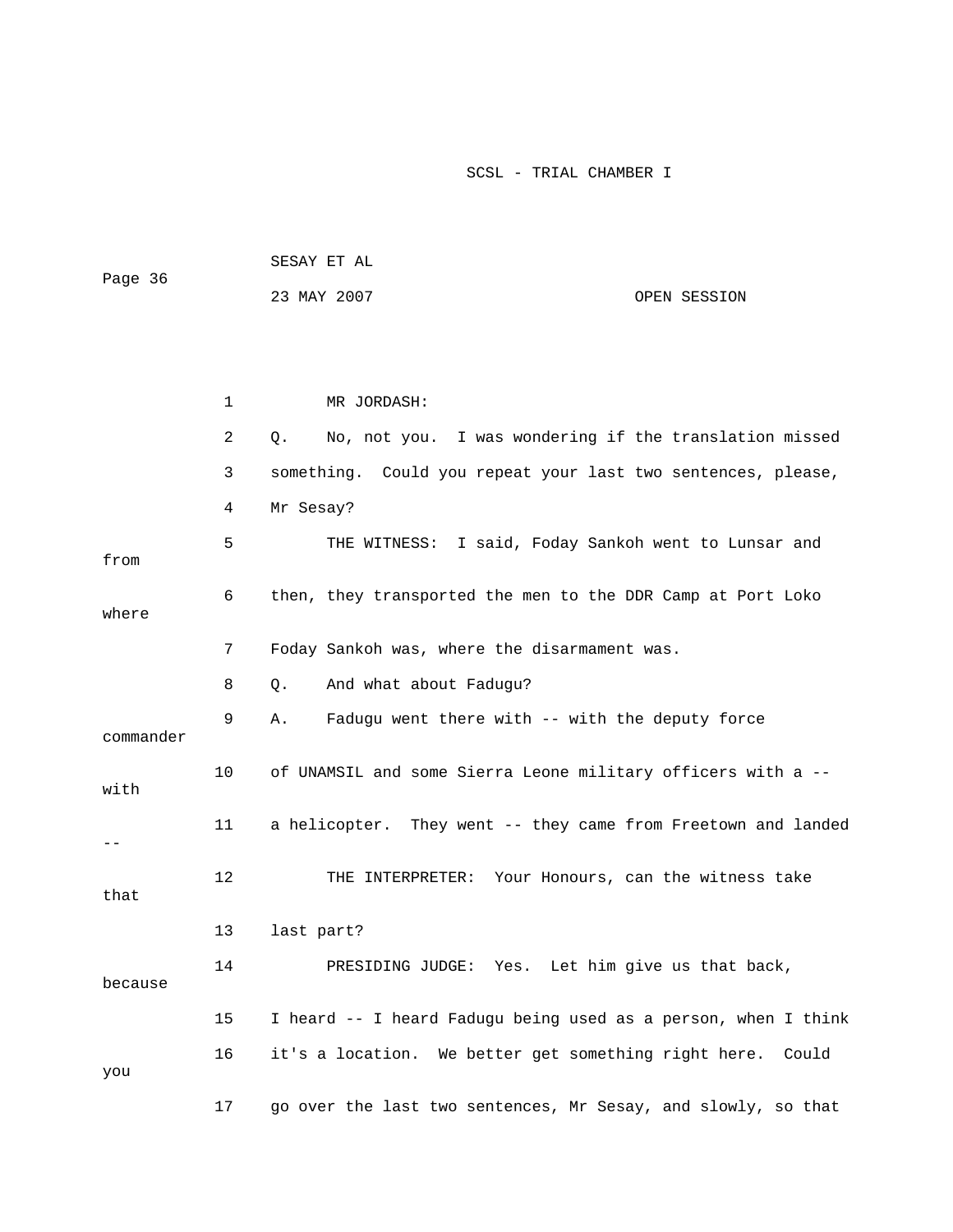18 they can get you correctly.

|          | 19 | THE WITNESS: Yes, sir, My Lord. I said, Foday Sankoh,          |
|----------|----|----------------------------------------------------------------|
| Leone    | 20 | with the deputy force commander of UNAMSIL and some Sierra     |
| Freetown | 21 | military officers, flew -- flew with a helicopter from         |
|          | 22 | to Kabala and, from Kabala, they drove to Fadugu, where Foday  |
|          | 23 | Sankoh came to start the disarmament.                          |
|          | 24 | MR JORDASH:                                                    |
|          | 25 | What were Foday Sankoh's instructions about disarmament,<br>О. |
|          | 26 | and his specific role within disarmament?                      |
| Sankoh   | 27 | Well, wherever there was disarmament, it was Foday<br>Α.       |
| and      | 28 | and the UNAMSIL authorities who would -- who would go there,   |
|          | 29 | Foday Sankoh's men -- and Foday Sankoh would go to talk to the |

| Page 37 | SESAY ET AL |              |
|---------|-------------|--------------|
|         | 23 MAY 2007 | OPEN SESSION |

| Faduqu |     | That was what happened in Lunsar, and it happened in<br>men.        |
|--------|-----|---------------------------------------------------------------------|
|        | 2   | as well, and that was what happened in Segbwema.                    |
| or     | 3 — | Was that as a consequence of orders from Foday Sankoh,<br>$\circ$ . |
|        | 4   | how did this work? Did Foday Sankoh speak to you about this?        |
|        | 5   | Yes. For instance, in Faduqu, he gave a radio message<br>Α.         |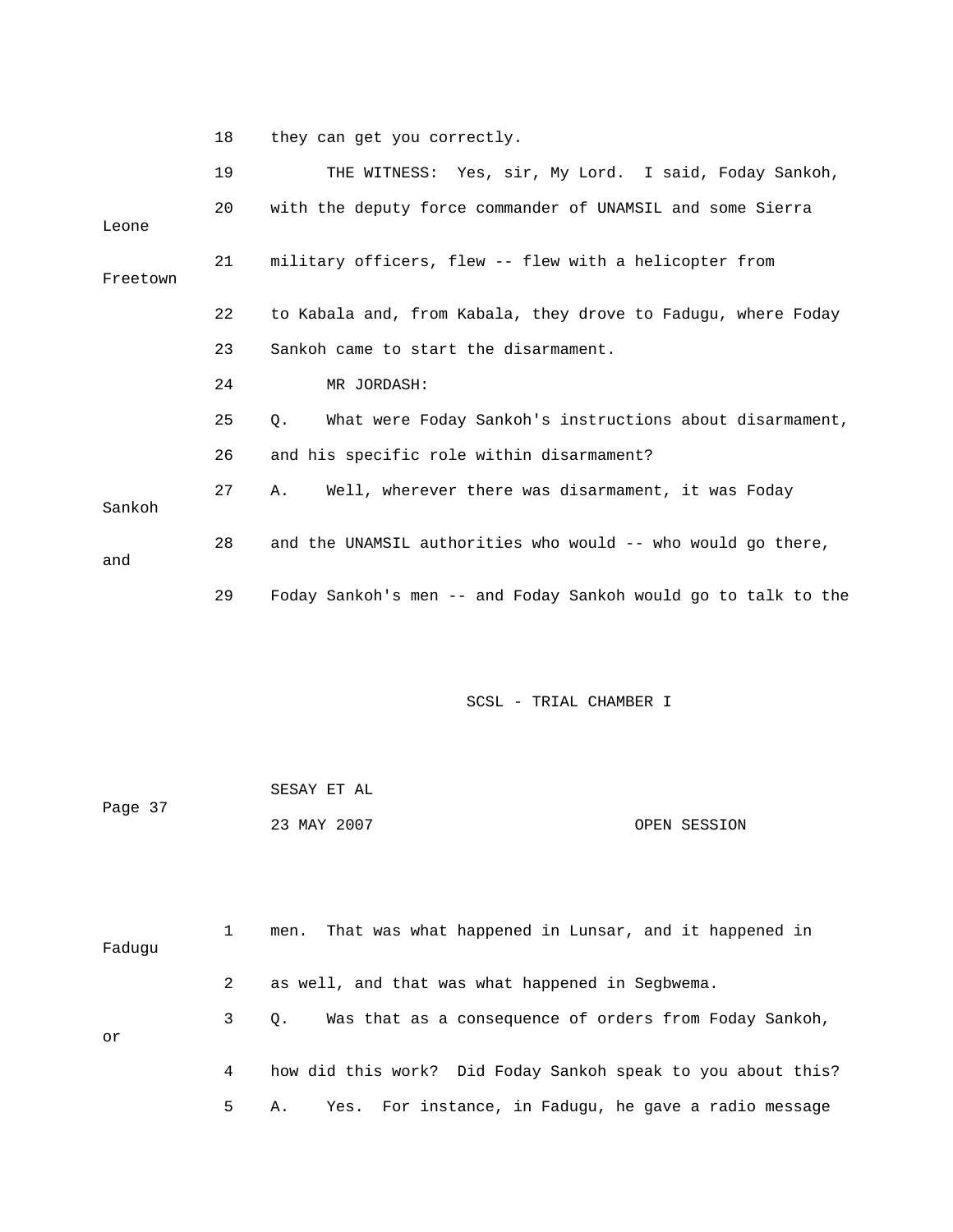|          | 6  | that -- that I should go with Kallon to Fadugu to prepare the   |
|----------|----|-----------------------------------------------------------------|
|          | 7  | men, and he would get over to kick off disarmament.<br>And even |
| they     | 8  | before the men were disarmed, he would talk to them. When       |
| give     | 9  | were on parade, he would speak to them about that. He would     |
|          | 10 | orders so the men would disarm.                                 |
| message, | 11 | Right. 8783, which I think we are at. The bottom<br>Q.          |
|          | 12 | Smile. From: Survival. Subject" --<br>"To:                      |
|          | 13 | JUDGE ITOE:<br>Which one?                                       |
|          | 14 | MR JORDASH:<br>Sorry, 8783.                                     |
|          | 15 | Bottom message, "To: Smile. From: Survival. Subject:<br>$Q$ .   |
|          | 16 | Date: 29 January 2000."<br>Info.                                |
|          | 17 | I explained about Fadugu. Let me explain about<br>Α.<br>Yes.    |
|          | 18 | Segbwema, because you were asking about the function of Foday   |
| Kono.    | 19 | Sankoh.<br>In Segbwema, he sent a message. By then, I was in    |
| hours    | 20 | He said I should go to Segbwema; I should stay there for 48     |
| would    | 21 | so that all the men would assemble at Segbwema, because he      |
|          | 22 | go there with --                                                |
|          | 23 | THE INTERPRETER: Your Honours, the general's name.              |
|          | 24 | MR JORDASH:                                                     |
|          | 25 | The last sentence again, please.<br>Q.                          |
|          | 26 | I said, Foday Sankoh and Jetley, with some government<br>Α.     |
| all      | 27 | ministers, with Sally Bujama all went to Segbwema.<br>They were |
|          | 28 | there.                                                          |
|          | 29 | What's the name you just said beginning with S?<br>Q.           |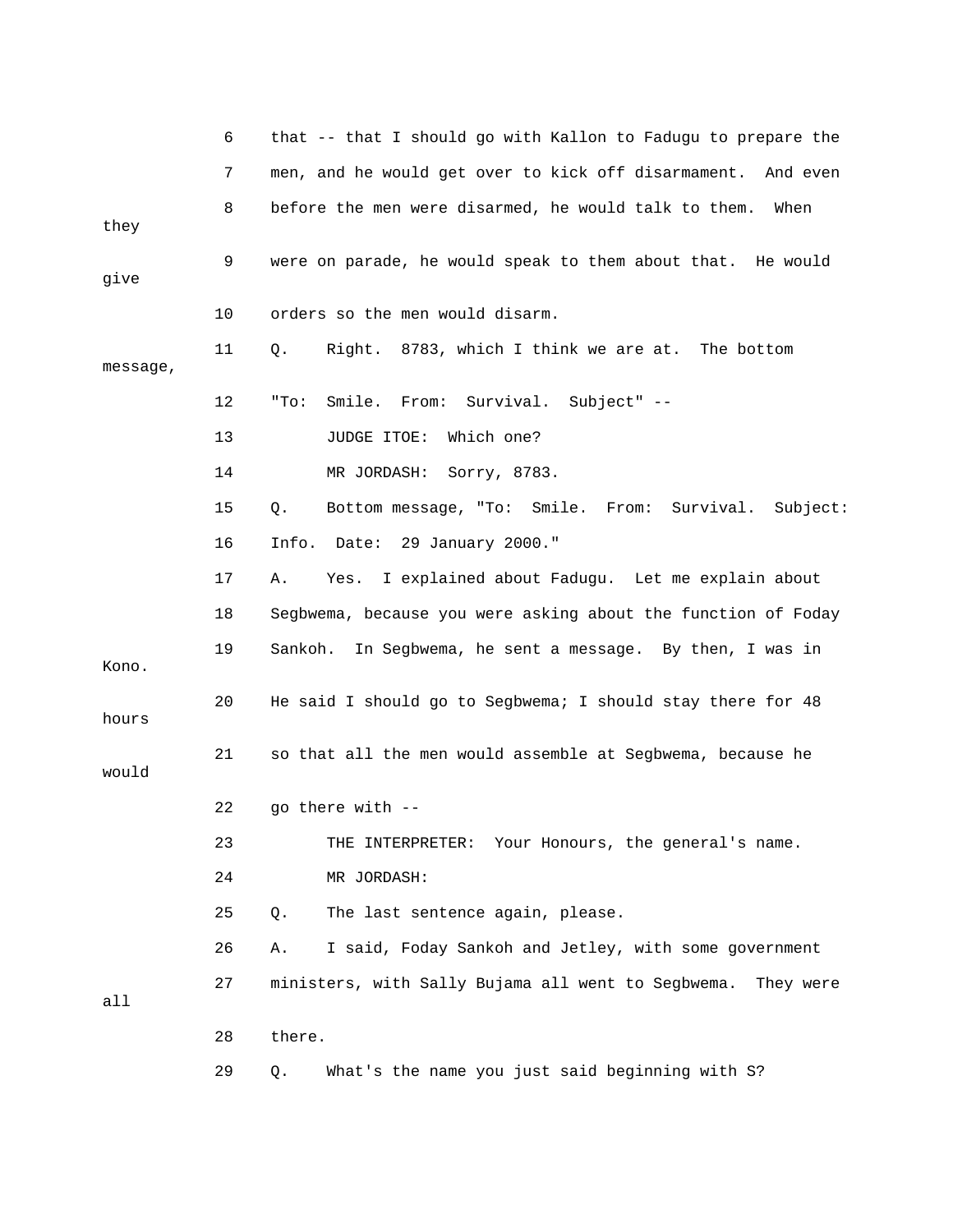|         |              | PROWI TI WT                                                    |
|---------|--------------|----------------------------------------------------------------|
| Page 38 |              | 23 MAY 2007<br>OPEN SESSION                                    |
|         |              |                                                                |
|         |              |                                                                |
|         |              |                                                                |
|         | $\mathbf{1}$ | Sally Bujama, one of the ministers in the government.<br>Α.    |
| They    |              |                                                                |
|         | 2            | all went to Segbwema when Foday Sankoh gave the orders for the |
|         |              |                                                                |
|         | 3            | men to be disarmed. So that was the common understanding, the  |
|         | 4            | understanding I had: That wherever there was a disarmament,    |
|         | 5            | Foday Sankoh would go there because that was the practice.     |
|         | 6            | Were you in communication with Jetley?<br>Q.                   |
|         | 7            | Well, General Jetley, only on the visit when he came to<br>Α.  |
|         | 8            | Magburaka. But we've never spoken, we've never corresponded    |
| on      |              |                                                                |
|         | 9            | the phone or on the set; we were not in communication.         |
|         | 10           | Could you not telephone him?<br>Q.                             |
|         |              |                                                                |
| would I | 11           | Well, he did not give me his telephone number.<br>Α.<br>How    |
|         | 12           | telephone him? And my -- since I had no unit --                |
|         |              |                                                                |
| that    | 13           | THE INTERPRETER: Your Honours, can the witness take            |
|         |              |                                                                |
|         | 14           | part again?                                                    |
|         | 15           | MR JORDASH:                                                    |
|         | 16           | Speak slowly, Mr Sesay. Repeat the last sentence,<br>Q.        |
| please. |              |                                                                |
|         | 17           | My phone -- my phone had no credit, so there was no<br>Α.      |
| credit  |              |                                                                |
|         | 18           | to call; I only received calls.                                |

SESAY ET AL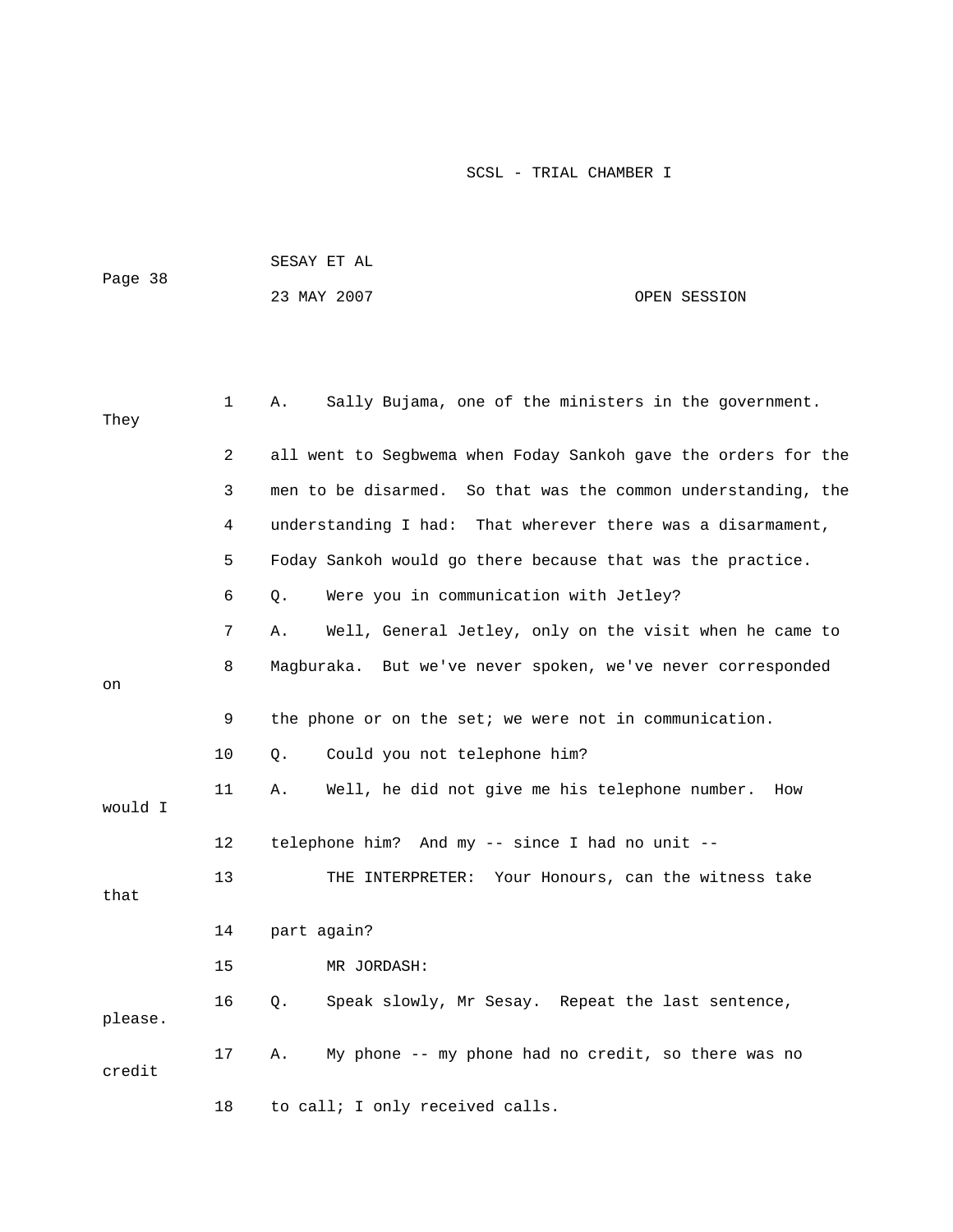|              | 19 | $\circ$ . | Did you say no credit to call; is that what you said?        |
|--------------|----|-----------|--------------------------------------------------------------|
| no           | 20 | Α.        | Yes. My telephone, the satellite phone, had no credits,      |
|              | 21 |           | units for me to call someone.                                |
| in           | 22 | $\circ$ . | Well, credit and unit are two different things. Credit,      |
| phone.       | 23 |           | English, means no money. And no unit implies you couldn't    |
|              | 24 |           | So could you have phoned, if you wanted to, from that phone? |
|              | 25 | Α.        | My phone had no units; $I - - I$ was unable to phone.        |
|              | 26 | $Q$ .     | 8784, please. Sorry, 8783, the bottom message:               |
|              | 27 |           | "To: Smile. From: Survival. Subject: Info. Date:             |
|              | 28 |           | 29 January 2000. Some operators are in the habit of          |
| destination. | 29 |           | dissolving their assignment area to an unknown               |

|         | SESAY ET AL |              |
|---------|-------------|--------------|
| Page 39 |             |              |
|         | 23 MAY 2007 | OPEN SESSION |

 1 Special ref to operator Vandi Amara, who left his 2 assignment area without the knowledge of any authority and 3 proceeded to your point." 4 Which are the operators that this message refers to? 5 A. Well, these were -- were the operators, the operator in -- 6 I think it was the operator in Pendembu.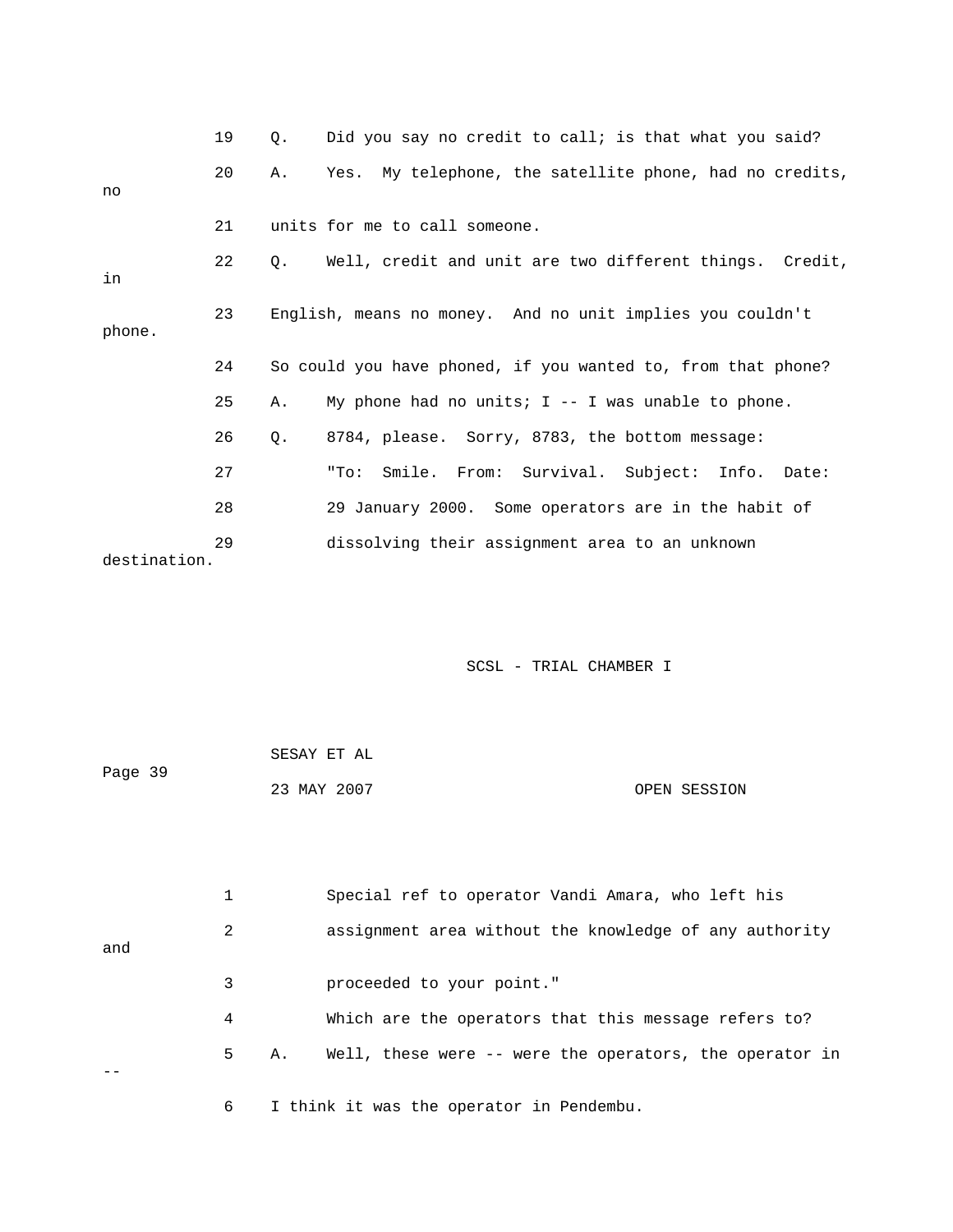| does        | 7  | What was the particular problem, at this time? What<br>Q.       |
|-------------|----|-----------------------------------------------------------------|
| "dissolving | 8  | it mean, "Operators leaving their assignment area" or           |
|             | 9  | their assignment area"?                                         |
|             | 10 | Well, there were two as operators in the field radio, in<br>Α.  |
| unit        | 11 | Pendembu. So he left -- left there and he did not tell the      |
|             | 12 | commander. So the unit commander complained to me, so I told    |
|             | 13 | Foday Sankoh.                                                   |
| please.     | 14 | 8790, please. Just read the message to yourself,<br>Q.          |
|             | 15 | Yes, I have read it.<br>Α.                                      |
|             | 16 | What was the situation with the border during 1999 and<br>Q.    |
|             | 17 | 2000, the border with Liberia?                                  |
| he          | 18 | From the time Sam Bockarie resigned from the RUF, when<br>Α.    |
|             | 19 | went to Liberia, from Buedu, he went with some RUF. From that   |
|             | 20 | time, the Liberian security closed their border, from Dawa to   |
|             | 21 | to Koidu [as interpreted]. And this message spoke of the        |
|             | 22 | civilians who were in Liberia as refugees. And the securities   |
| was         | 23 | were not allowing them. I knew about this, that the border      |
|             | 24 | closed since Mosquito had left. There were no movement.<br>From |
|             | 25 | February up to May 8th, the border was closed.                  |
| second      | 26 | 8794, please. Now before I ask you to look at the<br>Q.         |
|             | 27 | message there, can you assist the Court with what was your      |
| around      | 28 | impression of Foday Sankoh's attitude towards disarmament,      |
|             | 29 | January/February 2000?                                          |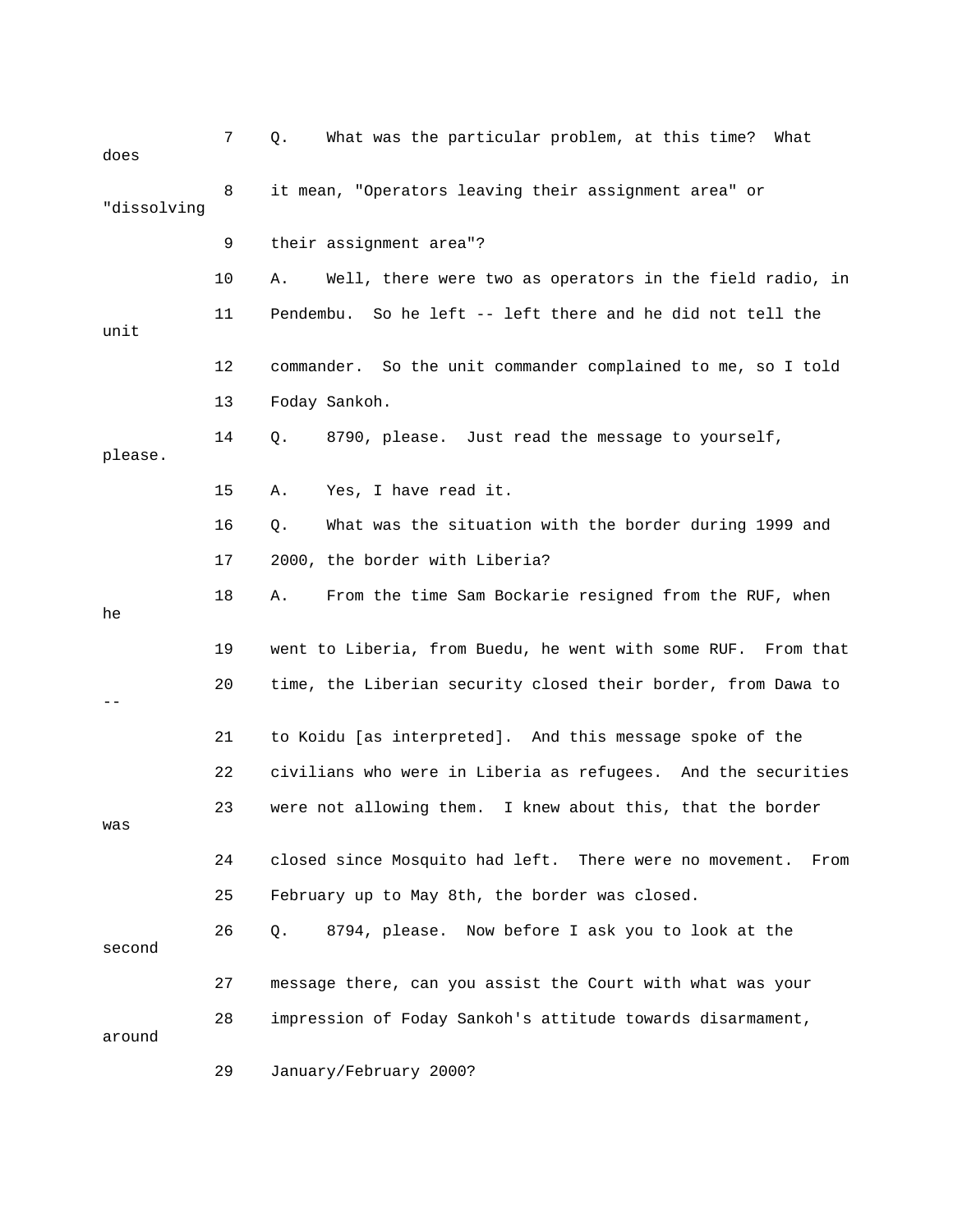|         | SESAY ET AL |              |  |
|---------|-------------|--------------|--|
| Page 40 |             |              |  |
|         | 23 MAY 2007 | OPEN SESSION |  |

|         | $\mathbf{1}$ | Well, Foday Sankoh went to Makeni, late in January.<br>Α.      |
|---------|--------------|----------------------------------------------------------------|
| from    | 2            | Because in the early part of January, he visited Kono and,     |
| town    | $\mathbf{3}$ | then, he went to Makeni. He spoke to the civilians at the      |
| the     | 4            | field in Makeni. And there were a whole lot of people there,   |
|         | 5            | population was heavy. Because I want to explain this, then I   |
| Sankoh. | 6            | would explain how I felt about the disarmament with Foday      |
|         | 7            | Sankoh addressed the civilians on the -- on the field,         |
|         | 8            | about 4,000 to 5,000 people. He told the civilians that they   |
| the     | 9            | had -- have -- the peace had come and he was trying to disarm  |
| any     | 10           | RUF. So, he spoke to them and asked the people if they had     |
|         | 11           | questions to ask him. A civilian raised his hand up. He told   |
| оf      | 12           | Foday Sankoh -- he said, "I have" -- "I have one problem. One  |
|         | 13           | your men took my car and I have spoken to this man who took my |
| run     | 14           | car, to return my car, because this is the vehicle I use to    |
|         | 15           | transportation to feed my family."                             |
|         | 16           | Foday Sankoh dismissed the man. And he said, "For just         |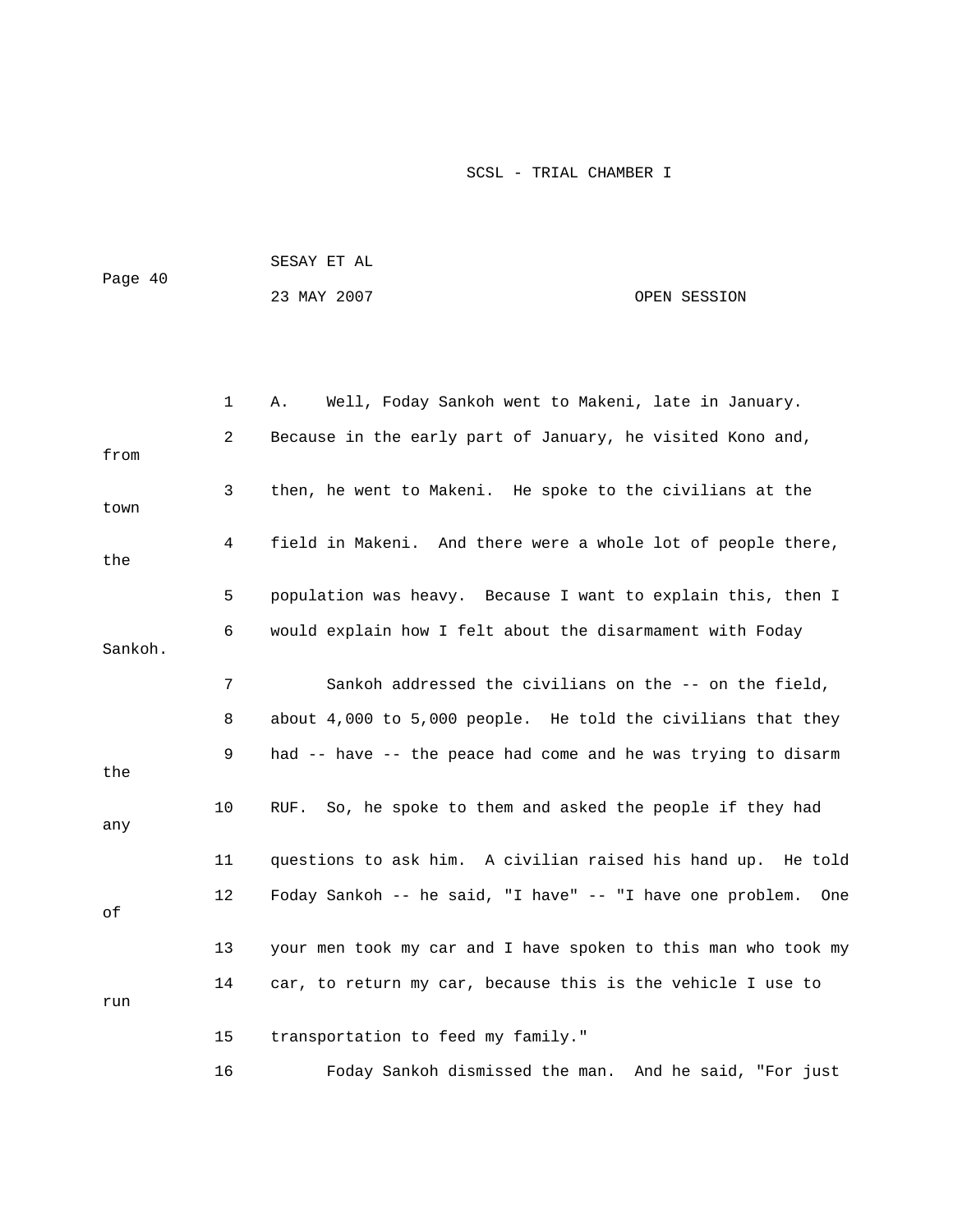| that's  | 17           | this" -- "For these clothes your men came to take from me,   |
|---------|--------------|--------------------------------------------------------------|
|         | 18           | why you are saying this?"                                    |
| that    | 19           | THE INTERPRETER: Your Honours, can the witness take          |
|         | 20           | part again?                                                  |
|         | 21           | MR JORDASH:                                                  |
| back    | 22           | Sorry, it didn't come through very clearly. Just go<br>Q.    |
|         | 23           | three sentences, please.                                     |
|         | 24           | I said, this man raised his hand up in the -- from the<br>Α. |
| they    | 25           | population. He was trying to complain to Foday Sankoh that   |
|         | 26           | had stolen his vehicle from him. So Foday Sankoh responded   |
| boys    | 27           | negatively. He told the man, "Is it for these rags that my   |
| Sankoh  | 28           | came to take?" So the civilian refused to reply, so Foday    |
|         | 29           | told him --                                                  |
|         |              |                                                              |
|         |              | SCSL - TRIAL CHAMBER I                                       |
|         |              | SESAY ET AL                                                  |
| Page 41 |              | 23 MAY 2007<br>OPEN SESSION                                  |
|         |              |                                                              |
| it      | $\mathbf{1}$ | Q. Stop there. "Is it" -- this is what's not clear -- "Is    |
|         | 2            | these rags that my boys came to take?" That's what I'm not   |

3 following. Foday Sankoh said what? Break it down.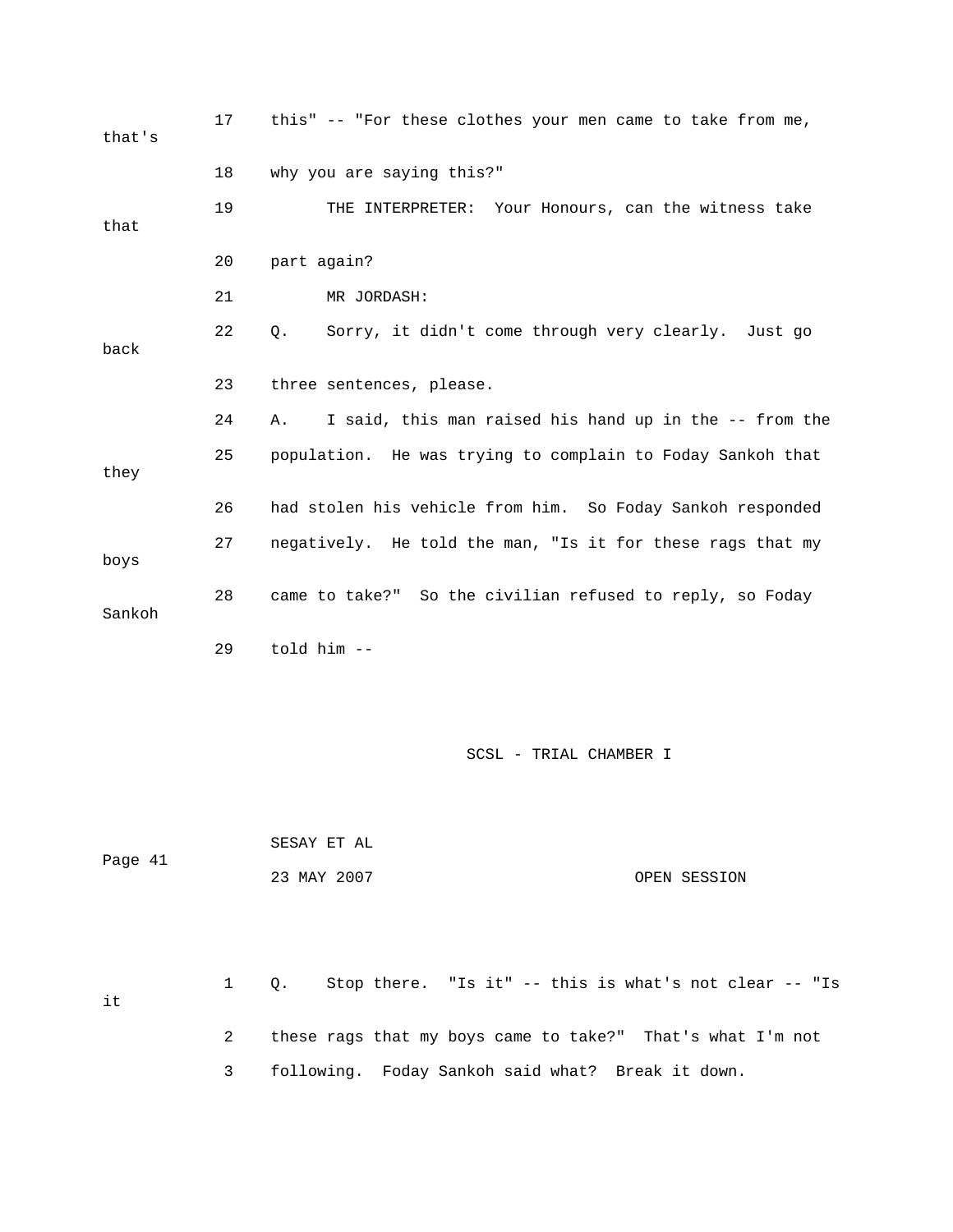| tattered | 4  | You mean the rags he was referring to, clothes --<br>Α.        |
|----------|----|----------------------------------------------------------------|
|          | 5  | When Sierra Leonean says rags, he's referring to<br>clothes.   |
| as       | 6  | clothes, clothes that have no value. That is what we refer to  |
|          | 7  | rags.                                                          |
|          | 8  | I understand. We would use the same term in England,<br>Q.     |
|          | 9  | actually. Can you just repeat what Sankoh said?                |
| to       | 10 | Sankoh told the man to just sit down. If he was coming<br>Α.   |
|          | 11 | discuss about property, that was not the time to discuss about |
| what     | 12 | property. But I was -- I felt ashamed because that was not     |
|          | 13 | I was expecting him to say.                                    |
|          | 14 | What were you expecting him to say?<br>Q.                      |
|          | 15 | I was expecting him to say that since -- as this man had<br>Α. |
|          | 16 | complained, he should have called the man, asked for the       |
| that     | 17 | vehicles -- asked for his name and tell the man to wait and    |
| he       | 18 | he would give orders for his men to return the vehicle. And    |
|          | 19 | should have apologised to the civilians in Makeni, that he was |
|          | 20 | sorry about what his boys did --                               |
| at       | 21 | Your Honours, can the witness help me<br>THE INTERPRETER:      |
|          | 22 | that point?                                                    |
|          | 23 | MR JORDASH:                                                    |
|          | 24 | Repeat the last two sentences.<br>Q.                           |
|          | 25 | I said, I was expecting Foday Sankoh to apologise to the<br>Α. |
| they     | 26 | civilians who had assembled in the field that -- that, since   |
|          | 27 | had reported to him about looting, I was expecting him to      |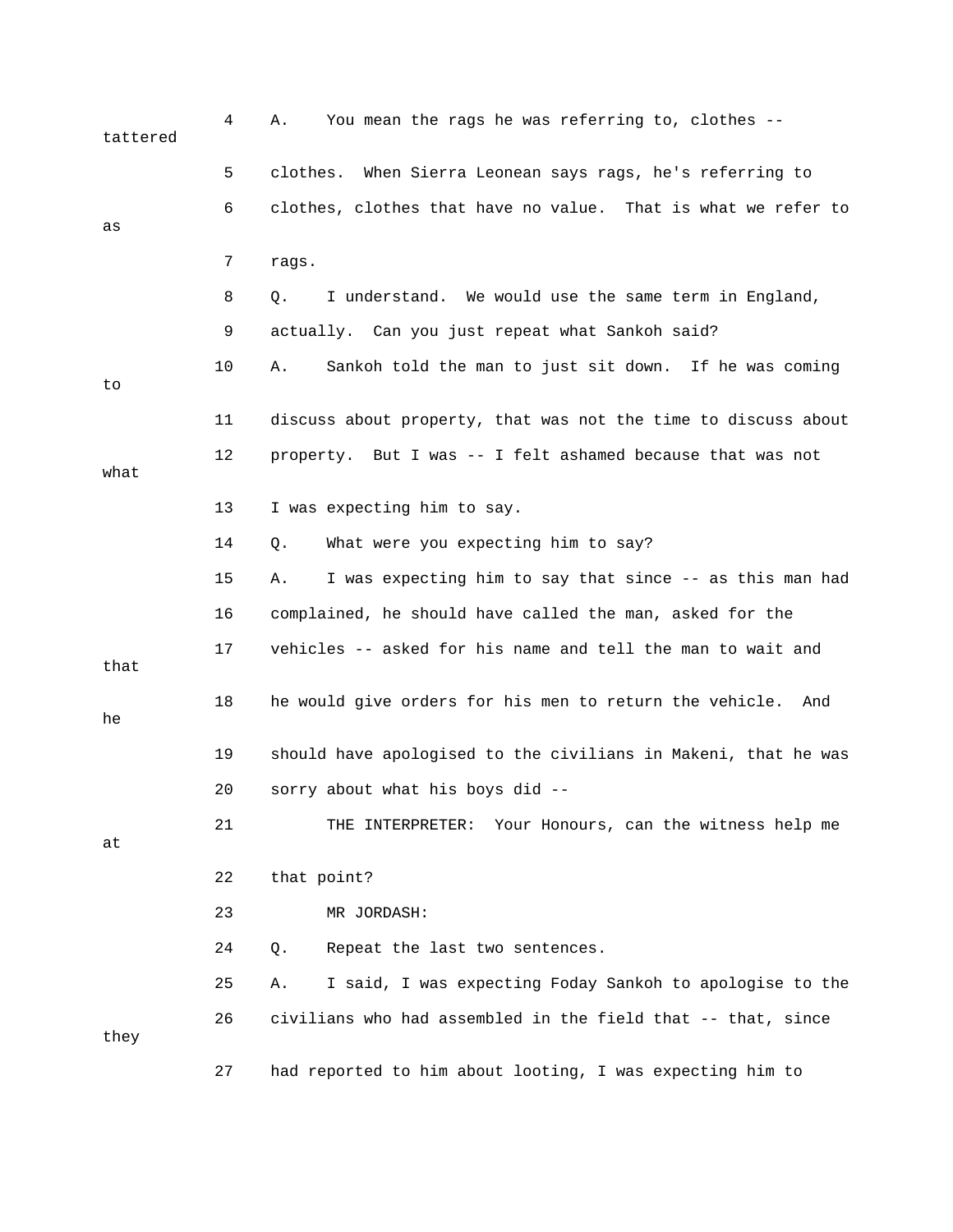| it. | 28 | apologise to the people that what my boys had stolen from you, |
|-----|----|----------------------------------------------------------------|
|     | 29 | was because I was away. But since I'm now here, it will not -  |

| Page 42 | SESAY ET AL |              |
|---------|-------------|--------------|
|         | 23 MAY 2007 | OPEN SESSION |

|       | $\mathbf{1}$ | that incident will not repeat itself. That was what I was     |
|-------|--------------|---------------------------------------------------------------|
|       | 2            | expecting him to say to the people; to apologise.             |
|       | 3            | So what happened after the meeting?<br>Q.                     |
| Foday | 4            | Well, at the end of the meeting, we drove with him,<br>Α.     |
|       | 5            | Sankoh, and a Nigerian UNAMSIL, those who were with him.      |
|       | 6            | Because, at that time, he was using Gborie Musa's jeep.       |
|       | 7            | Who used it?<br>Q.                                            |
| in    | 8            | Gborie Musa, who was the garrison commander for UNAMSIL<br>Α. |
|       | 9            | Freetown, Foday Sankoh was using his jeep.                    |
|       | 10           | So where did you drive to?<br>Q.                              |
| at    | 11           | Well, we drove to the house where the Black Guards were<br>Α. |
|       | 12           | Teko Road.                                                    |
|       | 13           | What happened then?<br>Q.                                     |
| to    | 14           | When we got there, we arrived there, he said he wanted<br>Α.  |
| his   | 15           | speak with us, the commanders. So he called us. He was in     |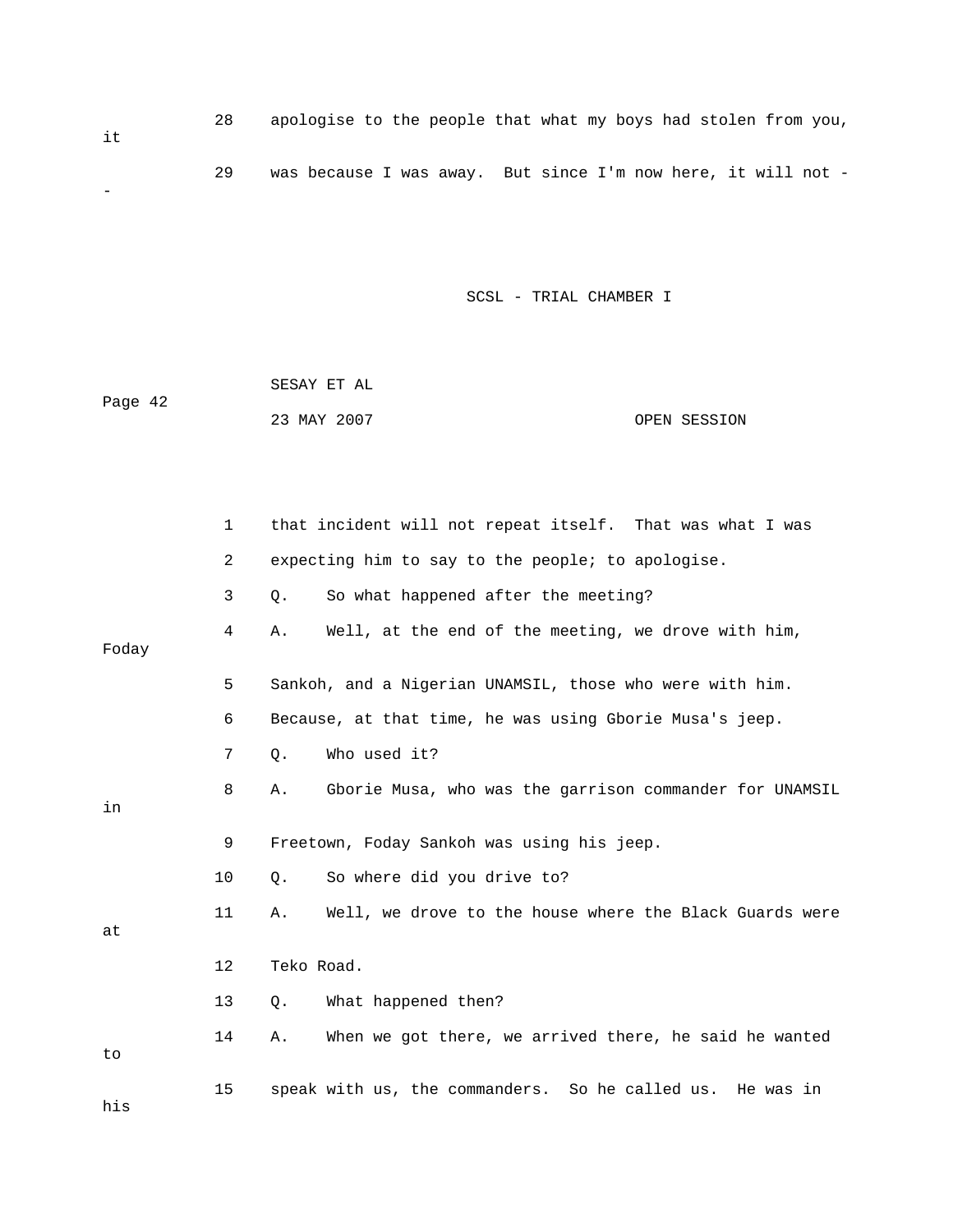|      | 16 | bedroom.                                                       |  |
|------|----|----------------------------------------------------------------|--|
|      | 17 | Right. Let's just get as close to the time as you can<br>0.    |  |
|      | 18 | remember. What was the date?                                   |  |
|      | 19 | Well, I think this was in -- this was late in January or<br>Α. |  |
|      | 20 | early February 2000.                                           |  |
|      | 21 | And you enter his bedroom; is that what you said?<br>Q.        |  |
|      | 22 | He went -- when we went into the house, we remained<br>Α.      |  |
| he   | 23 | outside. He went into his bedroom and called the delegation    |  |
|      | 24 | came with from Freetown.                                       |  |
|      | 25 | Called them where?<br>$Q$ .                                    |  |
| me,  | 26 | He called them into his room and he asked them to call<br>Α.   |  |
|      | 27 | Gbao and Kallon.                                               |  |
|      | 28 | What happened then?<br>$Q$ .                                   |  |
| this | 29 | Well, the people he took from Makeni to Freetown, in<br>Α.     |  |

Page 43

SESAY ET AL

23 MAY 2007 OPEN SESSION

1 room I saw Sandy, Gibril Massaquoi.

2 Q. Who? Who Sandy?

 3 A. Rashid Sandy. Rashid Sandy, he was in the room; Gibril 4 Massaquoi; Jackson Swaray and a Sesay, who was his bodyguard.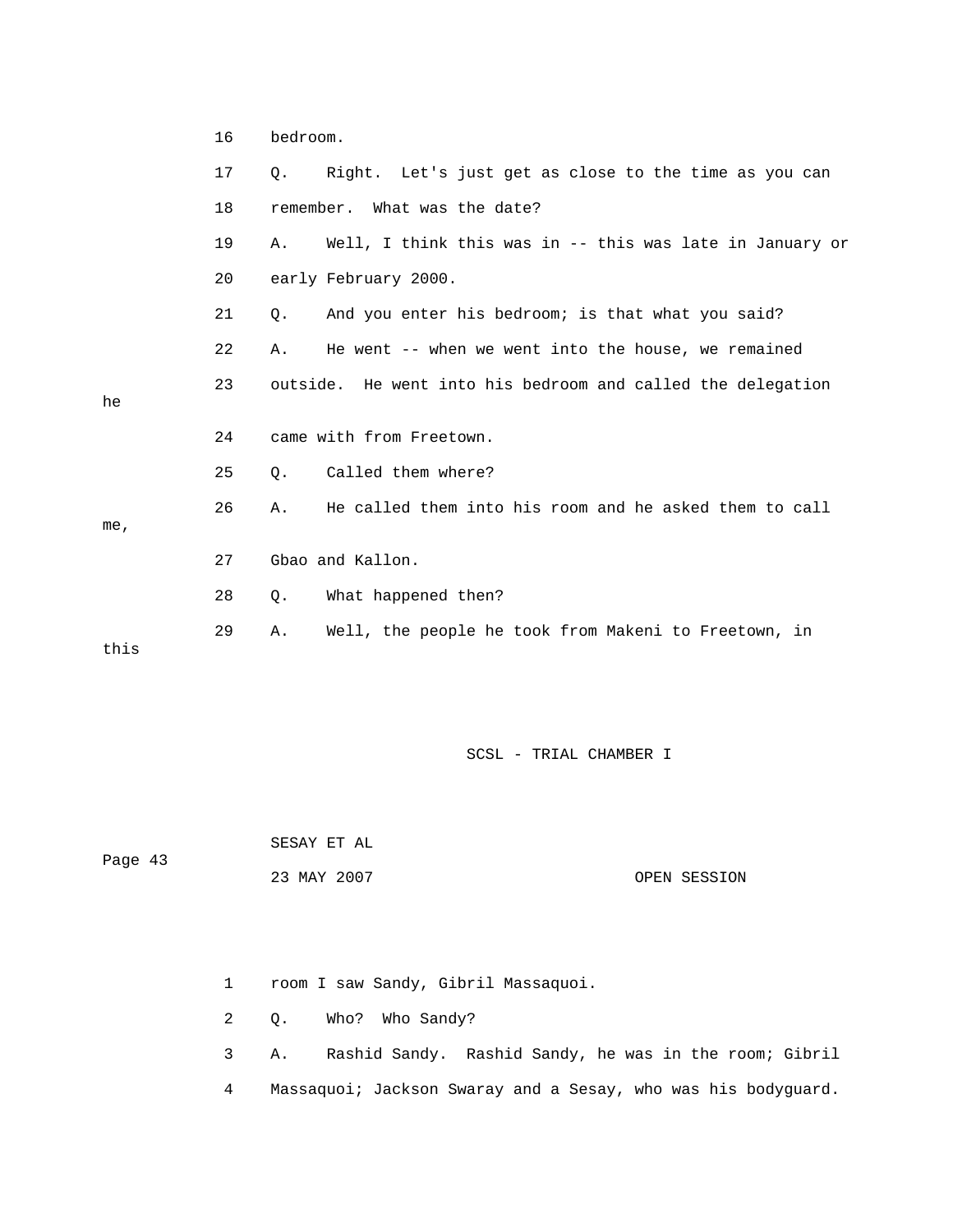| all       | 5  | And for myself, in Makeni, Augustine Gbao and Kallon; we were  |
|-----------|----|----------------------------------------------------------------|
|           | 6  | in this room.                                                  |
| you've    | 7  | Before you go on, anyone else? Just to be sure that<br>Q.      |
|           | 8  | got everybody.                                                 |
|           | 9  | These are the ones I can recall now.<br>Α.                     |
|           | 10 | Okay. Go on.<br>Q.                                             |
|           | 11 | So Foday Sankoh said, "Gentlemen, I called you" --<br>Α.       |
| we        | 12 | "summoned you for a short meeting." So he sat on his bed and   |
|           | 13 | were standing. So he said, "Now I want to tell you, as         |
|           | 14 | commanders" -- "as my commanders, I want you to know that the  |
|           | 15 | UNAMSIL who are in this country are only for the" -- "are here |
|           | 16 | for the interests of Tejan Kabbah. Because what Tejan Kabbah   |
| said      | 17 | should have implemented at the Lome, he refused to do." He     |
|           | 18 | when he complained to the SRSG, they say nothing.              |
|           | 19 | What was -- go on. What did he say then?<br>Q.                 |
|           | 20 | He said when he complained to the SRS --<br>Α.                 |
|           | 21 | THE INTERPRETER: Your Honours, would the witness go a          |
|           | 22 | little bit slow?                                               |
|           | 23 | MR JORDASH:                                                    |
|           | 24 | First of all, who was the SRSG at this time?<br>$Q$ .          |
|           | 25 | I think it was Francis Okelo who was the SRSG.<br>Α.           |
|           | 26 | O-K-O-L-L-A-Y or O-K-E-L-O?<br>О.                              |
|           | 27 | I was familiar with this man.<br>Α.                            |
| familiar? | 28 | $Q$ .<br>You were familiar with this man or you were not       |
|           | 29 | I said, I was not familiar with this man.<br>Α.                |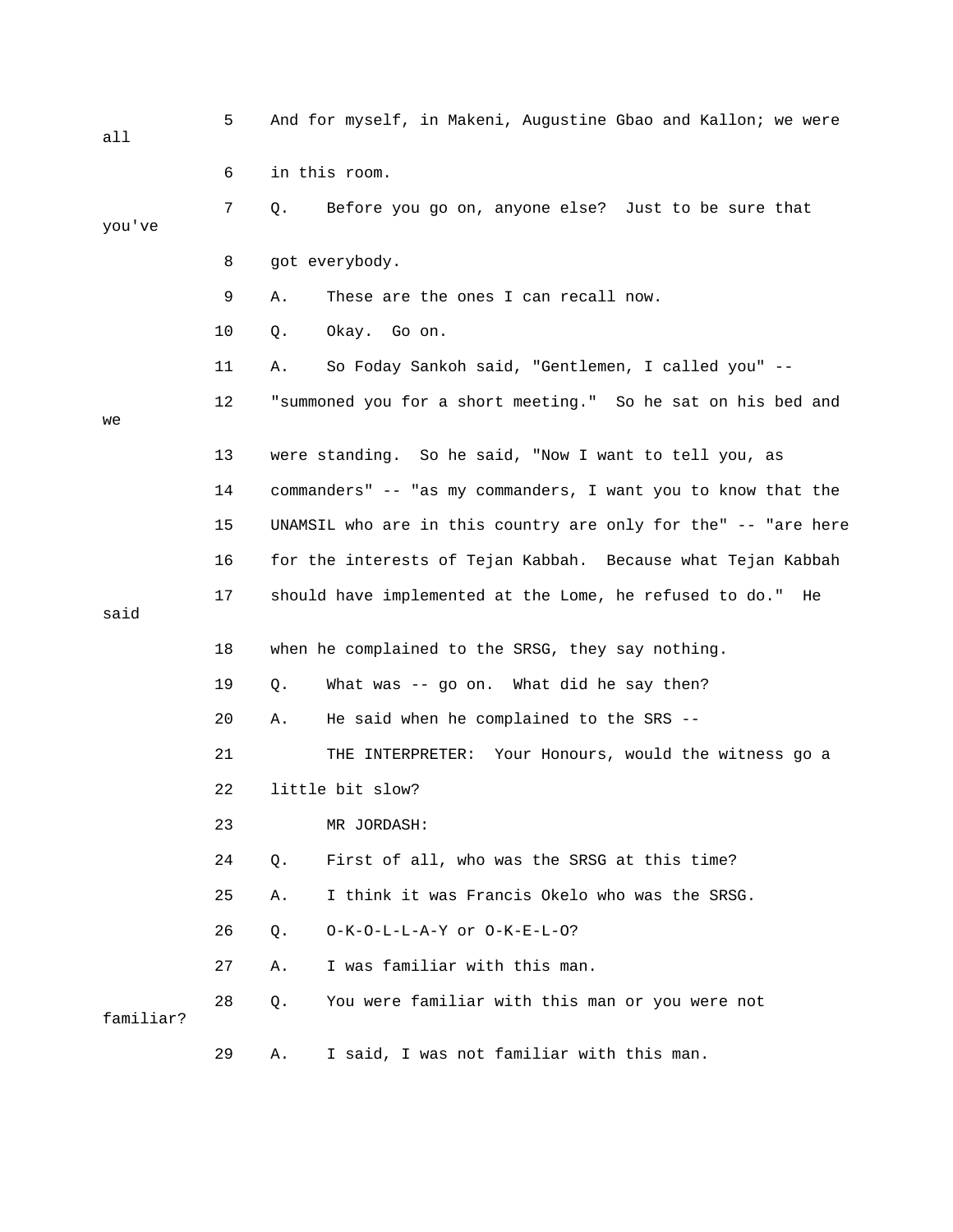| Page 44 | SESAY ET AL |              |
|---------|-------------|--------------|
|         | 23 MAY 2007 | OPEN SESSION |

|            | 1              | I did not get the last bit of the<br>THE INTERPRETER:          |
|------------|----------------|----------------------------------------------------------------|
|            | $\overline{a}$ | witness's testimony, Your Honours.                             |
|            | 3              | MR JORDASH:                                                    |
|            | 4              | Repeat the last sentence.<br>Q.                                |
|            | 5              | I said, I was familiar with the ambassador, Adeniji,<br>Α.     |
|            | 6              | because I worked with him.<br>I did not work with Okelo.       |
|            | 7              | Well, had you worked with Adeniji at this stage?<br>Q.         |
| was        | 8              | Well, at this stage, Adeniji had not yet come.<br>So it<br>Α.  |
|            | 9              | Okelo who was the SRG.                                         |
|            | 10             | Now, what did Sankoh then say after he complained about<br>Q.  |
|            | 11             | making complaints to the SRSG that the SRSG was not doing      |
|            | 12             | anything?                                                      |
|            | 13             | He said Kabbah did not implement certain parts of the<br>Α.    |
| did        | 14             | agreement. He said that when he complained to the SRSG, they   |
| He         | 15             | not listen.<br>Instead, they just forced him so as to disarm.  |
| commanders | 16             | said, so -- he was giving us instructions, I and the           |
|            | 17             | that were in the room, so that we should start arresting the   |
|            | 18             | military observers with special reference the white men.<br>We |
| Hills.     | 19             | should arrest them and I should take them to the Kangari       |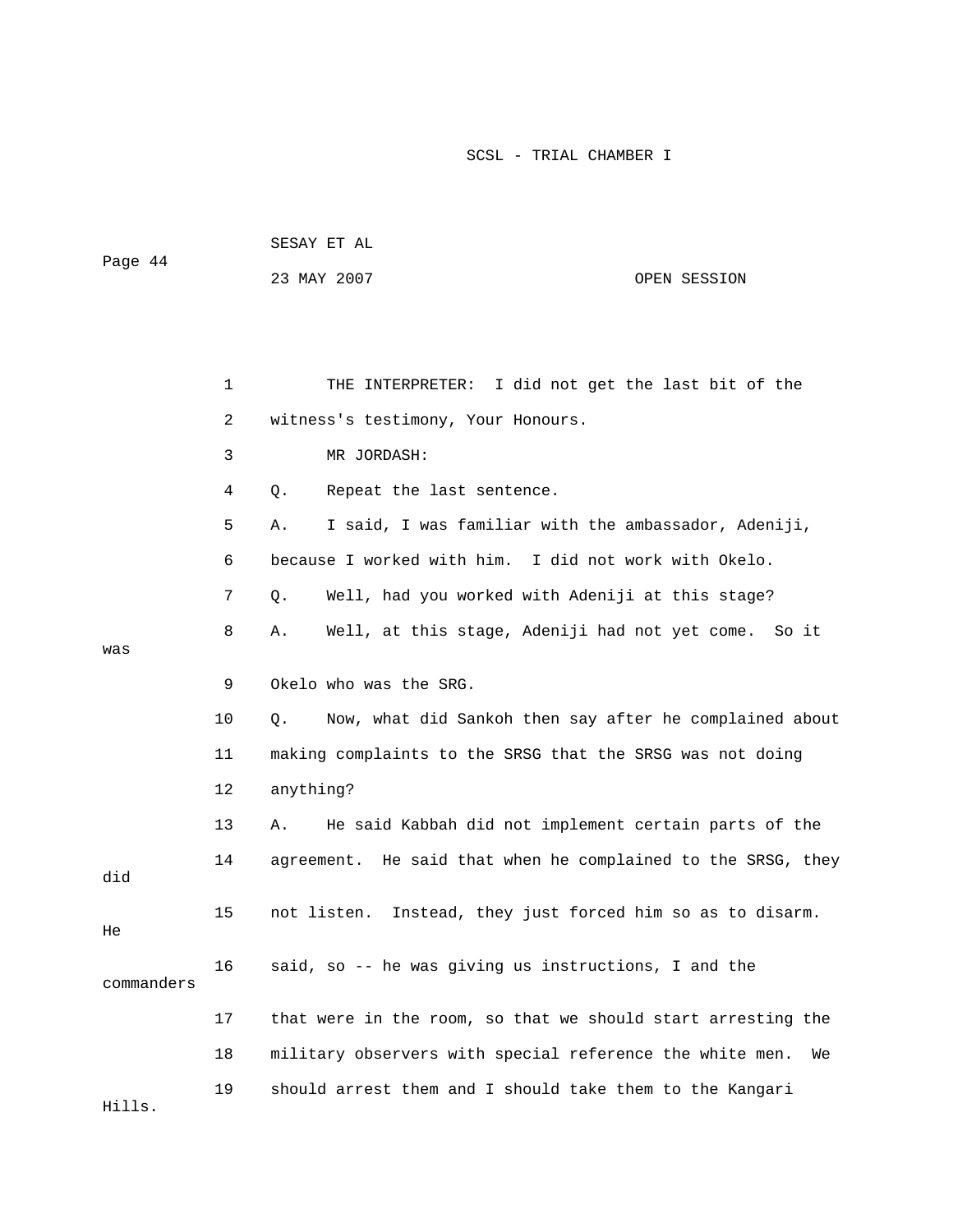|          | 20 | He said we should camp there in the Kangari Jungle.            |
|----------|----|----------------------------------------------------------------|
|          | 21 | Did he say when these arrests should take place?<br>Q.         |
|          | 22 | Well, see how I saw it and the way he spoke, he thought<br>Α.  |
|          | 23 | that we were to start implementing these instructions from the |
|          | 24 | time he spoke. See, but when he spoke, I also had to respond.  |
|          | 25 | And how did you respond?<br>Q.                                 |
| leader." | 26 | Well, I told him that Pa -- I said, "You are the<br>A.         |
| are      | 27 | I said, "You have signed the Accord." And I said that if you   |
| believe  | 28 | to say that we should arrest these people, I said, "You,       |
|          | 29 | me, will be arrested in Freetown." I said, "And if you are     |

|         | SESAY ET AL |              |
|---------|-------------|--------------|
| Page 45 |             |              |
|         | 23 MAY 2007 | OPEN SESSION |

|      |                | arrested in Freetown," say, "That will be the end of the RUF." |
|------|----------------|----------------------------------------------------------------|
| said | $\mathbf{2}$   | Foday Sankoh became annoyed, seriously became annoyed. He      |
| to   | 3 <sup>7</sup> | in fact -- he said, "This type of individual is not supposed   |
|      | 4              | be a commander. You are" -- "Such a man should not be relied   |
|      | 5 <sup>1</sup> | on" -- "upon."                                                 |
|      | 6              | And what was said then at the meeting?<br>$\circ$ .            |
| are  | 7              | He said -- he said, "I have given instructions and you<br>Α.   |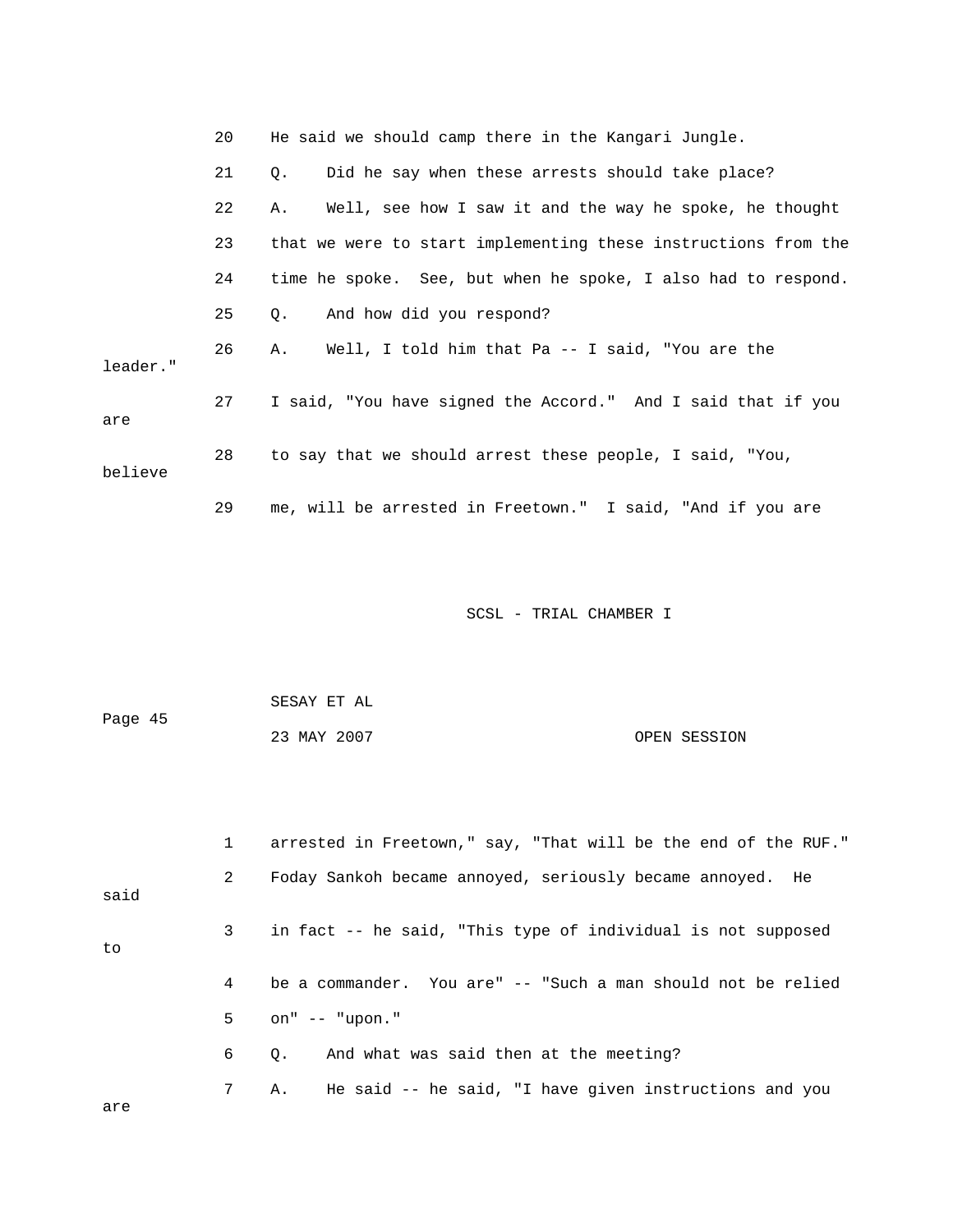| the      | 8  | trying to advise me." He said, "I was the leader. I signed     |
|----------|----|----------------------------------------------------------------|
|          | 9  | Lome." He said, "Whatever I told you to do, that was what you  |
| He       | 10 | should go by. You should not come and tell me what to do."     |
|          | 11 | became angry. And when he was angry, Gibril Massaquoi told     |
| said,    | 12 | him -- he said, "Pa." He said, "If Issa was not ready," he     |
| the      | 13 | "Who are ready?" "Who would displace" -- "who would dislodge   |
|          | 14 | UNAMSIL as we did to them in Somalia?" Then Foday Sankoh told  |
|          | 15 | his bodyguards, he said, "Pack my bag so that I can go back to |
|          | 16 | Freetown." He packed his bag with his clothes and then the     |
| Cruiser. | 17 | meeting ended. He came outside, he went into the Land          |
|          | 18 | Then all of us drove and went to the helipad at the town field |
|          | 19 | and he took off with the -- in the helicopter and he came to   |
|          | 20 | Freetown. And, when he came to Freetown, the same evening, I   |
|          | 21 | received a radio message from him, Foday Sankoh, where he sent |
| that     | 22 | instructions that I should transfer from Makeni to Kono, and   |
| anything | 23 | I was to go and take over the mining. I should not have        |
|          | 24 | to do with the administration in Makeni.                       |
|          | 25 | Q.<br>And what happened then?                                  |
|          | 26 | Your Honours, would the witness be<br>THE INTERPRETER:         |
|          | 27 | instructed to speak a little bit louder?                       |
|          | 28 | MR JORDASH:                                                    |
|          | 29 | Speak a bit louder, Mr Sesay, please?<br>Q.                    |
|          |    |                                                                |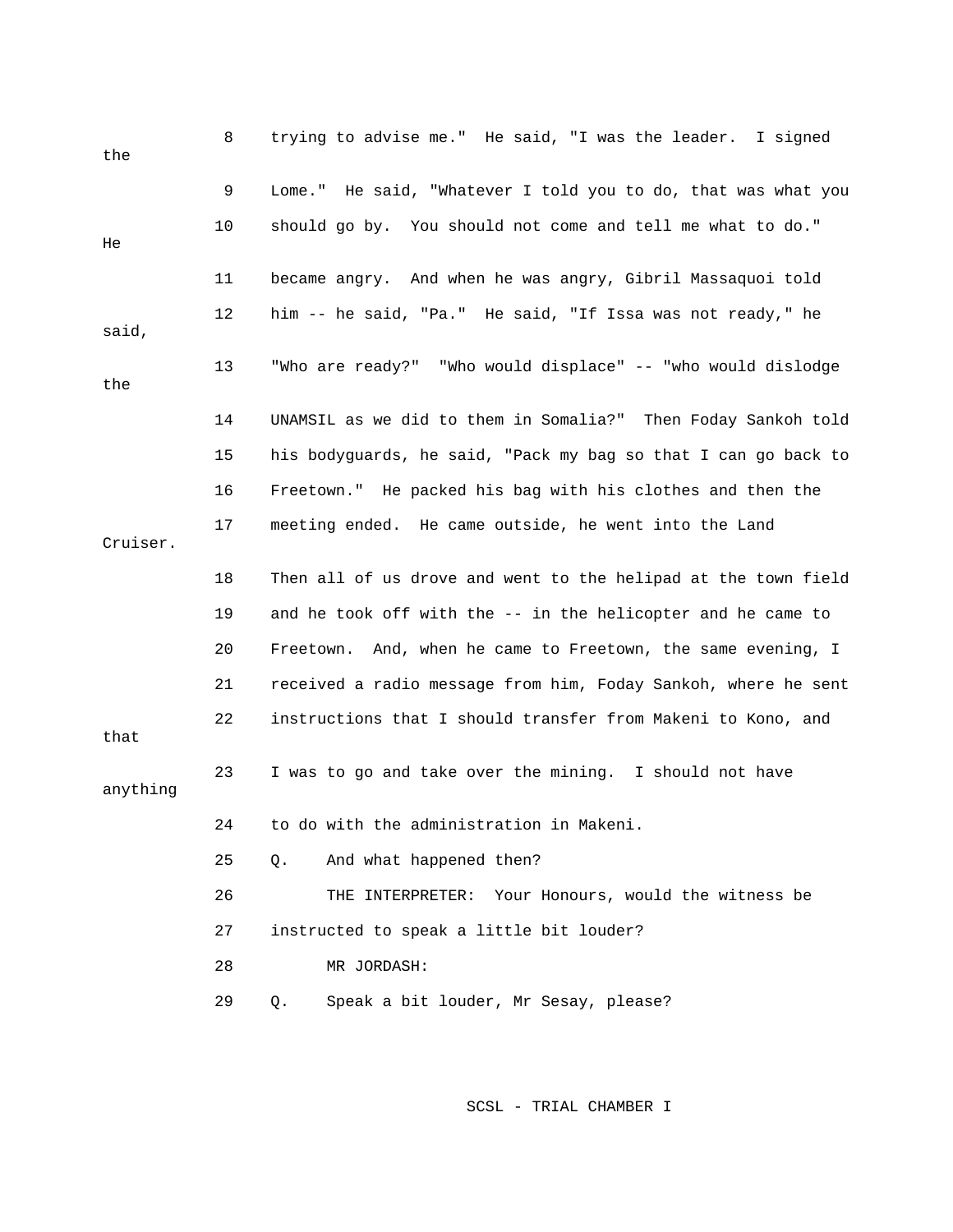# Page 46

SESAY ET AL

## 23 MAY 2007 OPEN SESSION

| message, | $\mathbf 1$ | Okay, Pa. The next morning, he sent another radio<br>Α.         |
|----------|-------------|-----------------------------------------------------------------|
| So       | 2           | asking whether I had left Makeni, if I had proceeded to Kono.   |
|          | 3           | I, myself, when I received this message, I left and went to     |
|          | 4           | Maqburaka.<br>I went where I was -- where my family were in     |
| to       | 5           | I was angry. I said, "Fellow, Sankoh did not want<br>Maqburaka. |
|          | 6           | treat us fairly." See, I was a field commander. How would he    |
|          | 7           | post me so as to go and be a mining commander. He said this     |
|          | 8           | was $--$ the mining commander was $--$                          |
| over     | 9           | THE INTERPRETER: Your Honours, would the witness go             |
|          | 10          | the last bit of his testimony?                                  |
|          | 11          | MR JORDASH:                                                     |
|          | 12          | Go over the last bit again, please.<br>Q.                       |
| I        | 13          | I said, I was angry. I said, when I went to Magburaka,<br>Α.    |
|          | 14          | grumbled in the house where I was. The house where I was in     |
| Lawrence | 15          | Magburaka was a reservation. Because, during that time,         |
|          | 16          | was there, Edwin was there. I told them, I said, "Fellow" --    |
|          | 17          | Sorry to interrupt, Mr Sesay. Lawrence who?<br>Q.               |
|          | 18          | Lawrence Womandia was in Magburaka. Edwin Bockarie was<br>Α.    |
|          | 19          | Magburaka.                                                      |
|          | 20          | I did not get the first name.<br>THE INTERPRETER:               |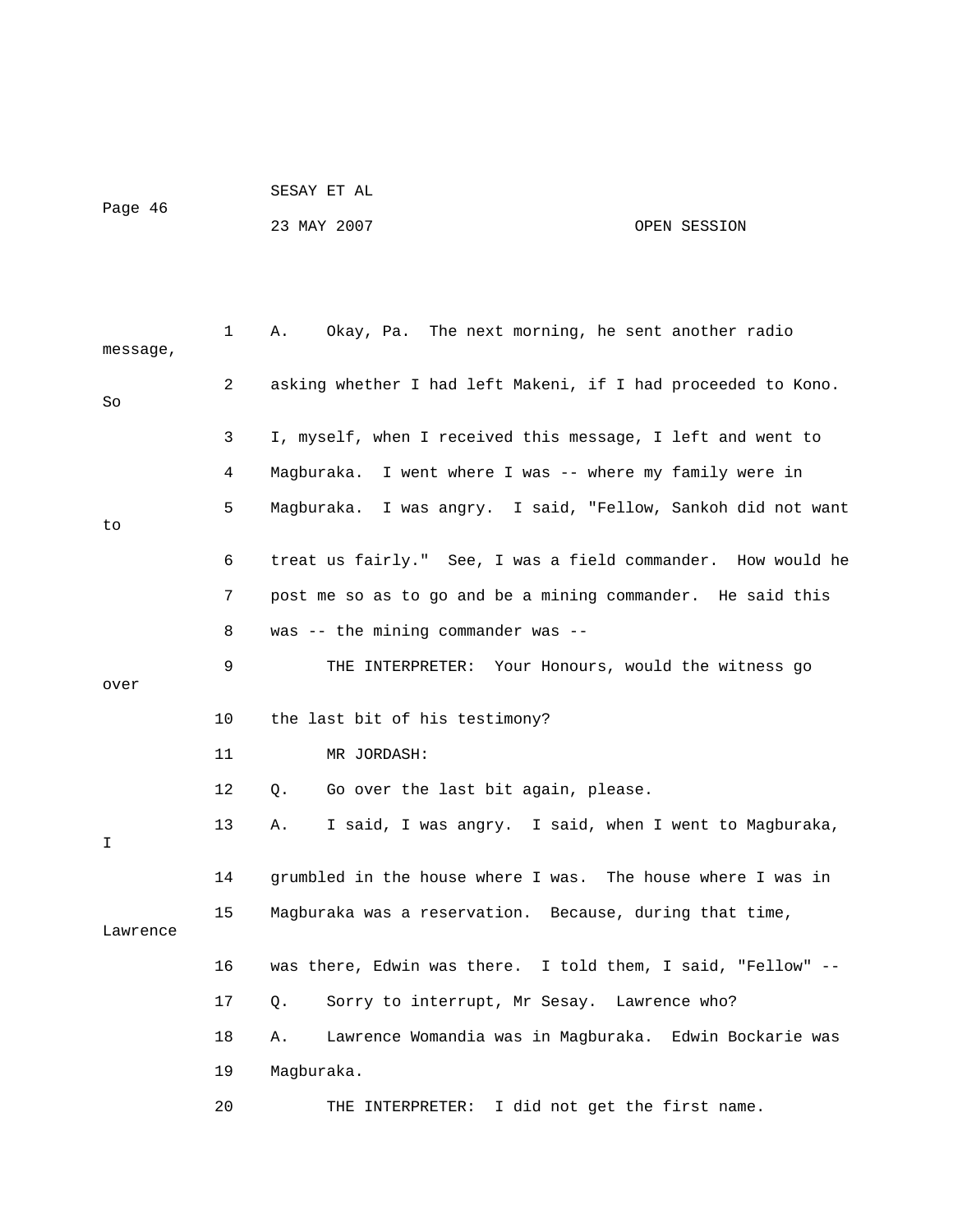|     | 21 | THE WITNESS: [No interpretation].                             |
|-----|----|---------------------------------------------------------------|
|     | 22 | MR JORDASH: Sorry, we've lost translation.                    |
| was | 23 | THE INTERPRETER: Yes, Your Honours. This is because I         |
| to  | 24 | not able to keep pace with the witness. Will he be instructed |
|     | 25 | go a little bit slow so as to give the interpreter the        |
|     | 26 | opportunity to keep pace with him?                            |
| we  | 27 | PRESIDING JUDGE: Right. We will try again and see what        |
|     | 28 | can achieve now. Yes, Mr Harrison.                            |
|     | 29 | MR HARRISON: I think there was an intervention by the         |

| Page 47 | SESAY ET AL |              |
|---------|-------------|--------------|
|         | 23 MAY 2007 | OPEN SESSION |

|            | $\mathbf{1}$   | translator. The name Bockarie had been given. I think the |
|------------|----------------|-----------------------------------------------------------|
|            | $\overline{2}$ | translator asked for the first name of that person.       |
|            | 3              | PRESIDING JUDGE: Yes.                                     |
| translator | 4              | MR HARRISON: And I think subsequent to that the           |
|            | 5              | was waiting for a response.                               |
|            | 6              | PRESIDING JUDGE: Yes. Perhaps we should go back to an     |
|            | 7              | earlier point and have the whole thing rehashed for us.   |
| do         | 8              | Mr Sesay, try to speak as slowly as you can so that you   |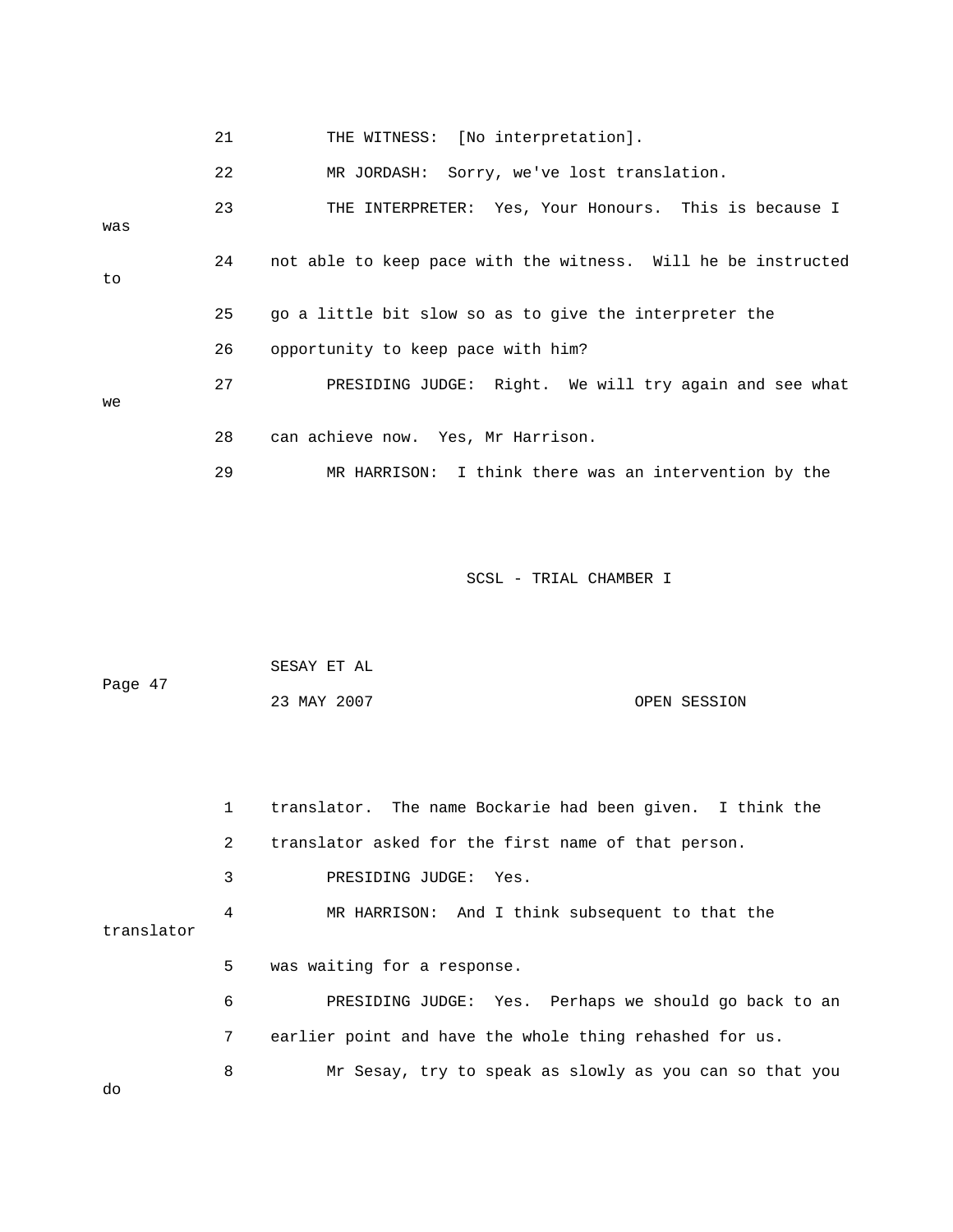|        | 9  | not outpace the interpreters. Of course, you can raise your     |
|--------|----|-----------------------------------------------------------------|
|        | 10 | voice. We need to hear you but, at the same time, keep a        |
| trying | 11 | measured pace. We know it's difficult but we should keep        |
|        | 12 | until we achieve some good results; all right?                  |
|        | 13 | THE WITNESS: Yes, sir, My Lord.                                 |
| far    | 14 | PRESIDING JUDGE: Mr Jordash, take us back and see how           |
|        | 15 | we can remedy some of the difficulties here.                    |
|        | 16 | MR JORDASH: Your Honour, yes.                                   |
|        | 17 | You've told us, Mr Sesay, that the house where you were<br>Q.   |
|        | 18 | contained Lawrence Womandia and Edwin Bockarie.<br>Take us from |
|        | 19 | there.                                                          |
| was.   | 20 | Well, Lawrence Womandia was not in the house where I<br>Α.      |
|        | 21 | I said, when I came from Makeni, and I came, Lawrence Womandia  |
|        | 22 | and Edwin Bockarie, they came to the house where I was in       |
|        | 23 | Magburaka. I said, and I was angry; I had been grumbling. I     |
|        | 24 | said, Pa Sankoh had appointed me as battlefield commander when  |
| him,   | 25 | Sam Bockarie had resigned. I said, but now, when I advised      |
|        | 26 | you know, he became angry with me. So how could I, a field      |
| mining | 27 | commander, then -- from field commander, I would become a       |
|        | 28 | Now I would be a unit commander.<br>commander.                  |
|        | 29 | Did you go anywhere after this?<br>Q.                           |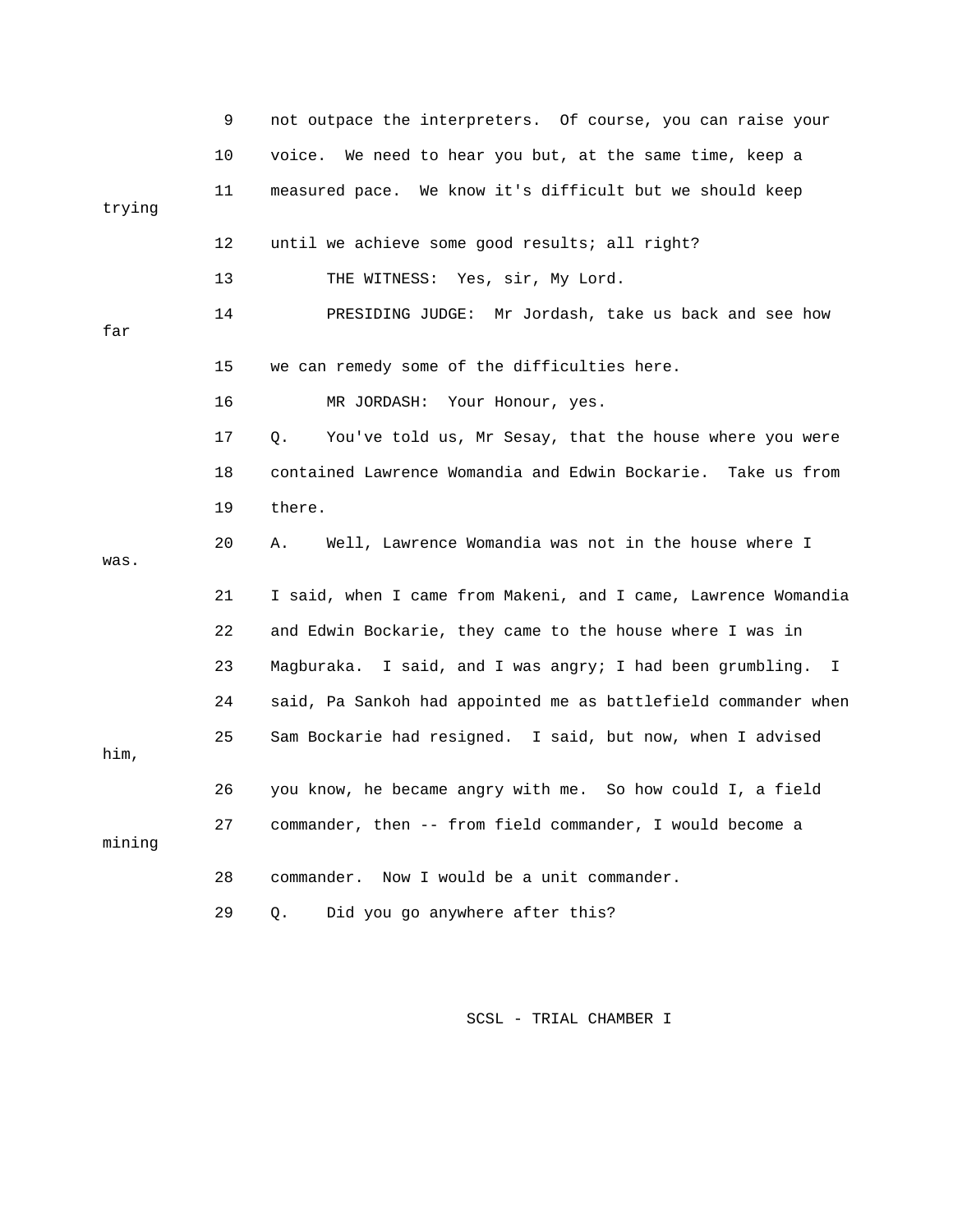1 A. Yes. Because my colleagues with whom I was, Lawrence and 2 Edwin, they advised that this was the leader and that since he 3 had given the instruction, I should go. So I left Magburaka and 4 went to Kono with my family. From February I was in Kono, 2000. 5 Q. Where were you living, in Kono? 6 A. I had been living at Small Lebanon, part of Koakoyima. 7 Q. Let's just return briefly to the radio messages. Page 8 8794, second message, "To: Smile. From: Survival. Subject: 9 Information. 12 February 2000. Sir, I received a message 10 yesterday from Colonel Denis Lansana at Pendembu, stating," then 11 there is a message about somebody called Fati. Then, underneath 12 that, there is a message from Lieutenant Alfred -- 13 Lieutenant-Colonel Alfred Turay: 14 "To: Sparrow. Info: Survival and Smile, 12 February. 15 Sir, be informed that the UNAMSIL were about to force their 16 way to Kono but they were stopped by the checkpoint 17 soldiers not to go. Until further instructions. Secondly, 18 they have started digging trenches over their areas." 19 Were you aware of this message? 20 A. Well, this was from the commander in Magburaka, Alfred 21 Turay.

23 MAY 2007 OPEN SESSION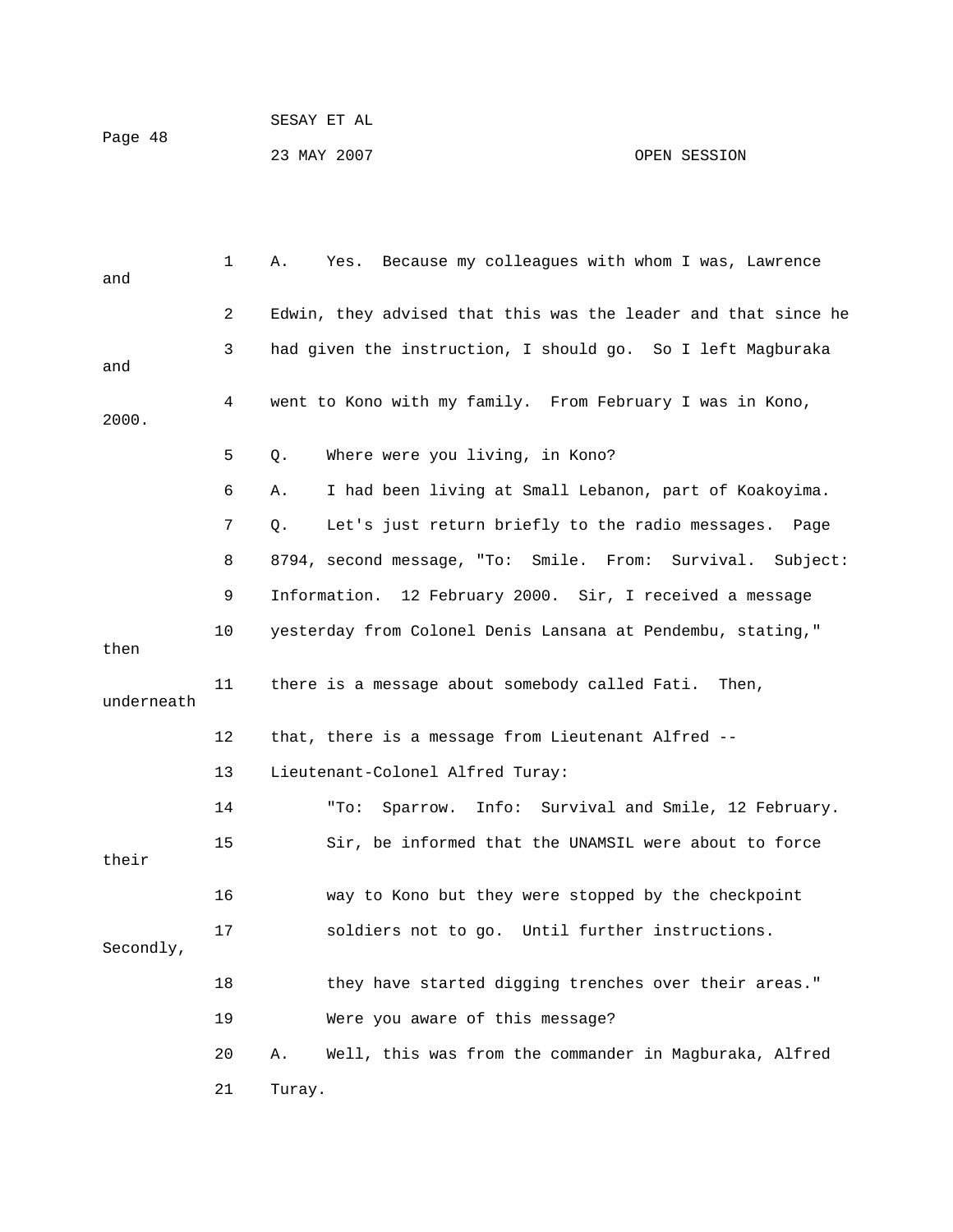| UNAMSIL | 22 | And had Foday Sankoh given any instructions about<br>Q.       |
|---------|----|---------------------------------------------------------------|
|         | 23 | going to Kono?                                                |
|         | 24 | Well, he had not yet given instructions so that UNAMSIL<br>Α. |
|         | 25 | could go to Kono. And even the instructors -- and even the    |
|         | 26 | instructions that he had been sending, today he would say,    |
| to      | 27 | "Wherever" -- "Wherever UNAMSIL wanted to patrol, allow them  |
|         | 28 | patrol." And the next -- and the other day he would say that  |
| was     | 29 | UNAMSIL should not make any patrol until you inform me. That  |

 SESAY ET AL Page 49 23 MAY 2007 OPEN SESSION

| $\mathbf 1$    | how it operated.                                               |
|----------------|----------------------------------------------------------------|
| $\overline{2}$ | Q. What was Foday Sankoh's relationship with Jetley at that    |
| 3              | point. Are you aware of what their relationship was like?      |
| 4              | A. Well, they did not have a cordial working relationship.     |
| 5              | And that was what led to the problem when I was in Makeni.     |
| 6              | Because I had that experience when -- when I became interim    |
| $7\phantom{.}$ | leader of the RUF when I was working with Opande, so I just -- |
| 8              | Go on; finish what you were going to say.<br>Q.                |
| 9              | I said, the same thing; there was no good working<br>Α.        |
| 10             | relationship between Foday Sankoh and General Jetley, because  |

the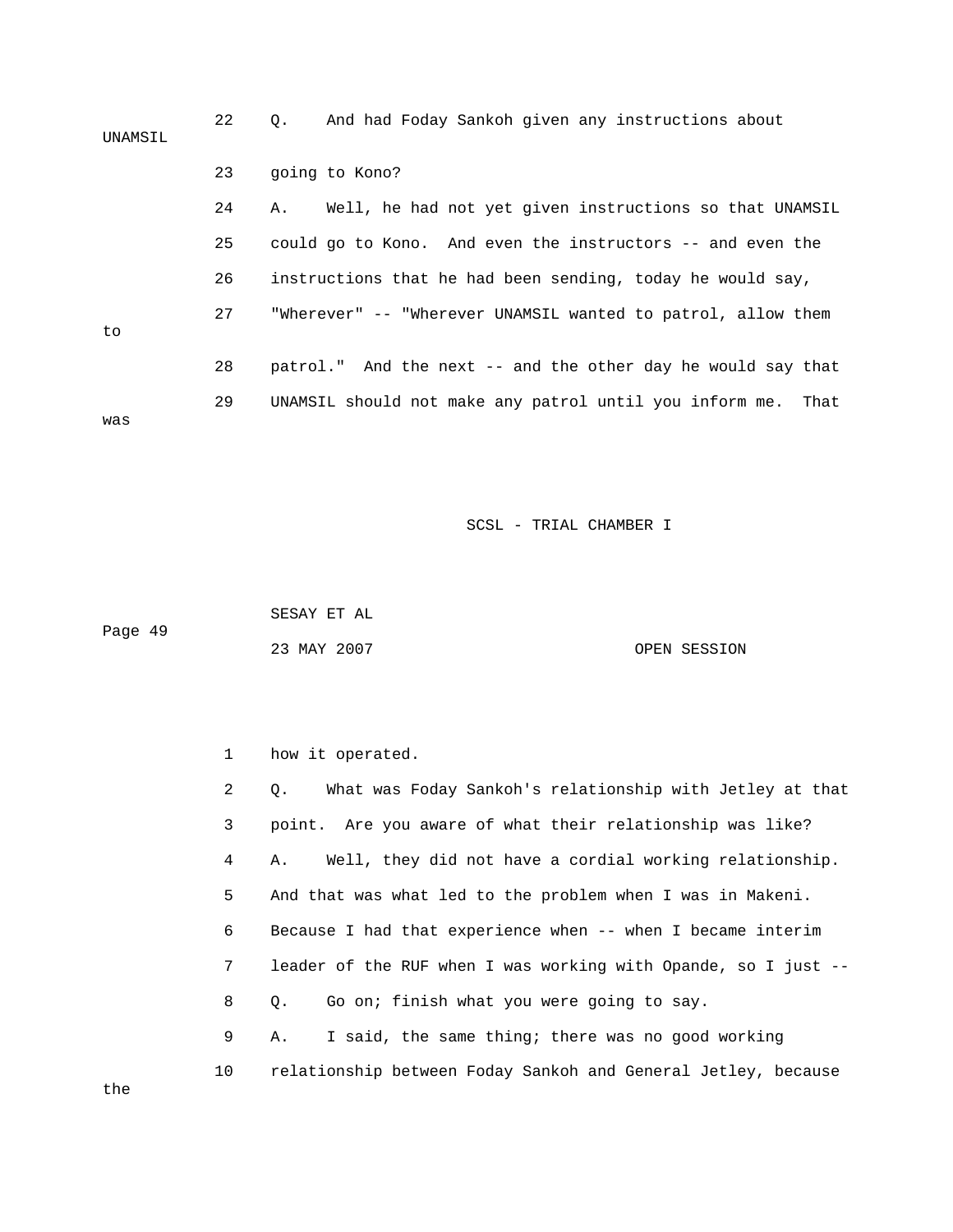|              | 11 | same problem which happened in Makeni, which brought about the |
|--------------|----|----------------------------------------------------------------|
| interim      | 12 | the abduction of UNAMSIL, when I became -- when I became       |
|              | 13 | leader of the RUF, the same problem occurred. But since I and  |
|              | 14 | General Opande had a good working relationship, I and General  |
|              | 15 | Opande were able to stop that. So there was no problem that    |
| relationship | 16 | ensued from that. But if there was a good working              |
| they         | 17 | between -- between Foday Sankoh and the General Jetley, then   |
|              | 18 | shouldn't have arrested the UNAMSIL personnel in Makeni.       |
| break        | 19 | There is a lot of information there. Let's try and<br>О.       |
| and          | 20 | What was the problem, as you saw, between Jetley<br>this down. |
|              | 21 | Sankoh?                                                        |
| Makeni,      | 22 | Well, like the things that brought the problems in<br>Α.       |
|              | 23 | they said because I was not there, they said RUF had gone and  |
| ground       | 24 | disarmed under cover, when the commanders that were on the     |
|              | 25 | did not know.                                                  |
|              | 26 | We are not at May yet. Just leave May out of it for the<br>Q.  |
|              | 27 | What were the problems, if any, between Sankoh and<br>moment.  |
|              | 28 | Jetley around the time of this message, February time?         |
|              | 29 | Well, the problem between Sankoh and Jetley, Jetley, he<br>Α.  |

SESAY ET AL

Page 50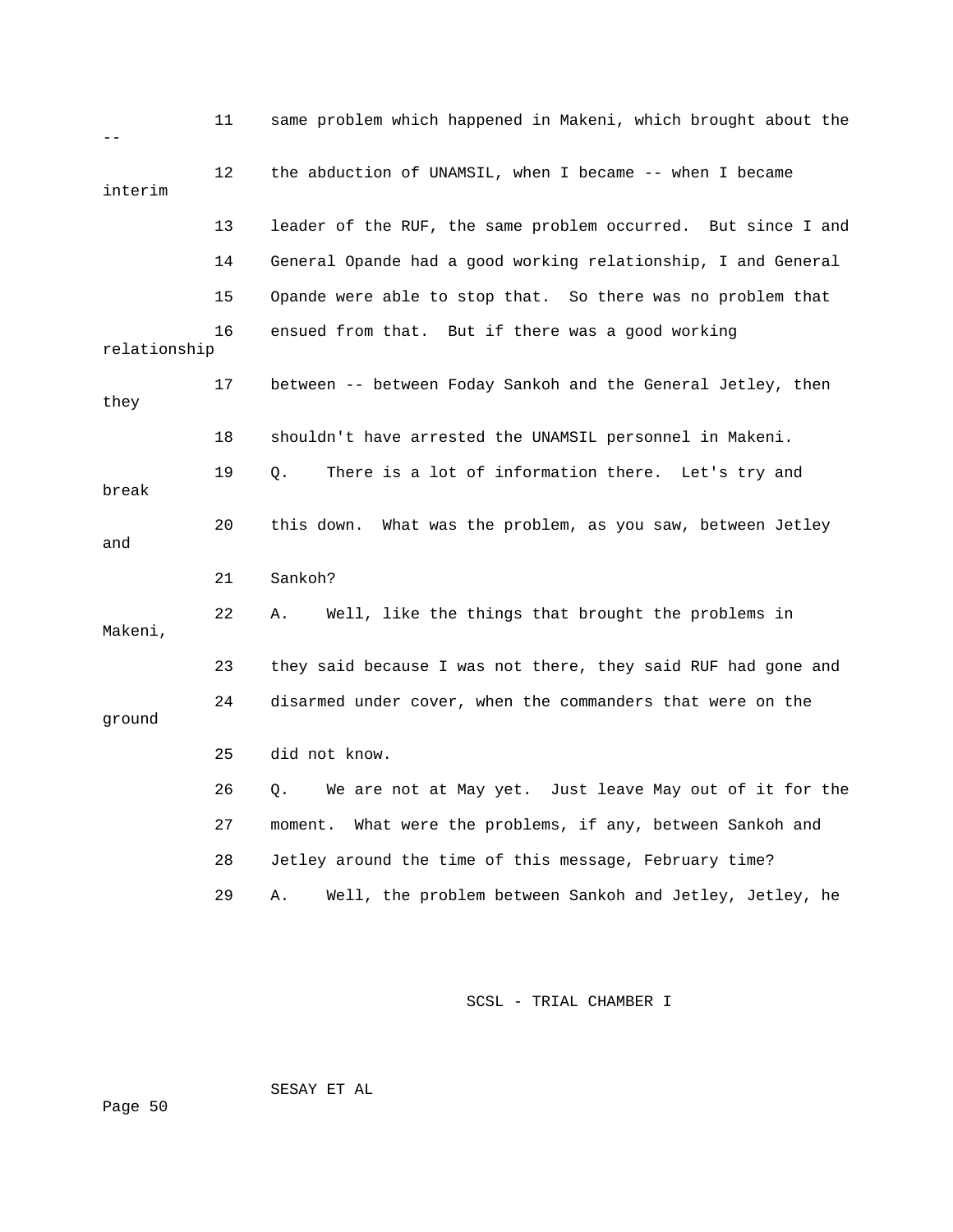23 MAY 2007 OPEN SESSION

|        | 1  | just wanted the disarmament so that Sankoh would take          |
|--------|----|----------------------------------------------------------------|
| would  | 2  | instructions that we should disarm today here, and Sankoh      |
| in     | 3  | say yes. And if Sankoh did not agree, he said that what was    |
|        | 4  | the Lome should be implemented by the government. Jetley, he,  |
| that   | 5  | himself, he was not happy about that. He just wanted to see    |
| listen | 6  | he disarmed the RUF and he had not -- he did not want to       |
|        | 7  | to what Sankoh had been telling him.                           |
| about  | 8  | So do you know the truth or otherwise of this message<br>Q.    |
| any    | 9  | UNAMSIL being about to force their way to Kono? Do you know    |
|        | 10 | information which suggested that that was true or not true?    |
|        | 11 | Well, we had an understanding from Foday Sankoh that<br>Α.     |
| that   | 12 | wherever UNAMSIL had patrolled, he and Jetley would discuss    |
|        | 13 | and, from there, he would send instructions to the various     |
|        | 14 | commanders who had been controlling those areas. So if there   |
|        | 15 | were no instructions from Foday Sankoh, that was what had been |
|        | 16 | creating the problem with the men that were on the ground.     |
|        | 17 | But just listen to the question: Was it or was it not<br>Q.    |
|        | 18 | true, or do you not know, whether UNAMSIL were about to force  |
|        | 19 | their way to Kono?                                             |
|        | 20 | That was true. And even the<br>Yes.<br>That was true.<br>Α.    |
|        | 21 | trenches -- they had been digging trenches where they were.    |
| man?   | 22 | What did digging trenches mean to you, as a military<br>Q.     |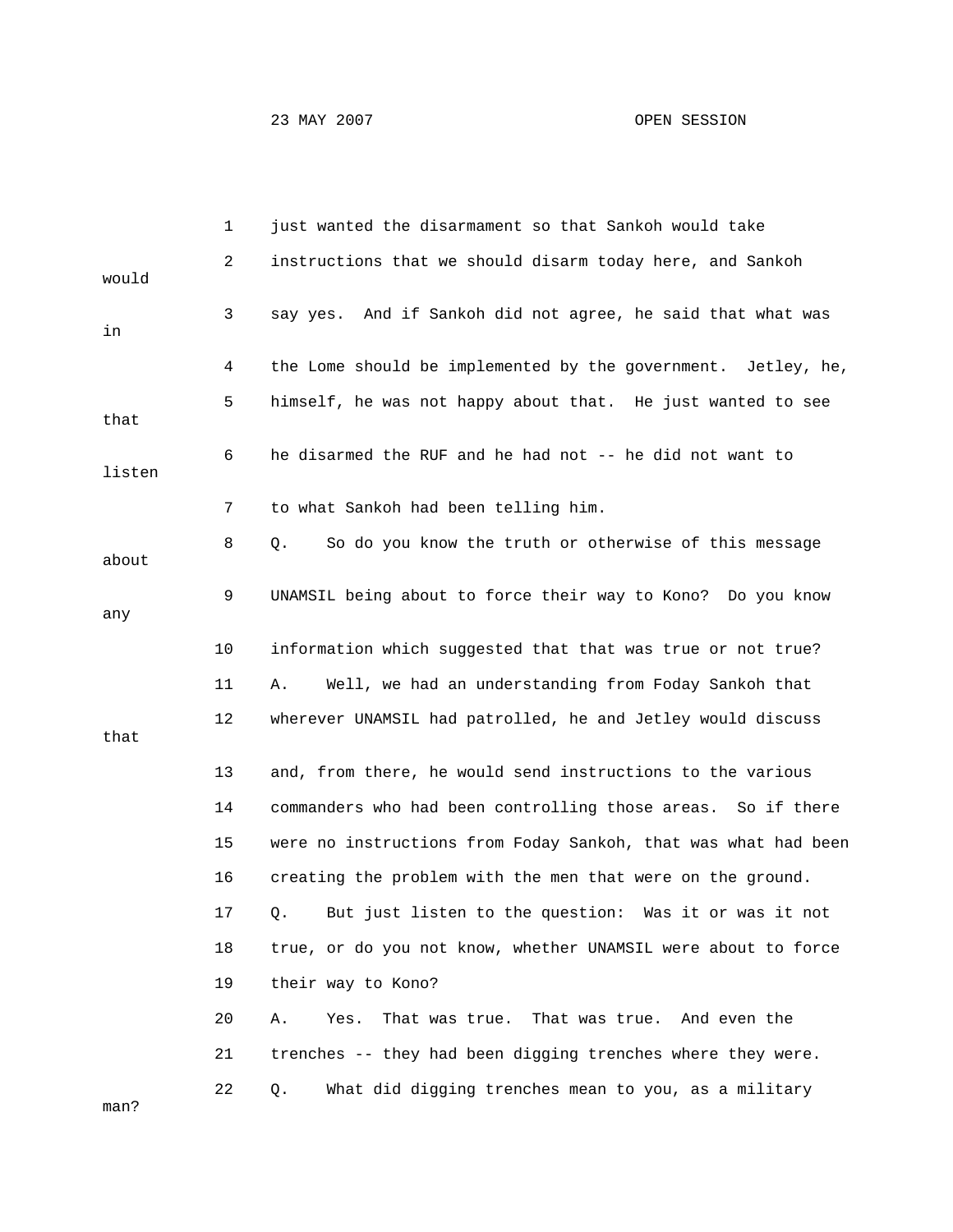| it    | 23 | Well, that was to prepare myself. When he dug a trench,<br>Α.  |
|-------|----|----------------------------------------------------------------|
| to    | 24 | was to prepare himself in case of anything; that you'd be able |
| to    | 25 | defend yourself. Digging trenches, then you would be prepared  |
|       | 26 | fight.                                                         |
| drive | 27 | Do you know what, if anything, was behind the UNAMSIL<br>Q.    |
|       | 28 | to Kono? Do you know why they wanted to get to Kono at that    |
|       | 29 | time?                                                          |
|       |    |                                                                |
|       |    |                                                                |
|       |    | SCSL - TRIAL CHAMBER I                                         |

 SESAY ET AL Page 51 23 MAY 2007 OPEN SESSION

|      | $\mathbf{1}$ | Well, Kono it was the mining, the diamonds, that were in<br>Α. |
|------|--------------|----------------------------------------------------------------|
| not  | $\mathbf{2}$ | Kono and UNAMSIL wanted to occupy that place because they had  |
| same | 3            | been running to go and occupy Kailahun and the way -- in the   |
|      | 4            | way that they were running to go to Kono.                      |
|      | 5            | Did your functions change when you arrived in Kono?<br>О.      |
| in   | 6            | Yes, there were some changes. Because, when I arrived<br>Α.    |
|      | $7^{\circ}$  | Kono, I spent one week, then I received Gibril Massaquoi with  |
|      | 8            | five UNAMSIL personnel and two UNAMSIL trucks with marine      |
|      | 9            | equipment, bearing machines, shovels, shackles, and these were |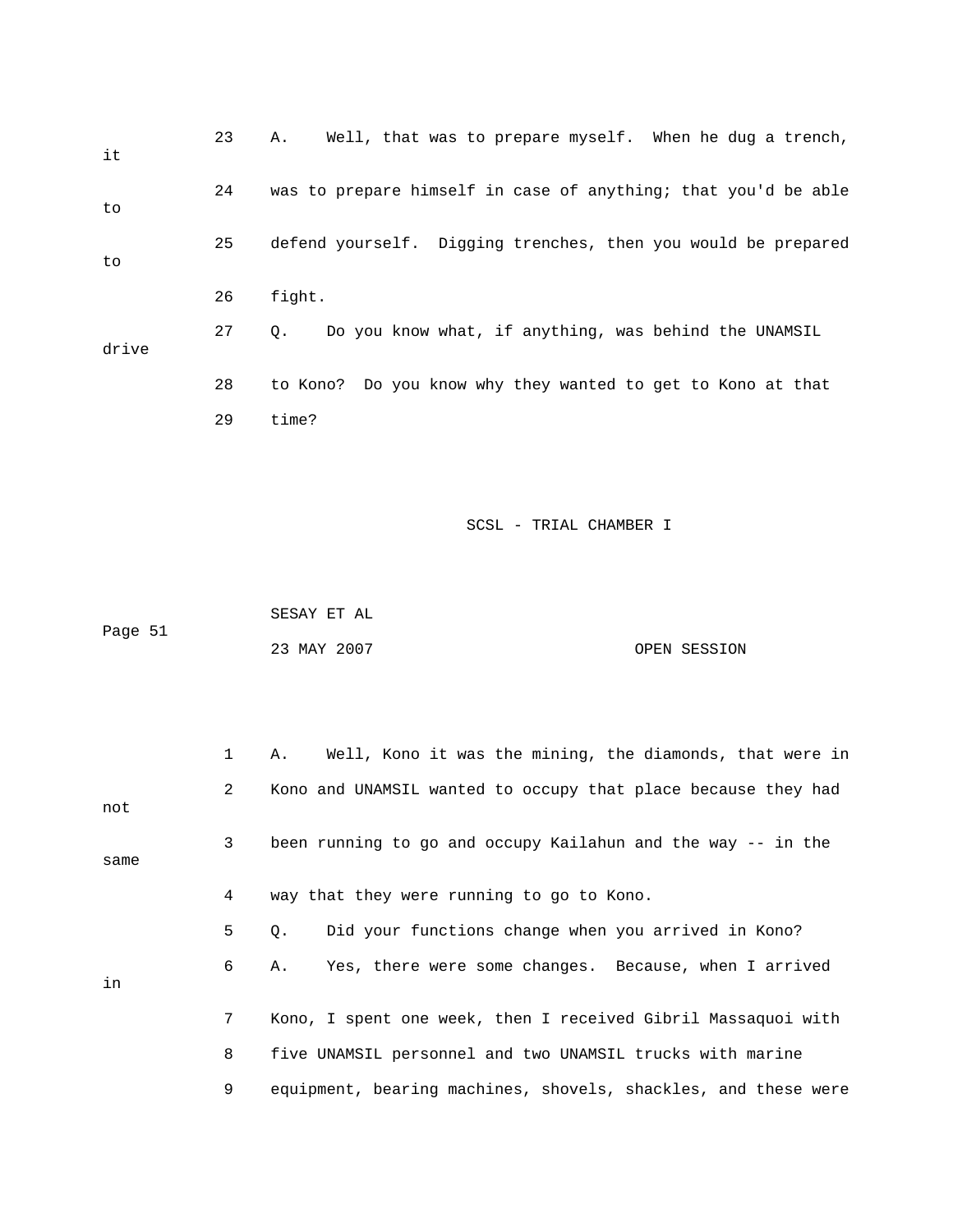|           | 10 | brought by UNAMSIL themselves, with Gibril Massaquoi, and they |
|-----------|----|----------------------------------------------------------------|
|           | 11 | took these items to Kono. Two white trucks of UNAMSIL, and     |
|           | 12 | firing arms, and personnel from the Nigerian contingent.       |
|           | 13 | Q.<br>Can I just ask you to look at one more message and then  |
| again.    | 14 | we'll deal with mining. Zero -- sorry, let me start that       |
|           | 15 | 8803, please.                                                  |
|           | 16 | 88?<br>Α.                                                      |
| From:     | 17 | 8803, 14 March 2000. "To: Survival. Info:<br>Smile.<br>Q.      |
| that      | 18 | Brigadier Morris Kallon. Subject: Infos. Sir, be informed      |
|           | 19 | US peacekeeping force are requesting to build reception centre |
|           | 20 | for DDR programme."                                            |
| them      | 21 | Then the last paragraph, "Secondly, sir, according to          |
|           | 22 | the observers will be visiting your point S-A-T-E Kono on      |
|           | 23 | Thursday, along with two vehicles. Sir, in respect to this     |
|           | 24 | issue, I need your positive response."                         |
|           | 25 | This is Kallon to you in Kono; is that right?                  |
|           | 26 | This is a message from Kallon.<br>Α.<br>Yes.                   |
|           | 27 | And what was he asking you to do?<br>Q.                        |
| observers | 28 | Well, he had been informing me that the military<br>Α.         |
|           |    |                                                                |

SESAY ET AL

Page 52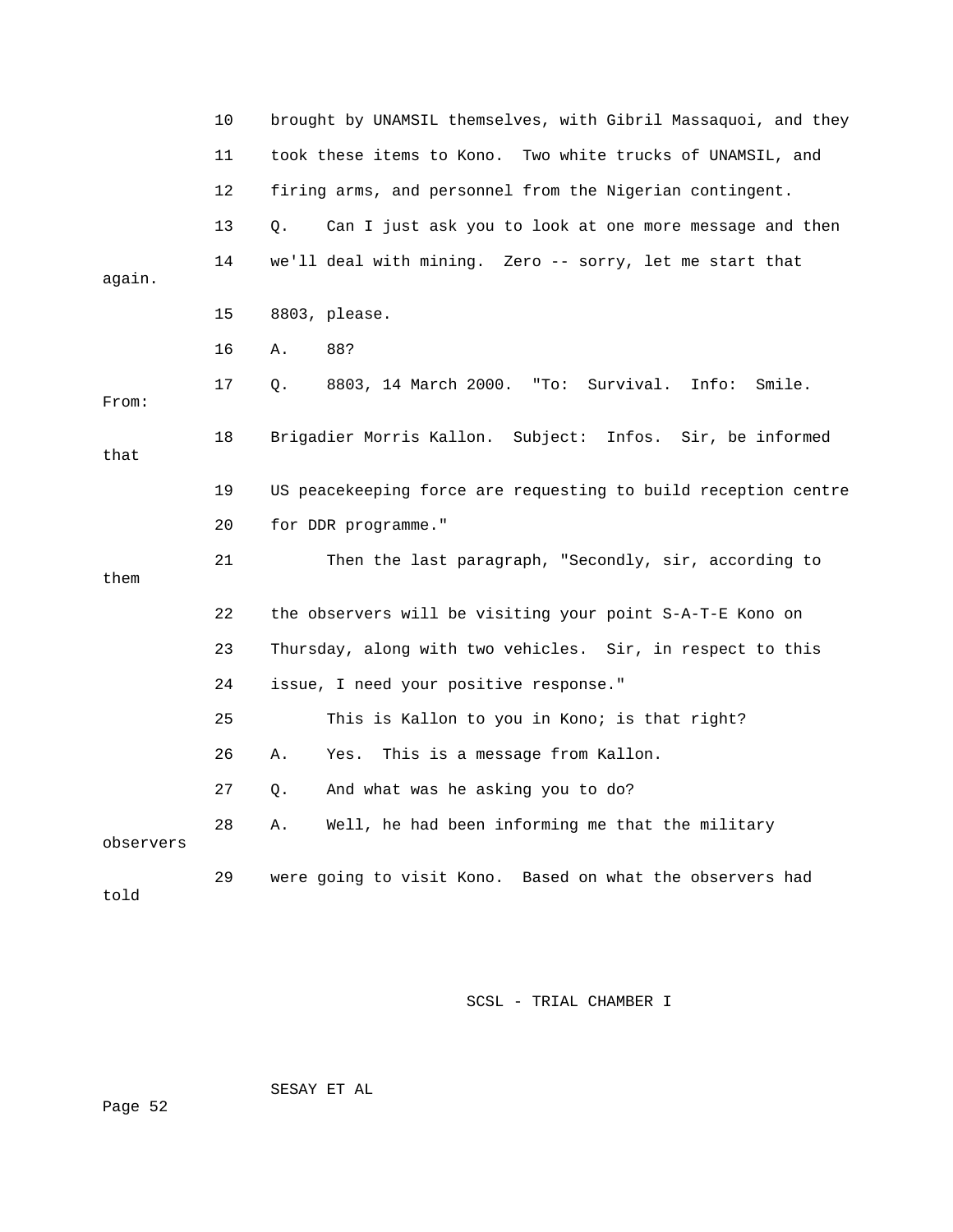## 23 MAY 2007 OPEN SESSION

| sent  | $\mathbf{1}$ | him that they were going to patrol in Kono, that was why he     |
|-------|--------------|-----------------------------------------------------------------|
|       | 2            | the message to me -- the information to me.                     |
| radio | 3            | Okay, thank you. Let's keep going, actually, on the<br>Q.       |
|       | 4            | logs. 8805, "To: Survival. Infos:<br>Smile. From:               |
| Babu. | 5            | 7th Battalion, Fadugu, and 8th Battalion, Binkolo. Colonel      |
|       | 6            | Subject: Weekend reports. Date: 19th March 2000," and this      |
|       | 7            | appears to be a complaint about Savage; is that right?          |
|       | 8            | Yes.<br>Α.                                                      |
|       | 9            | Where had Savage been in the months before this message?<br>Q.  |
|       | 10           | Well, from October '99 to March 2000, Savage was around<br>Α.   |
| from  | 11           | Fadugu. He was part of the Koinadugu towns but he was off       |
| the   | 12           | Fadugu because, the road, you would take it from Fadugu, but    |
|       | 13           | town's name is the one that I have forgotten.                   |
|       | 14           | Okay. Thank you.<br>Q.                                          |
|       | 15           | But it was in Koinadugu District. The road was from<br>Α.       |
| the   | 16           | That -- the road was there that leads from Fadugu to<br>Faduqu. |
|       | 17           | place.                                                          |
| be    | 18           | Okay. Concerning the commands of locations, I want to<br>$Q$ .  |
|       | 19           | clear about something. Who was in command in Port Loko, in      |
|       | 20           | 1999/2000?                                                      |
| the   | 21           | Well, it was -- Port Loko town itself was occupied by<br>Α.     |
|       | 22           | government forces, '99 to 2000.                                 |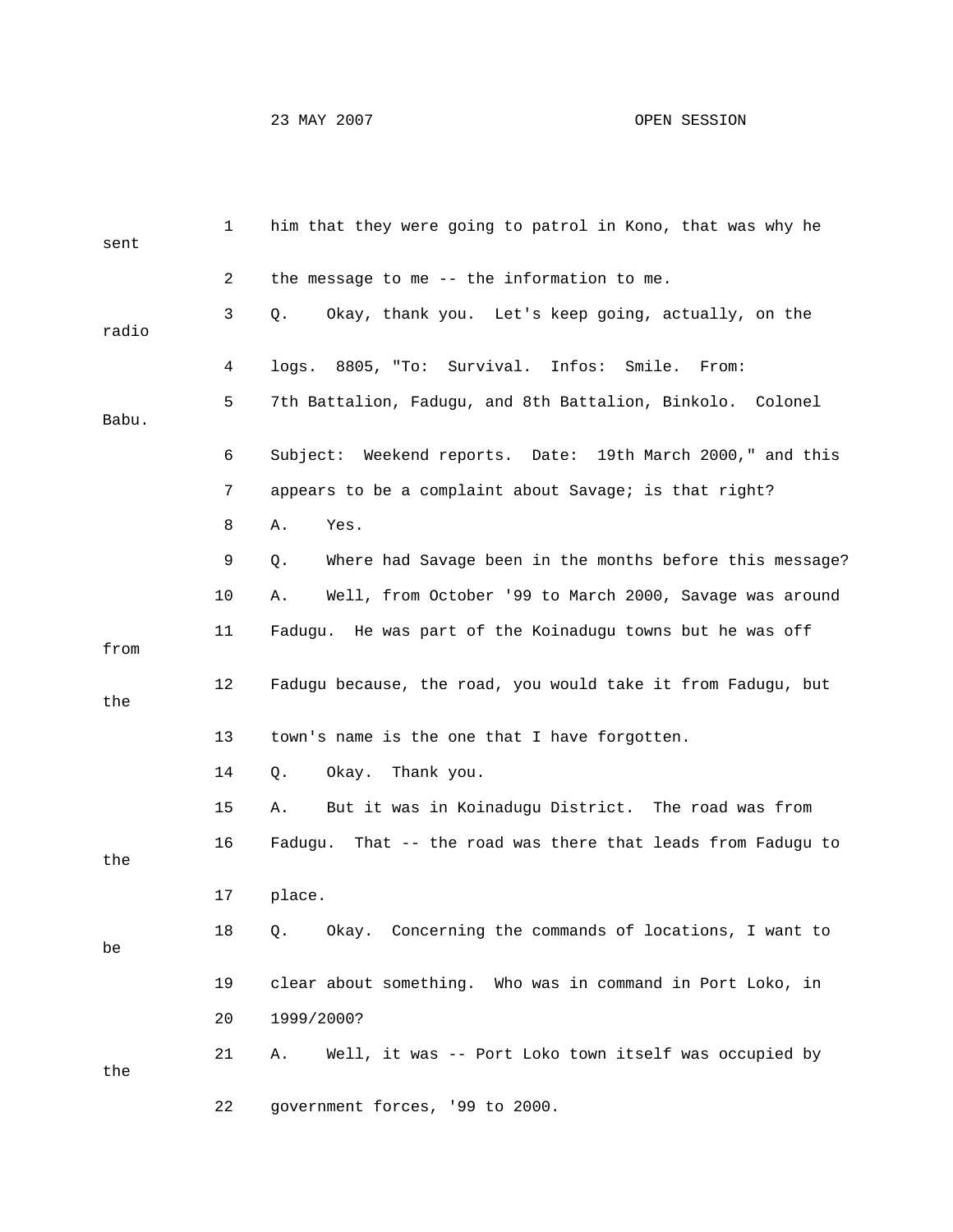23 Q. And what about around Port Loko Town? 24 A. Well, the same district, Port Loko District, you had the 25 West Side -- West Side's base, and you had Superman's base in 26 Lunsar in '99, but he disarmed in November. 27 Q. There was a witness who claimed that you'd -- or claimed 28 he'd seen you playing football with Superman in Port Loko in, 29 think -- 1999?

SCSL - TRIAL CHAMBER I

|         | SESAY ET AL |              |
|---------|-------------|--------------|
| Page 53 |             |              |
|         | 23 MAY 2007 | OPEN SESSION |

| witness | $\mathbf{1}$ | No. No, I can recall what the witness said. The<br>Α.          |
|---------|--------------|----------------------------------------------------------------|
| T.      | 2            | said that he saw me playing football with Superman, in Lunsar. |
|         | 3            | think he said May '99. It was not in Port Loko.                |
|         | 4            | Sorry, you're absolutely right. Was that right anyway?<br>Q.   |
|         | 5            | Was he correct?                                                |
| not     | 6            | That was a lie. It was a big lie. In May '99, I did<br>Α.      |
| me      | $7^{\circ}$  | have the quts to go to Port Loko, because the man had changed  |
|         | 8            | from Makeni in late March.                                     |
|         | 9            | The man had changed you from Makeni in late March?<br>Q.       |
| had     | 10           | I said, the man -- that's -- I meant the man, Superman,<br>Α.  |

 $\mathbf I$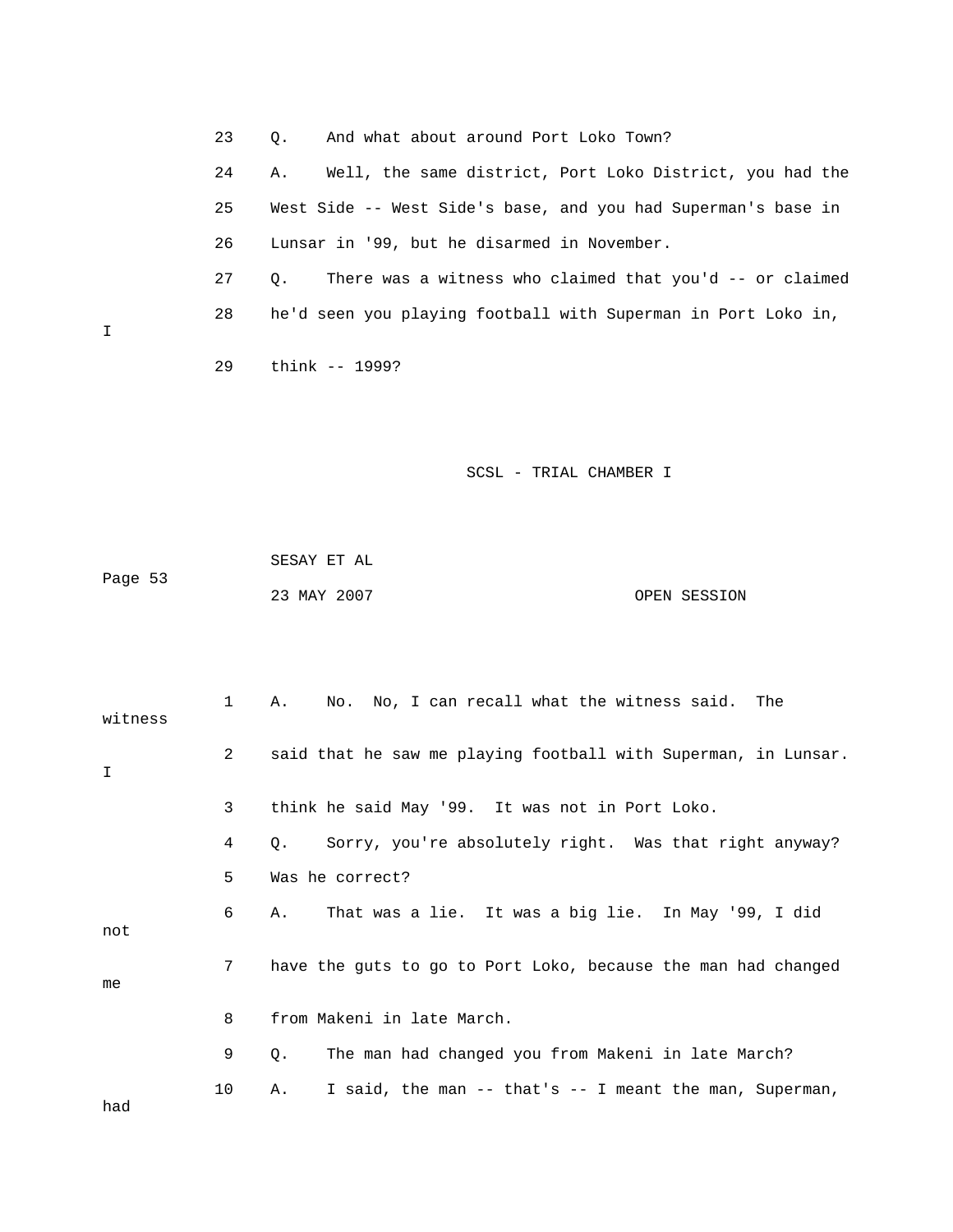| play      | 11 | chased me in late March, and it was not possible for me to    |
|-----------|----|---------------------------------------------------------------|
| possible. | 12 | football with Superman in May, in Lunsar. It was not          |
|           | 13 | Did you say "changed" or "chased"?<br>Q.                      |
| Makeni,   | 14 | Chased. Chased. Chased. They had run after me in<br>Α.        |
| not       | 15 | in late March '99. So, from March to October in '99, I was    |
| even      | 16 | in the whole of the Northern Region. I was not there, not     |
| was       | 17 | Lunsar. I was not in Magburaka; I was not in Makeni. So it    |
|           | 18 | not possible for me to have come to Lunsar.                   |
|           | 19 | Thank you. To 8806, second message there. Sorry, the<br>Q.    |
|           | 20 | third message there:                                          |
| March     | 21 | The leader. From: Brigadier Issa Sesay.<br>"To:<br>22         |
|           | 22 | 2000. Sir, upon your instruction to proceed to Makeni,        |
| he        | 23 | same was done. Sir, I advised Brigadier Morris Kallon         |
|           | 24 | is to take command since I am yet at Kono."                   |
|           | 25 | THE INTERPRETER: Your Honours, would learned attorney         |
|           | 26 | repeat his question? The interpreter did not get it properly. |
| read      | 27 | I haven't asked a question yet, but I'll<br>MR JORDASH:       |
|           | 28 | the last sentence.                                            |
| command   | 29 | "Sir, I advise Brigadier Morris Kallon is to take<br>Q.       |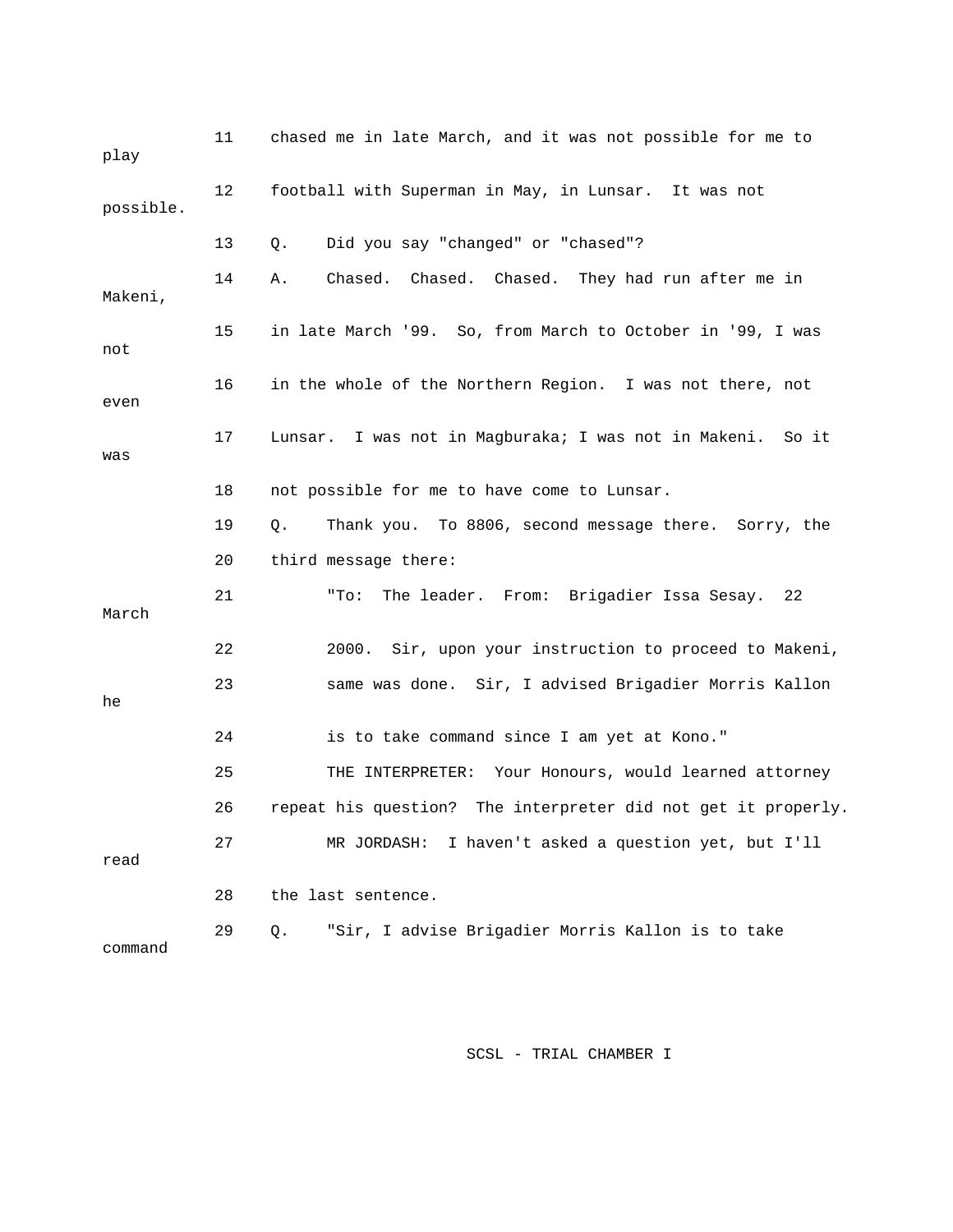| Page 54 | SESAY ET AL |              |
|---------|-------------|--------------|
|         | 23 MAY 2007 | OPEN SESSION |

|         | 1      | since I am yet at Kono." Where were you when you sent this   |  |  |  |  |  |  |  |  |
|---------|--------|--------------------------------------------------------------|--|--|--|--|--|--|--|--|
|         | 2      | message?                                                     |  |  |  |  |  |  |  |  |
|         | 3      | Well, during that time I was in Kono.<br>Α.                  |  |  |  |  |  |  |  |  |
|         | 4      | 8808, the last message. 8808, the last message on the<br>Q.  |  |  |  |  |  |  |  |  |
|         | 5      | page:                                                        |  |  |  |  |  |  |  |  |
|         | 6      | Survival. Info: Smile. From: Brigadier Morris<br>"To:        |  |  |  |  |  |  |  |  |
| Savage  | 7      | Kallon. Reporting on 25 March 2000 about attacks by          |  |  |  |  |  |  |  |  |
|         | 8      | and his men."                                                |  |  |  |  |  |  |  |  |
|         | 9      | Do you know when the problem with Savage had started,        |  |  |  |  |  |  |  |  |
|         | 10     | concerning these attacks?                                    |  |  |  |  |  |  |  |  |
|         | 11     | Well, this problem started even when I left Makeni,<br>Α.    |  |  |  |  |  |  |  |  |
| already | 12     | February 2000, before I went to Kono. This problem had       |  |  |  |  |  |  |  |  |
| on      | 13     | started, and when Savage was already carrying on the attacks |  |  |  |  |  |  |  |  |
|         | 14     | Koidu -- on Koinadugu axis.                                  |  |  |  |  |  |  |  |  |
|         | 15     | Have you ever heard of Savage going mad?<br>Q.               |  |  |  |  |  |  |  |  |
| January | 16     | Yes. I heard about that in January '99. I mean,<br>Α.        |  |  |  |  |  |  |  |  |
| crazy   | 17     | '99, when I went to Makeni. They said that Savage had gone   |  |  |  |  |  |  |  |  |
|         | $18\,$ | in '98.                                                      |  |  |  |  |  |  |  |  |
|         | 19     | Q.<br>Do you know if he ever received any treatment?         |  |  |  |  |  |  |  |  |
|         | 20     | Well, the information that I had in Makeni, in January<br>Α. |  |  |  |  |  |  |  |  |
|         | 21     | 1999, they said that it was Pa Demba, the Marah who [as      |  |  |  |  |  |  |  |  |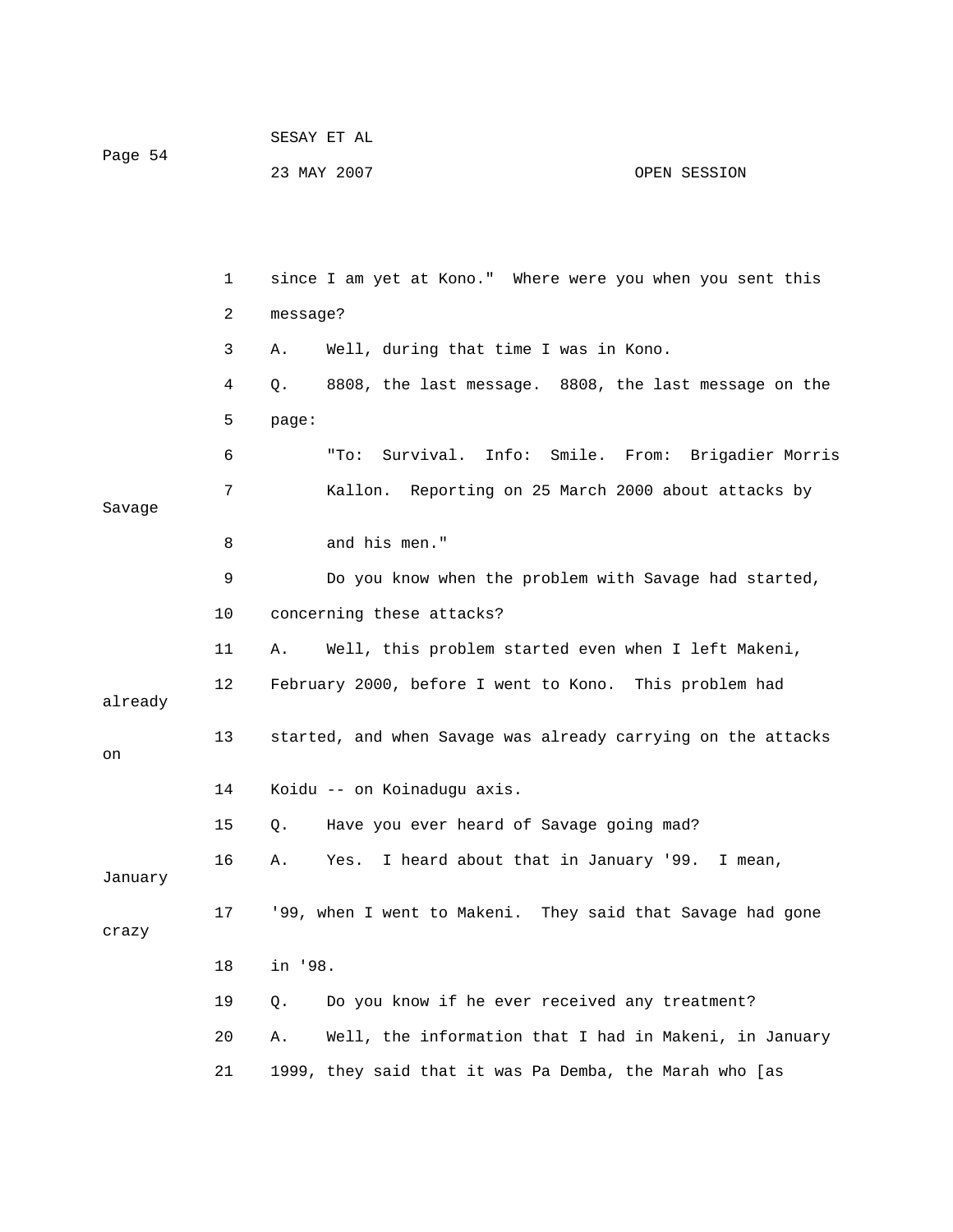| that | 22 |           | interpreted] for Superman and Brigadier Mani, he was the one |  |  |  |  |  |  |
|------|----|-----------|--------------------------------------------------------------|--|--|--|--|--|--|
|      | 23 |           | was healing him.                                             |  |  |  |  |  |  |
|      | 24 | 0.        | Was he ever detained?                                        |  |  |  |  |  |  |
| him  | 25 | Α.        | Well, he was not under my command and I had never seen       |  |  |  |  |  |  |
|      | 26 |           | being detained.                                              |  |  |  |  |  |  |
|      | 27 | $\circ$ . | Well, have you ever heard of him being detained, in any      |  |  |  |  |  |  |
|      | 28 | way?      |                                                              |  |  |  |  |  |  |
| was  | 29 | Α.        | Yes. They arrested him from the West Side and he -- he       |  |  |  |  |  |  |

|         | SESAY ET AL |              |
|---------|-------------|--------------|
| Page 55 |             |              |
|         | 23 MAY 2007 | OPEN SESSION |

|        | $1 \quad$    |    | brought to the West -- to Pademba, and he was still there. |
|--------|--------------|----|------------------------------------------------------------|
|        | $\mathbf{2}$ | Q. | 8824, please. Are you there, 8824?                         |
|        | 3            | Α. | 8824, yes.                                                 |
|        | 4            | Q. | 12 April 2000, the second message:                         |
|        | 5            |    | "To: Smile. From: Survival. Subject: Infos. Be             |
| qo     | 6            |    | informed that I have instructed Colonel Martin George to   |
| health | 7            |    | and take over command at Kailahun location, as the         |
|        | 8            |    | condition of Colonel Rogers is getting worse."             |
|        | 9            |    | Were you able to instruct, at this stage, Martin George    |

to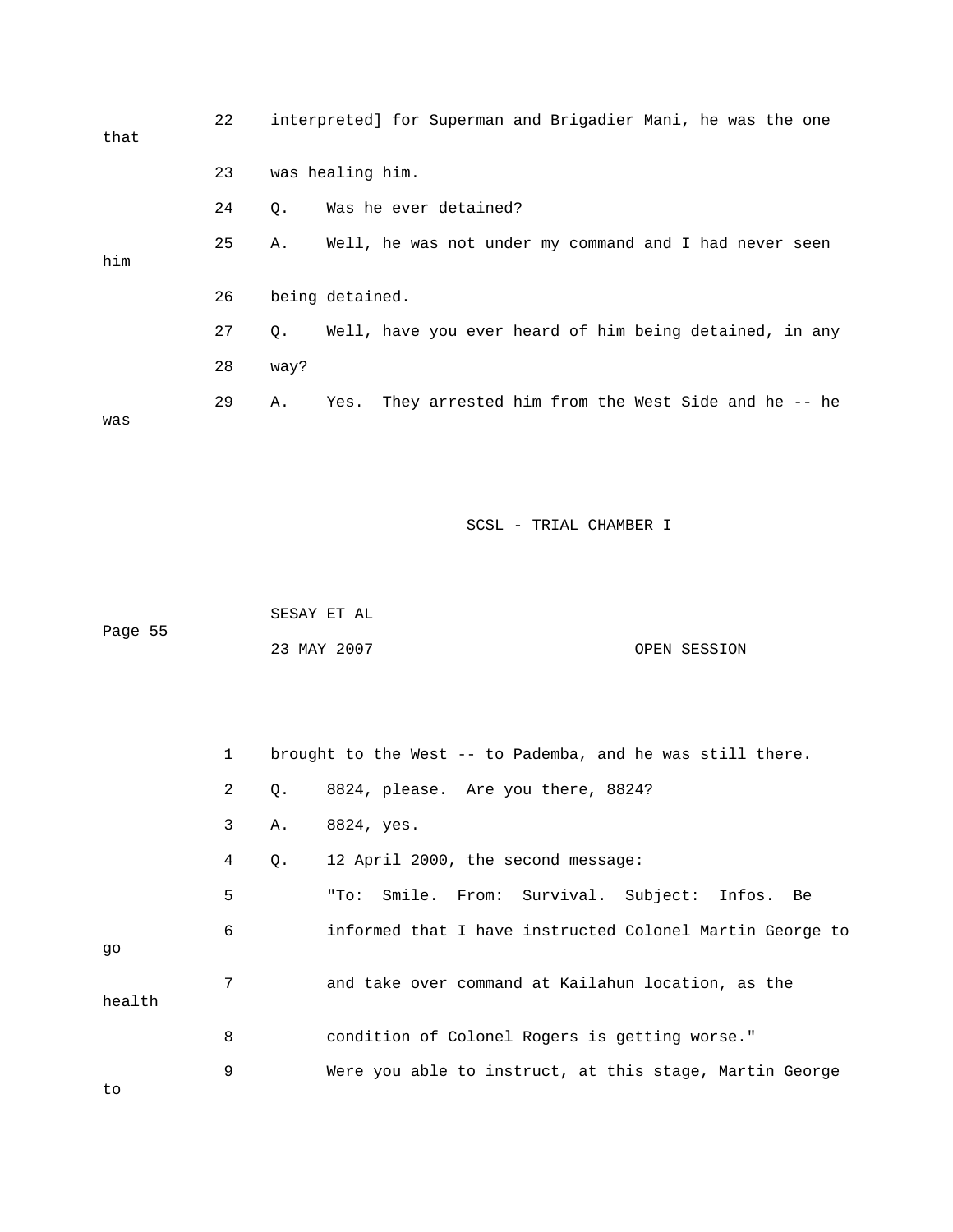|           | 10              | go and take over Kailahun?                                     |
|-----------|-----------------|----------------------------------------------------------------|
| approval. | 11              | Well, that was why I informed the leader for his<br>Α.         |
| go        | 12              | I did not have, 100 per cent, the power to just appoint him to |
| his       | 13 <sup>°</sup> | to Kailahun as commander. I had to inform Foday Sankoh for     |
|           | 14              | approval. That was the message.                                |
|           | 15              | Where were you based at this point?<br>Q.                      |
|           | 16              | I was in Kono.<br>Α.                                           |
| it        | 17              | JUDGE ITOE: Does that message talk of approval?<br>Does        |
|           | 18              | talk of seeking approval from the leader?                      |
|           | 19              | THE WITNESS: Well, My Lord --                                  |
|           | 20              | JUDGE ITOE: It reads -- it reads:                              |
|           | 21              | "Sir, be informed that I have instructed Colonel Martin        |
| as        | 22              | George to go and take over command at Kailahun location,       |
| worse."   | 23              | the health condition of Colonel Rogers is getting              |
|           | 24              | THE WITNESS: Yes, My Lord. Because when I sent the             |
|           | 25              | message, if Sankoh did not want Martin George, he would have   |
| such      | 26              | said, no, I would appoint such and such a commander, or send   |
|           | 27              | and such commander.                                            |
|           | 28              | MR JORDASH:                                                    |
|           | 29              | What did you mean by the last sentence, "except for your<br>Q. |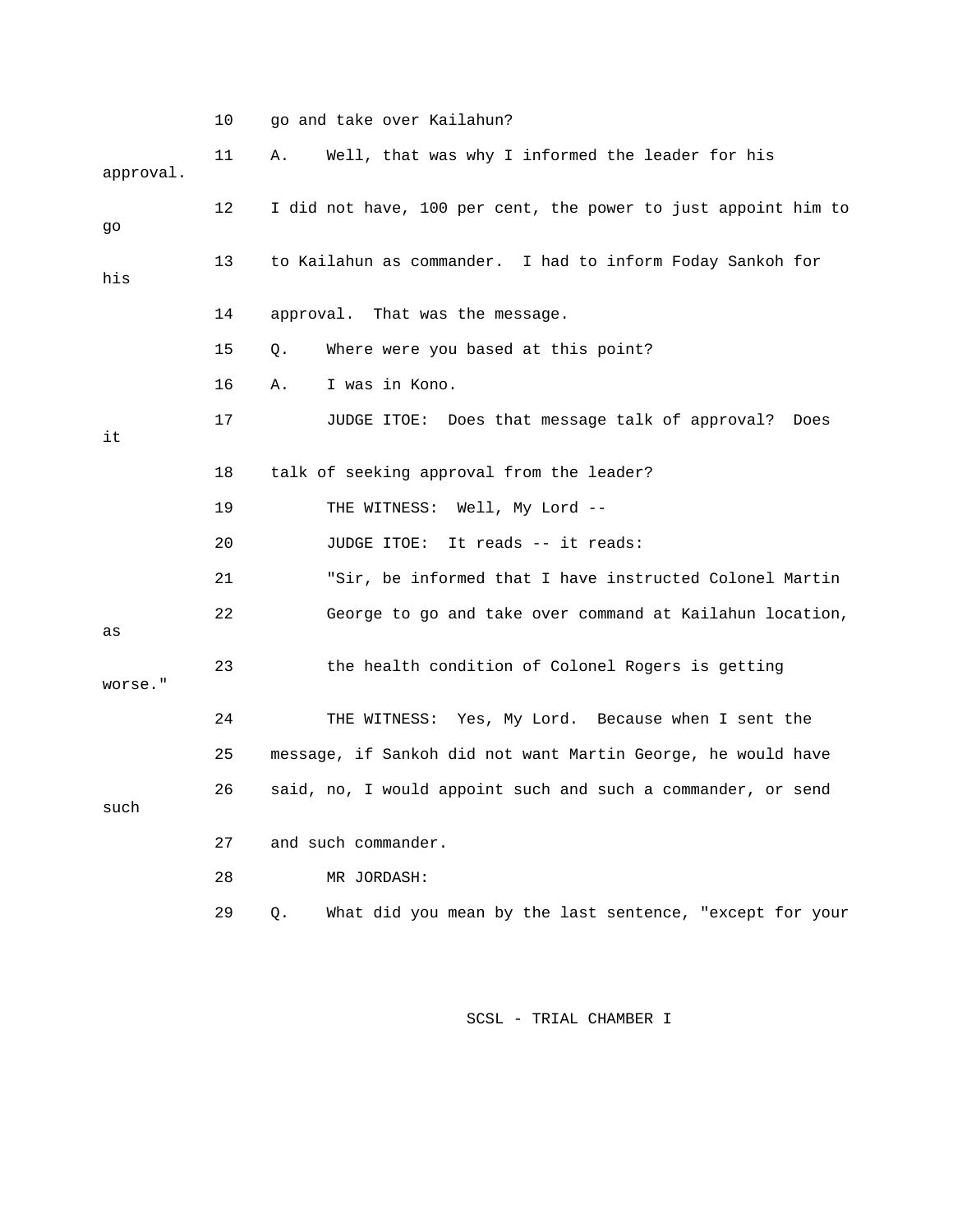|         | SESAY ET AL |              |
|---------|-------------|--------------|
| Page 56 |             |              |
|         | 23 MAY 2007 | OPEN SESSION |

|           | 1      | infos and necessary advice"?                                  |
|-----------|--------|---------------------------------------------------------------|
| had       | 2      | So that he could accept the -- the information that I<br>Α.   |
|           | 3      | given him and let him advise if I should send a man to go and |
|           | 4      | take the command or not.                                      |
| next      | 5      | MR JORDASH: Your Honour, I want to deal with mining           |
| I've      | 6      | as a topic. If I can indicate, if it assists, then I think    |
| if        | 7      | probably got one day left and that's it. I'd like to finish,  |
|           | 8      | I possibly could.                                             |
|           | 9      | One day with mining or one day in total?<br>JUDGE BOUTET:     |
|           | 10     | In total. Mining and UNAMSIL and then,<br>MR JORDASH:         |
|           | 11     | briefly, disarmament.                                         |
|           | 12     | JUDGE BOUTET: Which means Thursday?                           |
| tomorrow. | 13     | MR JORDASH: I'm hoping to finish by the end of                |
| to        | 14     | PRESIDING JUDGE: Right. Well, the trial is adjourned          |
|           | 15     | tomorrow, Thursday, the 24th of May, 2007, at 9.30 a.m.       |
| to        | 16     | [Whereupon the hearing adjourned at 1.05 p.m                  |
| May       | $17\,$ | be reconvened on Thursday, the 24th day of                    |
|           | $18\,$ | 2007, at 9.30 a.m.]                                           |
|           | 19     |                                                               |
|           | 20     |                                                               |
|           | 21     |                                                               |